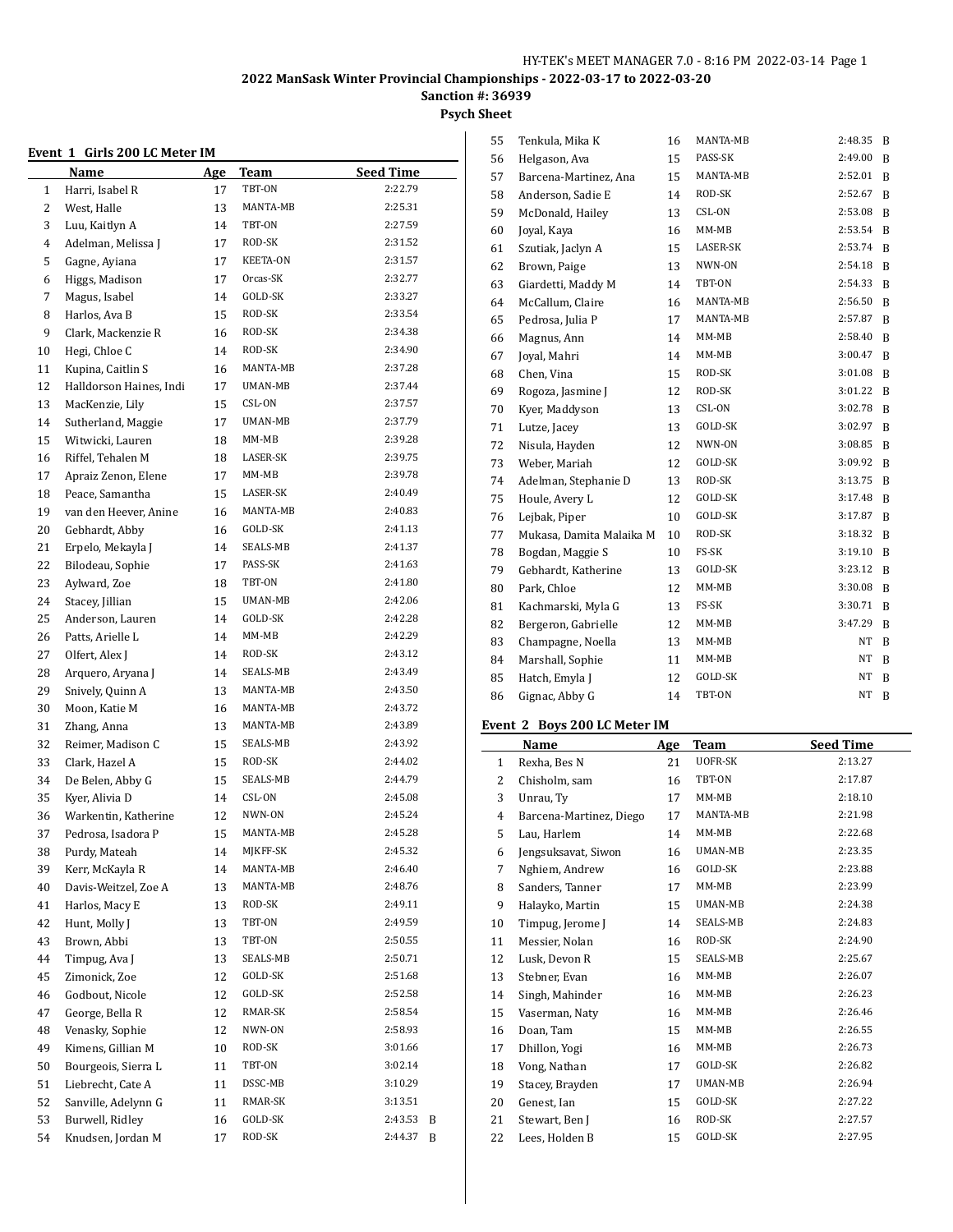# **Psych Sheet**

#### **Event 2 ...(Boys 200 LC Meter IM)**

|    | Name                       | <u>Age</u> | Team     | <b>Seed Time</b> |   |
|----|----------------------------|------------|----------|------------------|---|
| 23 | Klein, Cooper              | 15         | $MM-MB$  | 2:29.46          |   |
| 24 | Lang, Ben W                | 15         | MANTA-MB | 2:30.70          |   |
| 25 | Heinbigner, Scott          | 14         | GOLD-SK  | 2:37.20          |   |
| 26 | Dyck, Keiran               | 14         | GOLD-SK  | 2:37.32          |   |
| 27 | Mendoza, Nathan M          | 14         | $MM-MB$  | 2:38.12          |   |
| 28 | Bailey-Ross, Addi          | 13         | $MM-MB$  | 2:45.36          |   |
| 29 | Bewick, Lucas R            | 13         | SEALS-MB | 2:46.02          |   |
| 30 | Kennedy, Landon            | 12         | GOLD-SK  | 2:56.31          |   |
| 31 | Zhao, Max X                | 11         | LASER-SK | 2:59.99          |   |
| 32 | Dickinson, Aden            | 20         | ROD-SK   | 2:27.74          | B |
| 33 | Visintin, Alexander A      | 18         | SEALS-MB | 2:31.89          | B |
| 34 | Perry, Theo I              | 18         | MM-MB    | 2:34.58          | B |
| 35 | Terra, Morgan              | 15         | MM-MB    | 2:43.11          | B |
| 36 | Wang, Alex                 | 16         | MANTA-MB | 2:43.78          | B |
| 37 | Cafiero, Juan              | 17         | MANTA-MB | 2:43.96          | B |
| 38 | Quinn, Ian                 | 15         | $MM-MB$  | 2:45.14          | B |
| 39 | Chin, Simon                | 17         | UMAN-MB  | 2:46.35          | B |
| 40 | Foster, Adam               | 15         | GOLD-SK  | 2:46.68          | B |
| 41 | Brownson, Jonah            | 14         | $MM-MB$  | 2:51.57          | B |
| 42 | Nave, Spencer              | 14         | GOLD-SK  | 2:54.27          | B |
| 43 | Mi, Matthew                | 13         | MANTA-MB | 2:58.98          | B |
| 44 | DeLathouwer, James K       | 12         | GOLD-SK  | 3:06.82          | B |
| 45 | van den Heever, Wilhelm    | 12         | MANTA-MB | 3:07.23          | B |
| 46 | Currie, Isaac J            | 14         | ROD-SK   | 3:07.71          | B |
| 47 | Hansen, Soren M            | 14         | ROD-SK   | 3:08.35          | B |
| 48 | Cambly, Noah C             | 12         | MANTA-MB | 3:10.15          | B |
| 49 | Rodriguez, Max A           | 12         | FS-SK    | 3:11.73          | B |
| 50 | Louie, Isaac               | 15         | GOLD-SK  | 3:12.17          | B |
| 51 | Cameron, Jacob             | 15         | GOLD-SK  | 3:12.36          | B |
| 52 | Nesbitt, Christopher       | 12         | MM-MB    | 3:12.93          | B |
| 53 | Shao, Joseph               | 14         | GOLD-SK  | 3:16.12          | B |
| 54 | Findlay, Noah              | 11         | GOLD-SK  | 3:17.02          | B |
| 55 | Eftimov, Marko             | 14         | ROD-SK   | 3:19.30          | B |
| 56 | Fourney, Foster            | 13         | GOLD-SK  | 3:23.31          | B |
| 57 | Genest, Oliver E           | 14         | GOLD-SK  | 3:27.58          | B |
| 58 | Becerra, Mateo G           | 12         | ROD-SK   | 3:32.93          | B |
| 59 | Thille, Max N              | 12         | GOLD-SK  | 3:35.02          | B |
| 60 | Sereda-Wosminity, Carson N | 12         | GOLD-SK  | 3:35.11          | B |
| 61 | Pelzer, Nathaniel J        | 12         | ROD-SK   | 3:41.00          | B |
| 62 | Armstrong, Jordan R        | 13         | FS-SK    | 4:37.34          | B |
| 63 | Bennani, Ahmed             | 12         | MM-MB    | NT               | B |
| 64 | Sujith, Dev                | 12         | FS-SK    | NT               | B |
| 65 | Coutts, Jack               | 15         | UMAN-MB  | NT               | B |
|    |                            |            |          |                  |   |

#### **Event 3 Mixed 100 LC Meter Breaststroke / 50 Breastroke Multi-Class**

|   | Name<br>Age                                | Team                | <b>Seed Time</b> |
|---|--------------------------------------------|---------------------|------------------|
| 1 | Boutin-Cote_S4SB3SM4, Eti M17              | CNQ-QC              | 1:25.96          |
| 2 | Pereira S14SB14SM14, Josì M23              | Para Storm-MB       | 1:29.56          |
| 3 | Cosgriffe_PSPI, Katie SB9<br>W16           | BAD-ON              | 1:37.74          |
| 4 | St-Germain S13SB13SM, Ar M18               | Les Loutres-OC      | 1:41.43          |
| 5 | Miller S10SB9SM10, Matt GM21               | Para Storm-MB       | 1:48.51          |
| 6 | Stevens_S8SB7SM8, Ruby SIW19               | <b>VV Flames-ON</b> | 1:55.31          |
| 7 | Diehl S9SB9SM9, Ali SB9<br>W <sub>13</sub> | PASS-SK             | 2:00.42          |
| 8 | Falcetta S14SB14SM14, Ell; W16             | Para Storm-MB       | 2:15.28          |
| 9 | Zheng S7SB6SM7, Leo SB6 M15                | <b>FS-SK</b>        | 2:22.39          |

| 10 | Jacob S5SB4SM5, Tyson SB M18 Les Loutres-QC | 2:31.88   |  |
|----|---------------------------------------------|-----------|--|
| 11 | Ouellette S6SB5SM6, Hann; W15 LASER-SK      | 3:09.16   |  |
| 12 | Rich S4SB4SM4, Lily SB4 W16 Para Storm-MB   | 3:41.21   |  |
| 13 | Bolduc S5SB4SM5, Océann(W22 CNQ-QC          | 3:47.19   |  |
| 14 | Cathcart S8SB7SM8, Morga W23 SBPS-AB        | NT<br>- R |  |

#### **Event 5 Girls 1500 LC Meter Freestyle**

|              | Name                        | Age | Team     | <b>Seed Time</b> |
|--------------|-----------------------------|-----|----------|------------------|
| $\mathbf{1}$ | Samson, Olivia              | 17  | MANTA-MB | 18:22.92         |
| 2            | Thomson, Ava                | 15  | MANTA-MB | 18:26.00         |
| 3            | Dillon, Katie               | 17  | $MM-MB$  | 18:30.85         |
| 4            | Koszegi, Petra              | 16  | MANTA-MB | 18:33.50         |
| 5            | Peace, Sydney               | 17  | LASER-SK | 18:45.76         |
| 6            | Puhalski, Jamie M           | 17  | MANTA-MB | 18:46.52         |
| 7            | Zhang, Hannah               | 16  | MANTA-MB | 19:27.59         |
| 8            | Saj, Brigitte A             | 14  | MANTA-MB | 19:37.97         |
| 9            | Dickinson, Jada             | 15  | ROD-SK   | 19:38.62         |
| 10           | Garduno, Mariam             | 17  | $MM-MB$  | 20:03.54         |
| 11           | Saltel, Elsa O              | 15  | MANTA-MB | 20:29.85         |
| 12           | Haigh, Amanda               | 16  | $MM-MB$  | 20:33.56         |
| 13           | Reimer, Madison C           | 15  | SEALS-MB | 20:41.51         |
| 14           | Gelhorn, Clara              | 13  | PASS-SK  | 21:48.34         |
| 15           | Masko, Myla                 | 13  | PASS-SK  | 22:45.81<br>B    |
| 16           | Harlos, Ava B               | 15  | ROD-SK   | NT<br>B          |
| 17           | Kolman, Annabel R           | 15  | ROD-SK   | NT<br>B          |
| 18           | West, Mia N                 | 15  | MANTA-MB | NT<br>B          |
| 19           | Oliver, Lexi E              | 16  | MANTA-MB | NT<br>B          |
| 20           | Niittynen-Dreifelds, Tori T | 13  | TBT-ON   | NT<br>B          |

#### **Event 6 Boys 1500 LC Meter Freestyle**

|    | <b>Name</b>           | Age | Team            | <b>Seed Time</b> |
|----|-----------------------|-----|-----------------|------------------|
| 1  | Syrgiannis, Matthew V | 18  | ROD-SK          | 16:41.46         |
| 2  | Dupre, Eric D         | 16  | <b>MANTA-MB</b> | 16:42.35         |
| 3  | Stewart, Ben J        | 16  | ROD-SK          | 17:10.12         |
| 4  | McTavish, Myles       | 17  | <b>MANTA-MB</b> | 17:12.45         |
| 5  | O'Malley, Jack        | 16  | MANTA-MB        | 17:33.12         |
| 6  | Dzaic. Nikola         | 18  | MANTA-MB        | 17:56.08         |
| 7  | Ilchenko, Constantine | 16  | MANTA-MB        | 18:01.76         |
| 8  | Sumner, Joe M         | 15  | MANTA-MB        | 18:56.34         |
| 9  | Kelln, Lucas          | 15  | GOLD-SK         | 19:09.69         |
| 10 | Arndt, Jonathan       | 15  | GOLD-SK         | 20:01.74<br>B    |
| 11 | Kassem, Moaaz         | 15  | <b>MANTA-MB</b> | NΤ<br>B          |

#### **Event 7 Girls 100 LC Meter Butterfly**

|    | Name              | Age | <b>Team</b>    | <b>Seed Time</b> |
|----|-------------------|-----|----------------|------------------|
| 1  | Burwell, Maclaren | 20  | McGILL-OC      | 1:05.75          |
| 2  | Luu, Kaitlyn A    | 14  | TBT-ON         | 1:05.80          |
| 3  | Anderson, Sadie E | 14  | ROD-SK         | 1:06.87          |
| 4  | Puhalski, Jamie M | 17  | MANTA-MB       | 1:07.22          |
| 5  | Teno, Abigail J   | 18  | UOFR-SK        | 1:07.78          |
| 6  | Oliver, Lexi E    | 16  | MANTA-MB       | 1:07.85          |
| 7  | Mayhew, Elizabeth | 19  | UM-MB          | 1:07.94          |
| 8  | Stacey, Jillian   | 15  | <b>UMAN-MB</b> | 1:08.40          |
| 9  | Weldon, Jenna N   | 18  | FS-SK          | 1:09.30          |
| 10 | Handregan, Erika  | 16  | MANTA-MB       | 1:09.65          |
| 11 | Becker, Amy       | 16  | UMAN-MB        | 1:09.69          |
| 12 | Tenkula, Mika K   | 16  | MANTA-MB       | 1:10.03          |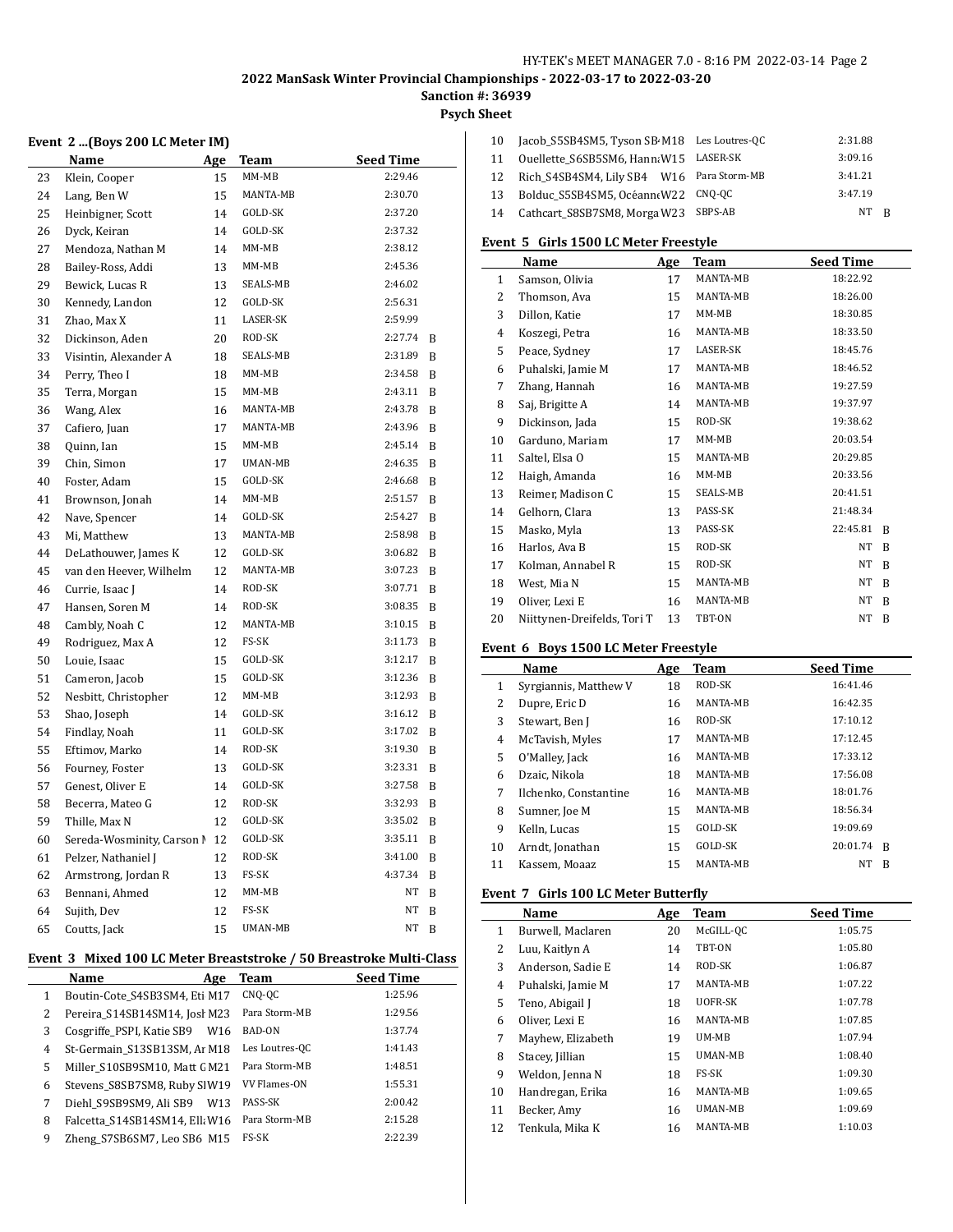# **Psych Sheet**

#### **Event 7 ...(Girls 100 LC Meter Butterfly)**

|    | Name                  | <u>Age</u> | Team     | <b>Seed Time</b> |
|----|-----------------------|------------|----------|------------------|
| 13 | Mayhew, Quinn         | 19         | UM-MB    | 1:10.12          |
| 14 | Kolman, Annabel R     | 15         | ROD-SK   | 1:10.13          |
| 15 | Adelman, Melissa J    | 17         | ROD-SK   | 1:10.46          |
| 16 | Bowles, Rosie E       | 16         | SEALS-MB | 1:10.91          |
| 17 | MacKenzie, Lily       | 15         | CSL-ON   | 1:11.49          |
| 18 | Kupina, Caitlin S     | 16         | MANTA-MB | 1:11.68          |
| 19 | Arquero, Aryana J     | 14         | SEALS-MB | 1:12.08          |
| 20 | Riffel, Tehalen M     | 18         | LASER-SK | 1:12.14          |
| 21 | Chow, Brooke M        | 17         | FS-SK    | 1:12.14          |
| 22 | Pedrosa, Isadora P    | 15         | MANTA-MB | 1:12.37          |
| 23 | Zhang, Hannah         | 16         | MANTA-MB | 1:12.40          |
| 24 | van den Heever, Anine | 16         | MANTA-MB | 1:12.85          |
| 25 | Peace, Samantha       | 15         | LASER-SK | 1:12.91          |
| 26 | Burwell, Ridley       | 16         | GOLD-SK  | 1:12.96          |
| 27 | Sywake, Emma          | 18         | MM-MB    | 1:13.03          |
| 28 | Mourre, Rebeka        | 16         | GOLD-SK  | 1:13.12          |
| 29 | Modrcin, Emma         | 18         | MM-MB    | 1:13.14          |
| 30 | Kyer, Alivia D        | 14         | CSL-ON   | 1:13.23          |
| 31 | Benning, Sami         | 14         | GOLD-SK  | 1:13.58          |
| 32 | Olfert, Alex J        | 14         | ROD-SK   | 1:14.31          |
| 33 | Bodnar, Elly          | 12         | NWN-ON   | 1:14.56          |
| 34 | Brown, Paige          | 13         | NWN-ON   | 1:15.00          |
| 35 | Zhang, Anna           | 13         | MANTA-MB | 1:15.12          |
| 36 | Gallant, Emma M       | 13         | MANTA-MB | 1:16.31          |
| 37 | Masko, Myla           | 13         | PASS-SK  | 1:16.93          |
| 38 | Godbout, Nicole       | 12         | GOLD-SK  | 1:20.70          |
| 39 | Kimens, Gillian M     | 10         | ROD-SK   | 1:25.64          |
| 40 | Zinn, Erica           | 16         | MJKFF-SK | 1:15.72<br>B     |
| 41 | Kyer, Maddyson        | 13         | CSL-ON   | 1:16.99<br>B     |
| 42 | Chang, Katherine      | 18         | GOLD-SK  | 1:17.03<br>B     |
| 43 | Gurney, Jane          | 17         | GOLD-SK  | 1:17.53<br>B     |
| 44 | Benning, Zoe          | 16         | GOLD-SK  | 1:17.68<br>B     |
| 45 | Lewis, Marin E        | 17         | FS-SK    | 1:18.21<br>B     |
| 46 | Samson, Olivia        | 17         | MANTA-MB | 1:18.27<br>B     |
| 47 | Fernandes, Valencia   | 14         | MM-MB    | 1:18.72<br>B     |
| 48 | Knudsen, Jordan M     | 17         | ROD-SK   | 1:18.91<br>B     |
| 49 | McCallum, Claire      | 16         | MANTA-MB | 1:19.22<br>B     |
| 50 | Saj, Charlotte E      | 14         | MANTA-MB | 1:20.28<br>B     |
| 51 | Joyal, Mahri          | 14         | MM-MB    | 1:27.00<br>B     |
| 52 | Kachmarski, Myla G    | 13         | FS-SK    | 1:28.21<br>B     |
| 53 | Hauser, Taya S        | 13         | FS-SK    | 1:32.41<br>B     |
| 54 | Bogdan, Maggie S      | 10         | FS-SK    | 1:34.68<br>B     |
| 55 | Arnott, Makaya        | 14         | MJKFF-SK | 1:36.49<br>B     |
| 56 | Appel, Brooke E       | 13         | FS-SK    | 1:38.01<br>B     |
| 57 | Brown, Abbi           | 13         | TBT-ON   | 1:41.88<br>B     |
| 58 | Fines_SB9, Rebecca    | 15         | PASS-SK  | 1:58.80<br>B     |
| 59 | Liebrecht, Cate A     | 11         | DSSC-MB  | NΤ<br>B          |

#### **Event 8 Boys 100 LC Meter Butterfly**

|   | Name           | Age | Team           | <b>Seed Time</b> |
|---|----------------|-----|----------------|------------------|
|   | Vale, Jayden A | 19  | UOFR-SK        | 59.57            |
|   | Usan, Andriy   | 19  | UM-MB          | 59.99            |
| 3 | Reimer, Gavin  | 17  | <b>UMAN-MB</b> | 1:00.76          |
| 4 | Dupre, Eric D  | 16  | MANTA-MB       | 1:00.91          |
| 5 | Bilous, Jayden | 18  | GOLD-SK        | 1:01.25          |

| 6  | Chisholm, sam           | 16 | TBT-ON         | 1:01.35   |   |
|----|-------------------------|----|----------------|-----------|---|
| 7  | Dobie, Max J            | 19 | UOFR-SK        | 1:02.01   |   |
| 8  | Wiebe, Isaak            | 17 | FS-SK          | 1:02.54   |   |
| 9  | Halayko, Martin         | 15 | UMAN-MB        | 1:03.55   |   |
| 10 | Wolk-Lind, Simon K      | 18 | FS-SK          | 1:03.77   |   |
| 11 | Chin, Simon             | 17 | UMAN-MB        | 1:04.23   |   |
| 12 | Dhillon, Yogi           | 16 | MM-MB          | 1:04.32   |   |
| 13 | Wagner, Sam             | 18 | ROD-SK         | 1:04.67   |   |
| 14 | Barcena-Martinez, Diego | 17 | MANTA-MB       | 1:04.83   |   |
| 15 | Jengsuksavat, Siwon     | 16 | <b>UMAN-MB</b> | 1:04.86   |   |
| 16 | Dzaic, Nikola           | 18 | MANTA-MB       | 1:05.61   |   |
| 17 | Dickinson, Aden         | 20 | ROD-SK         | 1:05.75   |   |
| 18 | Vaserman, Naty          | 16 | MM-MB          | 1:05.97   |   |
| 19 | Quinn, Ian              | 15 | $MM-MB$        | 1:06.28   |   |
| 20 | Banek, Stephen S        | 14 | MANTA-MB       | 1:06.38   |   |
| 21 | Smith, Rhett            | 15 | GOLD-SK        | 1:06.77   |   |
| 22 | Wang, Alex              | 16 | MANTA-MB       | 1:06.91   |   |
| 23 | Demillo, Jed P          | 14 | TBT-ON         | 1:08.44   |   |
| 24 | Filizadeh, Rodmehr      | 14 | UMAN-MB        | 1:11.50   |   |
| 25 | Messier, Nolan          | 16 | ROD-SK         | 1:08.83   | B |
| 26 | McEwing, Matthew        | 17 | Sea Lions-MB   | 1:08.91   | R |
| 27 | Perry, Theo I           | 18 | MM-MB          | 1:09.12   | B |
| 28 | O'Malley, Jack          | 16 | MANTA-MB       | 1:09.20   | R |
| 29 | St Laurent, Luc         | 15 | <b>UMAN-MB</b> | 1:10.76   | B |
| 30 | Terra, Morgan           | 15 | MM-MB          | 1:11.11   | B |
| 31 | Kassem, Moaaz           | 15 | MANTA-MB       | 1:11.48   | B |
| 32 | Holmes, Maddox          | 15 | NWN-ON         | 1:11.78   | B |
| 33 | Foster, Adam            | 15 | GOLD-SK        | 1:11.89   | R |
| 34 | Cafiero, Juan           | 17 | MANTA-MB       | 1:12.70   | B |
| 35 | Nguyen, Obi             | 15 | GOLD-SK        | 1:13.31   | B |
| 36 | Nkechika, Rimnso N      | 13 | MANTA-MB       | 1:15.34   | R |
| 37 | Bell, Jacob             | 15 | MANTA-MB       | 1:16.60   | B |
| 38 | Sumner, Joe M           | 15 | MANTA-MB       | 1:19.62   | B |
| 39 | Zhao, Max X             | 11 | LASER-SK       | 1:25.02   | B |
| 40 | Wu, Kian                | 13 | GOLD-SK        | 1:25.13   | R |
| 41 | Cameron, Jacob          | 15 | GOLD-SK        | 1:33.75   | R |
| 42 | Findlay, Noah           | 11 | GOLD-SK        | 1:37.80   | B |
| 43 | Armstrong, Jordan R     | 13 | FS-SK          | <b>NT</b> | B |
| 44 | Sunila, Ben             | 14 | TBT-ON         | NT        | B |

#### **Event 9 Girls 200 LC Meter Breaststroke**

|              | Name                 | Age | Team            | <b>Seed Time</b> |
|--------------|----------------------|-----|-----------------|------------------|
| $\mathbf{1}$ | Harri, Isabel R      | 17  | TBT-ON          | 2:36.97          |
| 2            | Mastromatteo, Emilia | 17  | KSS-ON          | 2:38.51          |
| 3            | Thomson, Ava         | 15  | MANTA-MB        | 2:42.70          |
| 4            | West, Halle          | 13  | MANTA-MB        | 2:44.44          |
| 5            | Moon, Katie M        | 16  | MANTA-MB        | 2:50.34          |
| 6            | Bilodeau, Sophie     | 17  | PASS-SK         | 2:52.33          |
| 7            | Norman, Ava          | 15  | GOLD-SK         | 2:55.88          |
| 8            | Witwicki, Lauren     | 18  | MM-MB           | 2:56.34          |
| 9            | Riffel, Tehalen M    | 18  | LASER-SK        | 2:56.48          |
| 10           | De Belen, Abby G     | 15  | <b>SEALS-MB</b> | 2:56.77          |
| 11           | Gebhardt, Abby       | 16  | GOLD-SK         | 2:57.80          |
| 12           | Snively, Quinn A     | 13  | MANTA-MB        | 2:57.95          |
| 13           | Aylward, Zoe         | 18  | TBT-ON          | 2:58.05          |
| 14           | Warkentin, Katherine | 12  | NWN-ON          | 2:58.83          |
| 15           | Lage, Kaitlyn        | 16  | UMAN-MB         | 2:59.83          |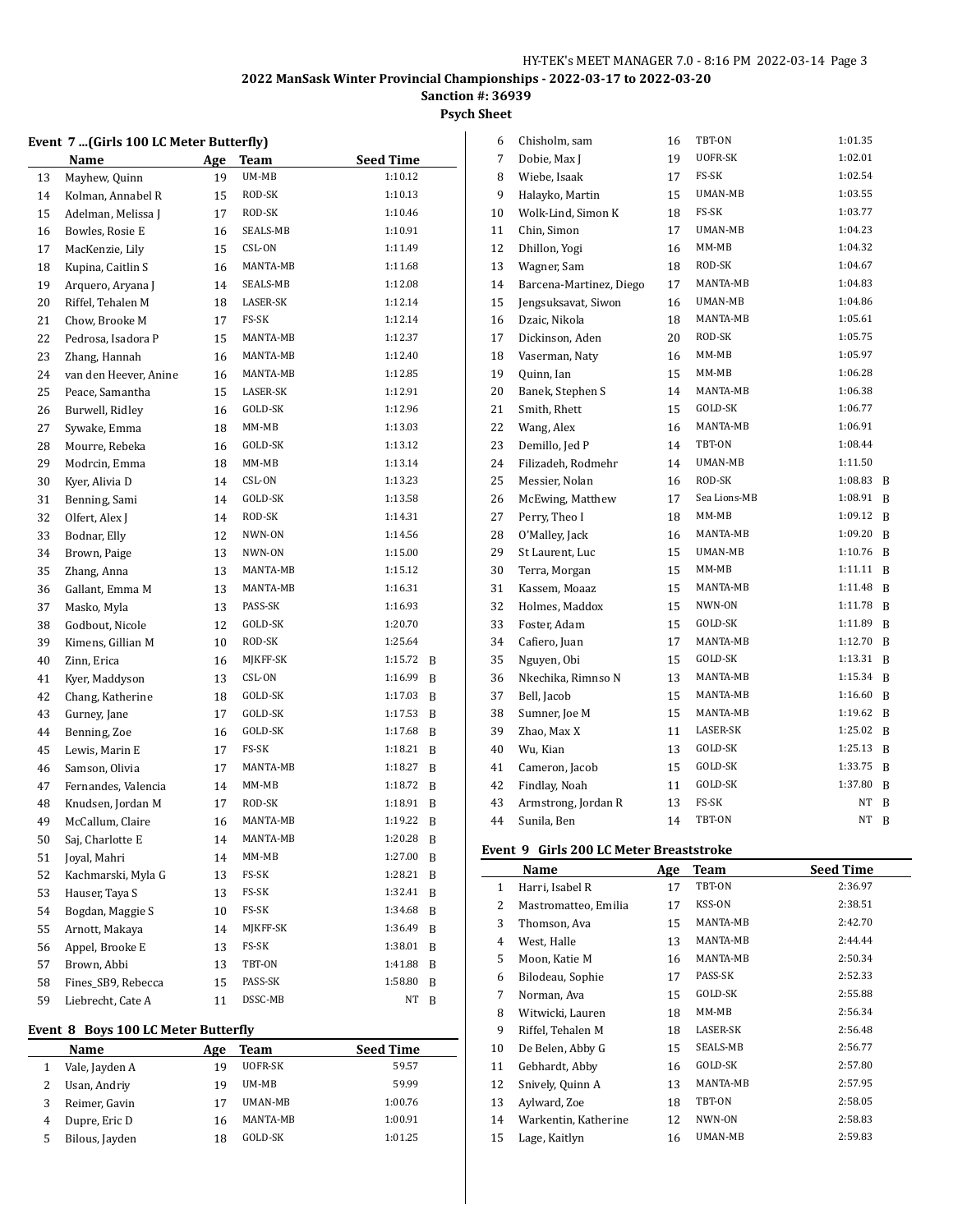# **Sanction #: 36939**

**Psych Sheet**

#### **Event 9 ...(Girls 200 LC Meter Breaststroke)**

|    | Name                  | Age | Team            | <b>Seed Time</b> |
|----|-----------------------|-----|-----------------|------------------|
| 16 | Saj, Charlotte E      | 14  | MANTA-MB        | 2:59.94          |
| 17 | Warawa, Grace A       | 15  | FS-SK           | 3:00.91          |
| 18 | Barcena-Martinez, Ana | 15  | MANTA-MB        | 3:01.08          |
| 19 | Yeo, Claire           | 15  | GOLD-SK         | 3:01.21          |
| 20 | Reimer, Madison C     | 15  | SEALS-MB        | 3:01.83          |
| 21 | Purdy, Mateah         | 14  | MJKFF-SK        | 3:02.12          |
| 22 | Harlos, Ava B         | 15  | ROD-SK          | 3:02.15          |
| 23 | Magus, Isabel         | 14  | GOLD-SK         | 3:02.93          |
| 24 | Huber, Claire         | 14  | GOLD-SK         | 3:03.97          |
| 25 | Kerr, McKayla R       | 14  | MANTA-MB        | 3:05.75          |
| 26 | Gottselig, Zoe        | 13  | Barracudas-SK   | 3:09.07          |
| 27 | Gebhardt, Katherine   | 13  | GOLD-SK         | 3:10.97          |
| 28 | Davis-Weitzel, Zoe A  | 13  | MANTA-MB        | 3:12.66          |
| 29 | George, Bella R       | 12  | RMAR-SK         | 3:14.25          |
| 30 | Venasky, Sophie       | 12  | NWN-ON          | 3:14.33          |
| 31 | Houle, Avery L        | 12  | GOLD-SK         | 3:18.57          |
| 32 | Lutz, Avery E         | 12  | <b>LASER-SK</b> | 3:20.90          |
| 33 | Adelman, Stephanie D  | 13  | ROD-SK          | 3:27.49          |
| 34 | Olorenshaw, Jill A    | 16  | LASER-SK        | 3:11.48<br>R     |
| 35 | Darling, Victoria     | 13  | GOLD-SK         | 3:37.02<br>B     |
|    |                       |     |                 |                  |

#### **Event 10 Boys 200 LC Meter Breaststroke**

|                | Name                  | Age | Team            | <b>Seed Time</b> |   |
|----------------|-----------------------|-----|-----------------|------------------|---|
| $\mathbf{1}$   | Beggs, Carson         | 20  | UM-MB           | 2:23.31          |   |
| $\overline{2}$ | Rexha, Bes N          | 21  | UOFR-SK         | 2:29.90          |   |
| 3              | Tierney, Bryce        | 16  | GOLD-SK         | 2:30.68          |   |
| $\overline{4}$ | Syrgiannis, Matthew V | 18  | ROD-SK          | 2:32.96          |   |
| 5              | Vong, Nathan          | 17  | GOLD-SK         | 2:33.56          |   |
| 6              | Visintin, Alexander A | 18  | SEALS-MB        | 2:38.38          |   |
| 7              | Lees, Holden B        | 15  | GOLD-SK         | 2:39.07          |   |
| 8              | Timpug, Jerome J      | 14  | <b>SEALS-MB</b> | 2:39.54          |   |
| 9              | Stebner, Evan         | 16  | MM-MB           | 2:41.40          |   |
| 10             | Ilchenko, Constantine | 16  | MANTA-MB        | 2:43.37          |   |
| 11             | Singh, Mahinder       | 16  | $MM-MB$         | 2:47.51          |   |
| 12             | Louie, Isaac          | 15  | GOLD-SK         | 2:48.74          |   |
| 13             | Boucher, Elliot       | 15  | $MM-MB$         | 2:49.09          |   |
| 14             | Doan, Tam             | 15  | $MM-MB$         | 2:52.91          |   |
| 15             | Mendoza, Nathan M     | 14  | $MM-MB$         | 2:53.51          |   |
| 16             | Currie, Isaac J       | 14  | ROD-SK          | 2:54.19          |   |
| 17             | Nave, Spencer         | 14  | GOLD-SK         | 2:59.22          |   |
| 18             | Thille, Max N         | 12  | GOLD-SK         | 3:20.16          |   |
| 19             | Chartrand, Damian     | 16  | MIKFF-SK        | 2:49.16          | B |
| 20             | McTavish, Myles       | 17  | MANTA-MB        | 2:57.27          | B |
| 21             | Culleton, Dru         | 15  | $MM-MB$         | 2:58.78          | B |
| 22             | Mastromatteo, Tazio   | 14  | KSS-ON          | 2:59.60          | B |
| 23             | Sunila, Ben           | 14  | TBT-ON          | 3:04.46          | B |
| 24             | Jengsuksavat, Sean    | 14  | UMAN-MB         | 3:06.79          | B |
| 25             | Mi, Matthew           | 13  | MANTA-MB        | 3:16.07          | B |
| 26             | Rodriguez, Max A      | 12  | FS-SK           | 3:24.02          | B |
| 27             | Cambly, Noah C        | 12  | MANTA-MB        | 3:25.23          | B |
| 28             | Huynh, Isaac          | 13  | UMAN-MB         | 3:26.14          | B |
| 29             | Bennett, Declan T     | 18  | MANTA-MB        | <b>NT</b>        | B |
|                |                       |     |                 |                  |   |

#### **Event 13 Girls 50 LC Meter Freestyle Name Age Team Seed Time**  Fillion, Kelsey 19 UM-MB 26.89 Schanel, Hannah 19 UM-MB 27.51 Burwell, Maclaren 20 McGILL-QC 27.80 4 Howe, Ella C 18 LASER-SK 27.82 5 Teno, Abigail J 18 UOFR-SK 27.89 Harri, Isabel R 17 TBT-ON 27.95 7 Hegi, Chloe C 14 ROD-SK 28.05 Pengilly, Georgia 20 UM-MB 28.05 9 Mozill, Megan 20 UM-MB 28.09 10 Guest, Shea R 18 LASER-SK 28.13 11 Weiland, Avery 16 LASER-SK 28.30 12 Sutherland, Maggie 17 UMAN-MB 28.35 13 Higgs, Madison 17 Orcas-SK 28.46 14 Hodges, Lara 16 MM-MB 28.49 15 Nkechika, Chizam E 15 MANTA-MB 28.63 16 Becker, Amy 16 UMAN-MB 28.67 Dziadek, Kara 19 UM-MB 28.79 18 Oliver, Lexi E 16 MANTA-MB 29.03 19 Thiessen, Emma 16 MANTA-MB 29.04 Kennedy, Kally 15 UMAN-MB 29.12 21 Halldorson Haines, Indi 17 UMAN-MB 29.14 van den Heever, Anine 16 MANTA-MB 29.15 23 Clark, Mackenzie R 16 ROD-SK 29.16 24 Lavitt, Maxine 18 UM-MB 29.16 Magus, Isabel 14 GOLD-SK 29.19 Dillon, Katie 17 MM-MB 29.27 27 Gauthier, Allison R 16 BBSC-MB 29.28 28 Weldon, Jenna N 18 FS-SK 29.35 29 McDonald, Hailey 13 CSL-ON 29.38 Pedrosa, Isadora P 15 MANTA-MB 29.39 31 Bowles, Rosie E 16 SEALS-MB 29.45 Sasata, Anya 16 GOLD-SK 29.52 Lumbard, Kallie V 18 UOFR-SK 29.56 Apraiz Zenon, Elene 17 MM-MB 29.60 Szutiak, Jaclyn A 15 LASER-SK 29.63 36 Stacey, Jillian 15 UMAN-MB 29.63 Sywake, Emma 18 MM-MB 29.67 38 Arquero, Aryana J 14 SEALS-MB 29.69 Tanjusay, Adrianne 17 GOLD-SK 29.73 Saj, Brigitte A 14 MANTA-MB 29.74 Reimer, Madison C 15 SEALS-MB 29.77 42 Saltel, Mila I 13 MANTA-MB 29.82 43 Erpelo, Mekayla J 14 SEALS-MB 29.91 Modrcin, Emma 18 MM-MB 29.97 45 Lawrence, Jes J 14 FS-SK 29.97 46 Brick, Emerson N 16 BBSC-MB 29.99 Cosgriffe\_PSPI, Katie S10 16 BAD-ON 30.01 48 Anderson, Sadie E 14 ROD-SK 30.03 Zhang, Anna 13 MANTA-MB 30.05 Gignac, Abby G 14 TBT-ON 30.10 Iliouchetcheva, Ksenia 18 UMAN-MB 30.10

 Forscutt, Kaelin 17 UMAN-MB 30.11 53 Le Page, Brooke 19 UMAN-MB 30.13 Benning, Sami 14 GOLD-SK 30.15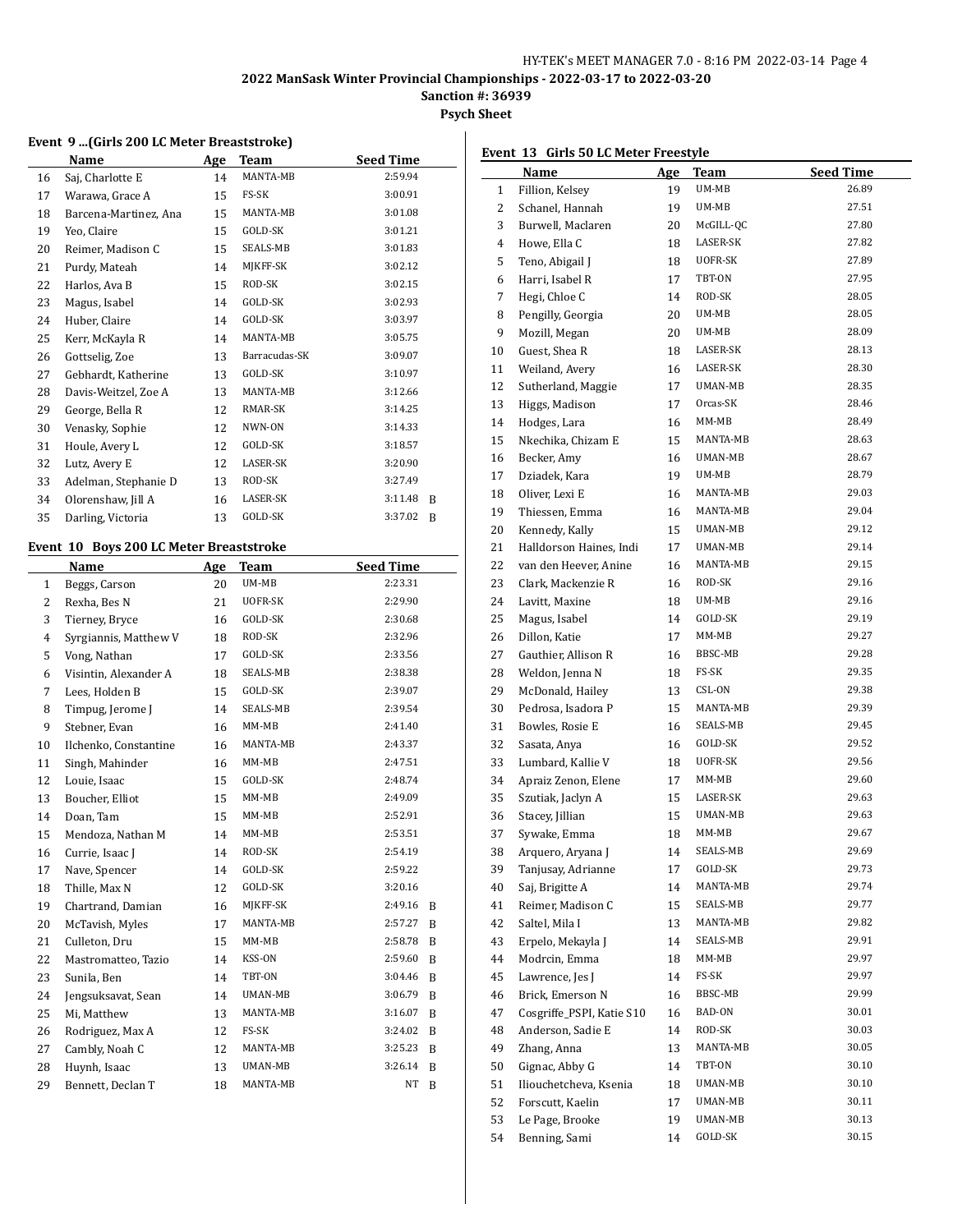# **Sanction #: 36939**

# **Psych Sheet**

## **Event 13 ...(Girls 50 LC Meter Freestyle)**

|     | Name                        | Age      | <b>Team</b>       | <b>Seed Time</b> |   |
|-----|-----------------------------|----------|-------------------|------------------|---|
| 55  | Chow, Brooke M              | 17       | FS-SK             | 30.16            |   |
| 56  | De Belen, Abby G            | 15       | SEALS-MB          | 30.21            |   |
| 57  | Chen, Vina                  | 15       | ROD-SK            | 30.23            |   |
| 58  | Arnott, Makaya              | 14       | MJKFF-SK          | 30.25            |   |
| 59  | Kerr, McKayla R             | 14       | MANTA-MB          | 30.25            |   |
| 60  | Magnus, Ann                 | 14       | MM-MB             | 30.29            |   |
| 61  | Saltel, Elsa O              | 15       | MANTA-MB          | 30.32            |   |
| 62  | Bodnar, Elly                | 12       | NWN-ON            | 30.39            |   |
| 63  | Curtis, Brynn L             | 14       | MANTA-MB          | 30.39            |   |
| 64  | Joyal, Mahri                | 14       | MM-MB             | 30.59            |   |
| 65  | Anderson, Lauren            | 14       | GOLD-SK           | 30.62            |   |
| 66  | Hunt, Molly J               | 13       | TBT-ON            | 30.71            |   |
| 67  | Fernandes, Valencia         | 14       | MM-MB             | 30.84            |   |
| 68  | Huber, Claire               | 14       | GOLD-SK           | 30.87            |   |
| 69  | Patts, Arielle L            | 14       | MM-MB             | 30.88            |   |
| 70  | Helgason, Kaitlyn J         | 14       | LASER-SK          | 30.89            |   |
| 71  | Niittynen-Dreifelds, Tori T | 13       | TBT-ON            | 31.01            |   |
| 72  | Lin, Emily Y                | 13       | MIKFF-SK          | 31.08            |   |
| 73  | Brown, Paige                | 13       | NWN-ON            | 31.17            |   |
| 74  | Gebhardt, Abby              | 16       | GOLD-SK           | 31.23            |   |
| 75  | Weninger, Hailey N          | 13       | LASER-SK          | 31.28            |   |
| 76  | Timpug, Ava J               | 13       | SEALS-MB          | 31.35            |   |
| 77  | Darling, Victoria           | 13       | GOLD-SK           | 31.41            |   |
| 78  | Gallant, Emma M             | 13       | MANTA-MB          | 31.42            |   |
| 79  | Champagne, Noella           | 13       | MM-MB             | 31.64            |   |
| 80  | Lutze, Jacey                | 13       | GOLD-SK           | 31.65            |   |
| 81  | Sanville, Adelynn G         | 11       | RMAR-SK           | 31.75            |   |
| 82  | Venasky, Sophie             | 12       | NWN-ON            | 32.34            |   |
|     | Godbout, Nicole             |          | GOLD-SK           | 32.38            |   |
| 83  |                             | 12<br>12 | MM-MB             | 32.46            |   |
| 84  | Bergeron, Gabrielle         |          | GOLD-SK           | 32.60            |   |
| 85  | Weber, Mariah               | 12       | ROD-SK            | 32.69            |   |
| 86  | Rogoza, Jasmine J           | 12       | $MM-MB$           | 33.33            |   |
| 87  | Park, Chloe                 | 12       | TBT-ON            | 33.40            |   |
| 88  | Bourgeois, Sierra L         | 11       | DSSC-MB           | 34.27            |   |
| 89  | Liebrecht, Cate A           | 11       |                   |                  |   |
| 90  | Mukasa, Damita Malaika M    | 10       | ROD-SK<br>RMAR-SK | 34.77<br>34.94   |   |
| 91  | Peberdy, Brooklyn H         | 11       |                   |                  |   |
| 92  | Lejbak, Piper               | 10       | GOLD-SK           | 35.01            |   |
| 93  | Bogdan, Maggie S            | 10       | FS-SK             | 35.13            |   |
| 94  | Dyck, Anika                 | 11       | Sea Lions-MB      | 35.21            |   |
| 95  | Peloquin, Brooke            | 11       | Skimmers-MB       | 35.65            |   |
| 96  | Stevens_S8SB7SM8, Ruby SI   | 19       | VV Flames-ON      | 42.20            |   |
| 97  | Falcetta_S14SB14SM14, Ella  | 16       | Para Storm-MB     | 44.38            |   |
| 98  | Cathcart_S8SB7SM8, Morga    | 23       | SBPS-AB           | 48.94            |   |
| 99  | Ouellette_S6SB5SM6, Hanna   | 15       | LASER-SK          | 56.34            |   |
| 100 | Gagne, Aviana               | 17       | KEETA-ON          | 30.12            | B |
| 101 | Iwabuchi, Samantha          | 16       | UMAN-MB           | 30.42            | B |
| 102 | Olorenshaw, Jill A          | 16       | LASER-SK          | 30.43            | B |
| 103 | Lewis, Marin E              | 17       | FS-SK             | 30.45            | B |
| 104 | Aylward, Zoe                | 18       | TBT-ON            | 30.48            | B |
| 105 | Dickinson, Jada             | 15       | ROD-SK            | 30.49            | B |
| 106 | Bilodeau, Sophie            | 17       | PASS-SK           | 30.51            | B |
| 107 | Mourre, Rebeka              | 16       | GOLD-SK           | 30.54            | B |
| 108 | Kupina, Caitlin S           | 16       | MANTA-MB          | 30.60            | B |
| 109 | Clark, Hazel A              | 15       | ROD-SK            | 30.61            | B |

| 110 | Kyer, Alivia D           | 14 | CSL-ON        | 30.90   | B  |
|-----|--------------------------|----|---------------|---------|----|
| 111 | Warawa, Grace A          | 15 | FS-SK         | 30.97   | B  |
| 112 | Norman, Ava              | 15 | GOLD-SK       | 31.00   | B  |
| 113 | Benning, Zoe             | 16 | GOLD-SK       | 31.04   | B  |
| 114 | Tenkula, Mika K          | 16 | MANTA-MB      | 31.08   | B  |
| 115 | Giardetti, Maddy M       | 14 | TBT-ON        | 31.15   | B  |
| 116 | Joyal, Kaya              | 16 | MM-MB         | 31.39   | B  |
| 117 | Haigh, Amanda            | 16 | $MM-MB$       | 31.47   | B  |
| 118 | Gurney, Jane             | 17 | GOLD-SK       | 31.48   | B  |
| 119 | Knudsen, Jordan M        | 17 | ROD-SK        | 31.55   | B  |
| 120 | Burwell, Ridley          | 16 | GOLD-SK       | 31.67   | B  |
| 121 | McCallum, Claire         | 16 | MANTA-MB      | 31.88   | B  |
| 122 | Barcena-Martinez, Ana    | 15 | MANTA-MB      | 32.21   | B  |
| 123 | MacKenzie, Lily          | 15 | CSL-ON        | 32.32   | B  |
| 124 | Lage, Kaitlyn            | 16 | UMAN-MB       | 32.45   | B  |
| 125 | Hauser, Taya S           | 13 | FS-SK         | 32.73   | B  |
| 126 | Helgason, Ava            | 15 | PASS-SK       | 33.30   | B  |
| 127 | Davis-Weitzel, Zoe A     | 13 | MANTA-MB      | 33.31   | B  |
| 128 | Gottselig, Zoe           | 13 | Barracudas-SK | 33.32   | B  |
| 129 | Gebhardt, Katherine      | 13 | GOLD-SK       | 33.84   | B  |
| 130 | Hatch, Emyla J           | 12 | GOLD-SK       | 34.37   | B  |
| 131 | Nisula, Hayden           | 12 | NWN-ON        | 34.66   | B  |
| 132 | Houle, Avery L           | 12 | GOLD-SK       | 35.07   | B  |
| 133 | Kyer, Maddyson           | 13 | CSL-ON        | 35.17   | B  |
| 134 | Adelman, Stephanie D     | 13 | ROD-SK        | 35.30   | B  |
| 135 | Appel, Brooke E          | 13 | FS-SK         | 36.74   | B  |
| 136 | George, Bella R          | 12 | RMAR-SK       | 37.67   | B  |
| 137 | Kachmarski, Myla G       | 13 | FS-SK         | 37.75   | B  |
| 138 | Marshall, Sophie         | 11 | $MM-MB$       | 39.15   | B  |
| 139 | Dela Cruz, Alliyah       | 12 | UMAN-MB       | 40.70   | B  |
| 140 | Lutz, Avery E            | 12 | LASER-SK      | 41.44   | B  |
| 141 | Fines_SB9, Rebecca       | 15 | PASS-SK       | 48.72   | B* |
| 142 | Diehl_S9SB9SM9, Ali S9   | 13 | PASS-SK       | 56.07   | B  |
| 143 | Bolduc_S5SB4SM5, Océanne | 22 | CNQ-QC        | 1:17.47 | B  |

#### **Event 14 Boys 50 LC Meter Freestyle**

|              | <b>Name</b>         | Age | <b>Team</b>    | <b>Seed Time</b> |
|--------------|---------------------|-----|----------------|------------------|
| $\mathbf{1}$ | Purahoo, Ovesh      | 20  | UOFR-SK        | 23.87            |
| 2            | Adams, Josh M       | 23  | UOFR-SK        | 24.68            |
| 3            | Bilous, Jayden      | 18  | GOLD-SK        | 24.83            |
| 4            | Wiebe, Isaak        | 17  | FS-SK          | 24.83            |
| 5            | Unrau, Ty           | 17  | $MM-MB$        | 25.11            |
| 6            | Cheung, Martin C    | 20  | UOFR-SK        | 25.28            |
| 7            | Freeman, Zak D      | 20  | ROD-SK         | 25.28            |
| 8            | Vale, Jayden A      | 19  | UOFR-SK        | 25.38            |
| 9            | Sanders, Tanner     | 17  | $MM-MB$        | 25.44            |
| 10           | Usan, Andriy        | 19  | UM-MB          | 25.58            |
| 11           | Kostelnyk, Rhade    | 18  | UM-MB          | 25.67            |
| 12           | Stacey, Brayden     | 17  | UMAN-MB        | 25.70            |
| 13           | Brough, Matthew     | 18  | ROD-SK         | 25.98            |
| 14           | Stebner, Evan       | 16  | $MM-MB$        | 26.08            |
| 15           | Doan, Tam           | 15  | $MM-MB$        | 26.15            |
| 16           | Nguyen, Obi         | 15  | GOLD-SK        | 26.21            |
| 17           | Reimer, Gavin       | 17  | UMAN-MB        | 26.28            |
| 18           | Halayko, Martin     | 15  | <b>UMAN-MB</b> | 26.33            |
| 19           | Edirisinghe, Senuth | 16  | UMAN-MB        | 26.41            |
| 20           | Wagner, Sam         | 18  | ROD-SK         | 26.61            |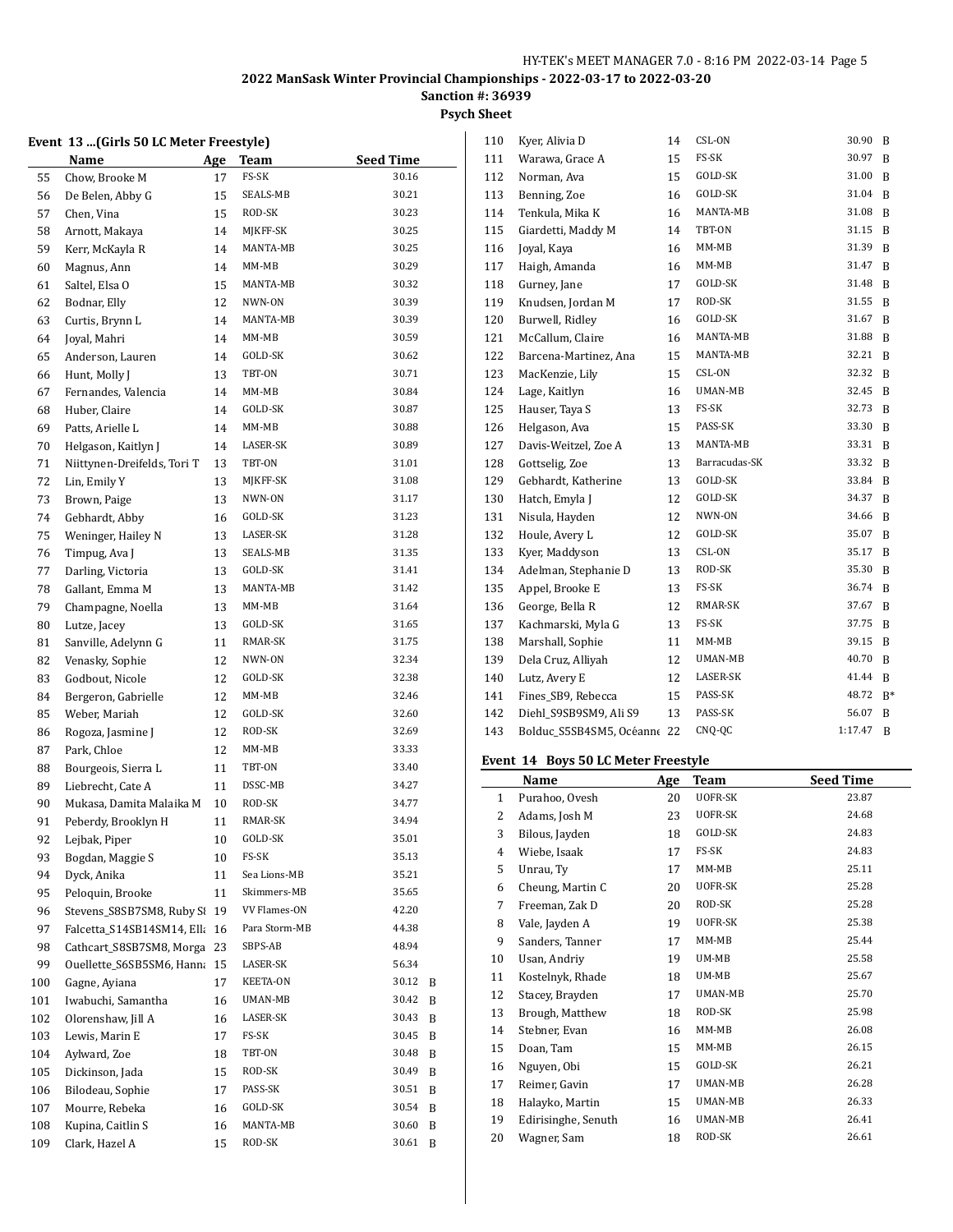**Psych Sheet**

# **Event 14 ...(Boys 50 LC Meter Freestyle)**

|    | Name                      | <u>Age</u> | Team          | <b>Seed Time</b> |
|----|---------------------------|------------|---------------|------------------|
| 21 | Klein, Cooper             | 15         | $MM-MB$       | 26.61            |
| 22 | Dzaic, Nikola             | 18         | MANTA-MB      | 26.72            |
| 23 | Barcena-Martinez, Diego   | 17         | MANTA-MB      | 26.77            |
| 24 | Zhang, Tony               | 16         | GOLD-SK       | 26.88            |
| 25 | Dhillon, Yogi             | 16         | MM-MB         | 26.90            |
| 26 | Wolk-Lind, Simon K        | 18         | FS-SK         | 27.00            |
| 27 | Chin, Simon               | 17         | UMAN-MB       | 27.10            |
| 28 | Simpson, Noah R           | 16         | SEALS-MB      | 27.19            |
| 29 | Vong, Nathan              | 17         | GOLD-SK       | 27.23            |
| 30 | Eric, Mateja              | 16         | UMAN-MB       | 27.24            |
| 31 | Genest, Ian               | 15         | GOLD-SK       | 27.31            |
| 32 | Broderick, Jason M        | 17         | GOLD-SK       | 27.31            |
| 33 | Demillo, Jed P            | 14         | TBT-ON        | 27.43            |
| 34 | Wang, Alex                | 16         | MANTA-MB      | 27.50            |
| 35 | Smith, Rhett              | 15         | GOLD-SK       | 27.55            |
| 36 | Terra, Morgan             | 15         | MM-MB         | 27.64            |
| 37 | Lees, Holden B            | 15         | GOLD-SK       | 27.70            |
| 38 | Li, Lingbin               | 15         | UMAN-MB       | 27.71            |
| 39 | Osman, Ahmed M            | 14         | MM-MB         | 27.81            |
| 40 | St Laurent, Luc           | 15         | UMAN-MB       | 27.88            |
| 41 | Lang, Ben W               | 15         | MANTA-MB      | 27.96            |
| 42 | Louie, Isaac              | 15         | GOLD-SK       | 28.04            |
| 43 | Quinn, Ian                | 15         | MM-MB         | 28.06            |
| 44 | Culleton, Dru             | 15         | MM-MB         | 28.10            |
| 45 | Holmes, Maddox            | 15         | NWN-ON        | 28.15            |
| 46 | Bell, Jacob               | 15         | MANTA-MB      | 28.20            |
| 47 | Kelln, Lucas              | 15         | GOLD-SK       | 28.27            |
| 48 | Cameron, Jacob            | 15         | GOLD-SK       | 28.34            |
| 49 | Mendoza, Nathan M         | 14         | MM-MB         | 28.42            |
| 50 | Nkechika, Rimnso N        | 13         | MANTA-MB      | 28.62            |
| 51 | Banek, Stephen S          | 14         | MANTA-MB      | 28.65            |
| 52 | Filizadeh, Rodmehr        | 14         | UMAN-MB       | 28.84            |
| 53 | Adamson, Cameron          | 14         | UMAN-MB       | 28.88            |
| 54 | Brownson, Jonah           | 14         | MM-MB         | 28.89            |
| 55 | Shao, Joseph              | 14         | GOLD-SK       | 28.91            |
| 56 | Heinbigner, Scott         | 14         | GOLD-SK       | 29.08            |
| 57 | Genest, Oliver E          | 14         | GOLD-SK       | 29.17            |
| 58 | Sunila, Ben               | 14         | TBT-ON        | 29.27            |
| 59 | Nave, Spencer             | 14         | GOLD-SK       | 29.43            |
| 60 | Wu, Kian                  | 13         | GOLD-SK       | 29.71            |
| 61 | Bewick, Lucas R           | 13         | SEALS-MB      | 30.29            |
| 62 | Pereira_S14SB14SM14, Josł | 23         | Para Storm-MB | 30.53            |
| 63 | Fourney, Foster           | 13         | GOLD-SK       | 30.64            |
| 64 | Armstrong, Jordan R       | 13         | FS-SK         | 30.95            |
| 65 | Kennedy, Landon           | 12         | GOLD-SK       | 31.30            |
| 66 | Mastromatteo, Tazio       | 14         | KSS-ON        | 31.41            |
| 67 | van den Heever, Wilhelm   | 12         | MANTA-MB      | 32.02            |
| 68 | Sujith, Dev               | 12         | FS-SK         | 32.37            |
| 69 | Miller_S10SB9SM10, Matt G | 21         | Para Storm-MB | 32.79            |
| 70 | Pelzer, Nathaniel J       | 12         | ROD-SK        | 32.91            |
| 71 | Nesbitt, Christopher      | 12         | MM-MB         | 33.21            |
| 72 | Thille, Max N             | 12         | GOLD-SK       | 33.21            |
| 73 | Rodriguez, Max A          | 12         | FS-SK         | 33.23            |
| 74 | Findlay, Noah             | 11         | GOLD-SK       | 33.33            |
| 75 | Becerra, Mateo G          | 12         | ROD-SK        | 33.35            |
|    |                           |            |               |                  |

| Bennani, Ahmed             | 12 | $MM-MB$        | 33.43   |   |
|----------------------------|----|----------------|---------|---|
| Cambly, Noah C             | 12 | MANTA-MB       | 33.46   |   |
| DeLathouwer, James K       | 12 | GOLD-SK        | 33.60   |   |
| Sereda-Wosminity, Carson N | 12 | GOLD-SK        | 33.61   |   |
| St-Germain S13SB13SM, Ar   | 18 | Les Loutres-QC | 33.97   |   |
| Jacob S5SB4SM5, Tyson S5   | 18 | Les Loutres-QC | 41.74   |   |
| Boutin-Cote_S4SB3SM4, Eti  | 17 | CNO-OC         | 1:04.53 |   |
| Visintin, Alexander A      | 18 | SEALS-MB       | 27.61   | B |
| Chisholm, sam              | 16 | TBT-ON         | 27.72   | B |
| McEwing, Matthew           | 17 | Sea Lions-MB   | 28.00   | B |
| Perry, Theo I              | 18 | $MM-MB$        | 28.04   | B |
| Tierney, Bryce             | 16 | GOLD-SK        | 28.09   | B |
| Joaquin, Julian            | 18 | $MM-MB$        | 28.14   | B |
| MacLeod, Duncan P          | 17 | SEALS-MB       | 28.82   | B |
| Cafiero, Juan              | 17 | MANTA-MB       | 28.93   | B |
| Arndt, Jonathan            | 15 | GOLD-SK        | 29.13   | B |
| Foster, Adam               | 15 | GOLD-SK        | 29.36   | B |
| Jengsuksavat, Sean         | 14 | UMAN-MB        | 30.36   | B |
| Eftimov, Marko             | 14 | ROD-SK         | 30.57   | B |
| Chartrand, Damian          | 16 | MJKFF-SK       | 31.08   | B |
| Bailey-Ross, Addi          | 13 | $MM-MB$        | 31.23   | B |
| Coutts, Jack               | 15 | UMAN-MB        | 31.31   | B |
| Huynh, Isaac               | 13 | UMAN-MB        | 32.00   | B |
| Boucher, Elliot            | 15 | $MM-MB$        | 32.41   | B |
| Hansen, Soren M            | 14 | ROD-SK         | 32.73   | B |
| Bennett, Declan T          | 18 | MANTA-MB       | 33.07   | B |
| Mi, Matthew                | 13 | MANTA-MB       | 36.95   | B |
| Zheng_S7SB6SM7, Leo S7     | 15 | FS-SK          | 51.68   | B |
|                            |    |                |         |   |

#### **Event 15 Mixed 50 LC Meter Backstroke (S1-5) Multi-Class**

|   | Name                                        | Age | Team                          | <b>Seed Time</b> |
|---|---------------------------------------------|-----|-------------------------------|------------------|
|   | Jacob S5SB4SM5, Tyson S5 M18 Les Loutres-QC |     |                               | 48.18            |
|   | Boutin-Cote S4SB3SM4, Eti M17 CNQ-QC        |     |                               | 1:11.25          |
| 3 | Bolduc S5SB4SM5, Océann(W22 CNQ-QC          |     |                               | 1:19.62          |
|   | Rich S4SB4SM4, Lily S4                      |     | W <sub>16</sub> Para Storm-MB | 1:27.45          |

#### **Event 17 Girls 100 LC Meter Backstroke**

|              | Name                 | Age | Team           | <b>Seed Time</b> |
|--------------|----------------------|-----|----------------|------------------|
| $\mathbf{1}$ | Mastromatteo, Emilia | 17  | KSS-ON         | 1:03.70          |
| 2            | West, Mia N          | 15  | MANTA-MB       | 1:05.66          |
| 3            | Adelman, Melissa J   | 17  | ROD-SK         | 1:06.81          |
| 4            | Gauthier, Allison R  | 16  | BBSC-MB        | 1:08.28          |
| 5            | Kolman, Annabel R    | 15  | ROD-SK         | 1:08.88          |
| 6            | Clark, Mackenzie R   | 16  | ROD-SK         | 1:09.73          |
| 7            | Dziadek, Kara        | 19  | UM-MB          | 1:09.77          |
| 8            | Magus, Isabel        | 14  | GOLD-SK        | 1:10.83          |
| 9            | Weldon, Jenna N      | 18  | FS-SK          | 1:11.03          |
| 10           | Carlos, Cameryn      | 18  | UM-MB          | 1:11.06          |
| 11           | Sutherland, Maggie   | 17  | UMAN-MB        | 1:11.17          |
| 12           | Peace, Samantha      | 15  | LASER-SK       | 1:11.40          |
| 13           | Becker, Amy          | 16  | <b>UMAN-MB</b> | 1:11.61          |
| 14           | Erpelo, Mekayla J    | 14  | SEALS-MB       | 1:11.81          |
| 15           | Mayhew, Quinn        | 19  | UM-MB          | 1:12.11          |
| 16           | Zinn, Erica          | 16  | MIKFF-SK       | 1:12.21          |
| 17           | Apraiz Zenon, Elene  | 17  | $MM-MB$        | 1:12.71          |
| 18           | Gignac, Abby G       | 14  | TBT-ON         | 1:12.83          |
| 19           | Clark, Hazel A       | 15  | ROD-SK         | 1:13.17          |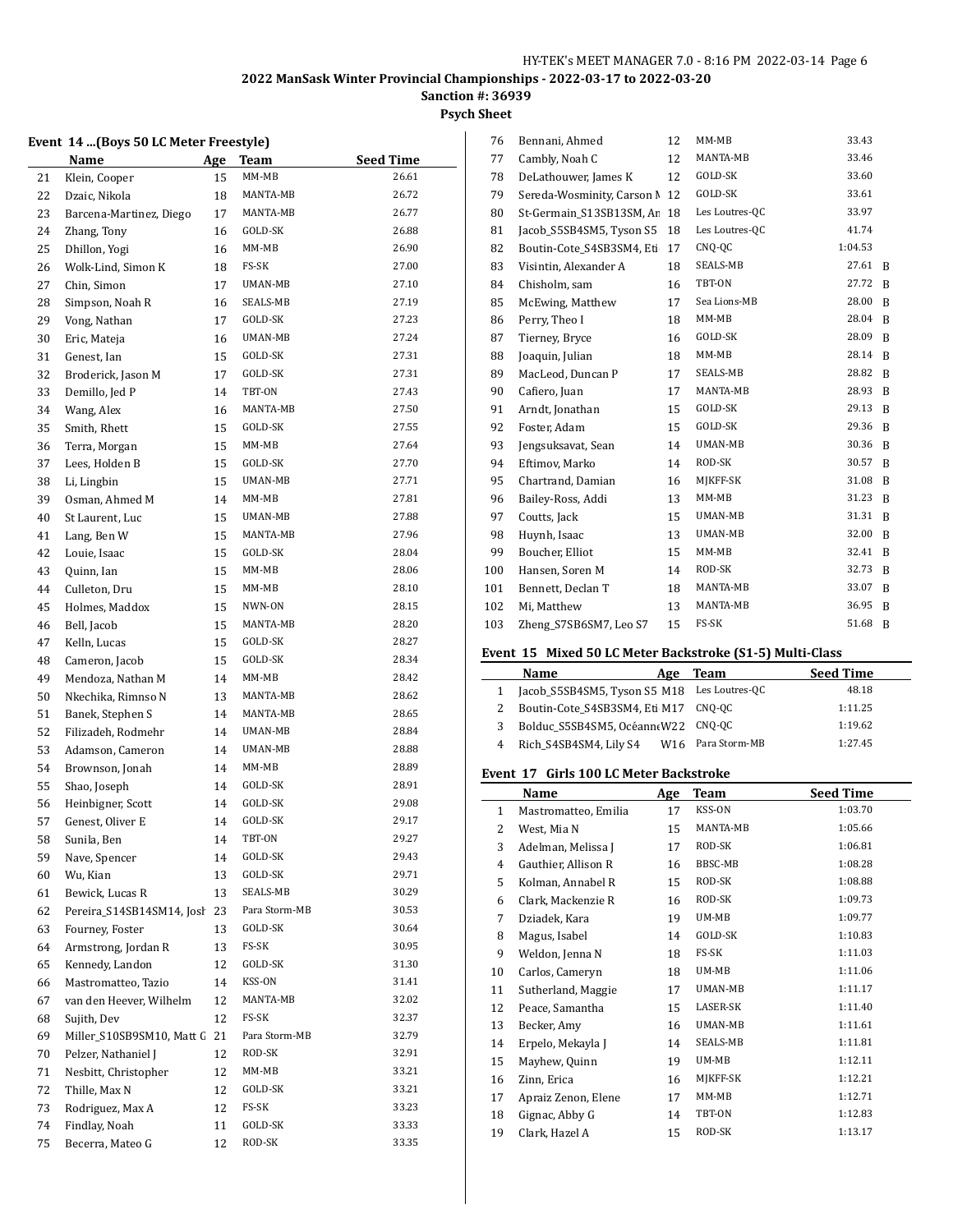**Psych Sheet**

|  |  | rsych snee |
|--|--|------------|
|  |  |            |

#### **Event 17 ...(Girls 100 LC Meter Backstroke)**

|          | Name                                          | <u>Age</u> | Team                     | <b>Seed Time</b>   |        |
|----------|-----------------------------------------------|------------|--------------------------|--------------------|--------|
| 20       | Cosgriffe_PSPI, Katie S10                     | 16         | BAD-ON                   | 1:13.24            |        |
| 21       | Chang, Katherine                              | 18         | GOLD-SK                  | 1:13.24            |        |
| 22       | Gagne, Ayiana                                 | 17         | KEETA-ON                 | 1:13.77            |        |
| 23       | Guest, Shea R                                 | 18         | LASER-SK                 | 1:13.79            |        |
| 24       | Norman, Ava                                   | 15         | GOLD-SK                  | 1:13.81            |        |
| 25       | Nkechika, Chizam E                            | 15         | MANTA-MB                 | 1:13.83            |        |
| 26       | Benning, Zoe                                  | 16         | GOLD-SK                  | 1:13.98            |        |
| 27       | Timpug, Ava J                                 | 13         | SEALS-MB                 | 1:14.78            |        |
| 28       | McDonald, Hailey                              | 13         | CSL-ON                   | 1:14.83            |        |
| 29       | Olfert, Alex J                                | 14         | ROD-SK                   | 1:14.84            |        |
| 30       | West, Halle                                   | 13         | MANTA-MB                 | 1:14.90            |        |
| 31       | Anderson, Lauren                              | 14         | GOLD-SK                  | 1:15.28            |        |
| 32       | Darling, Victoria                             | 13         | GOLD-SK                  | 1:15.76            |        |
| 33       | Lin, Emily Y                                  | 13         | MJKFF-SK                 | 1:16.02            |        |
| 34       | Snively, Quinn A                              | 13         | MANTA-MB                 | 1:16.66            |        |
| 35       | Zimonick, Zoe                                 | 12         | GOLD-SK                  | 1:16.81            |        |
| 36       | Lutze, Jacey                                  | 13         | GOLD-SK                  | 1:17.16            |        |
| 37       | Weninger, Hailey N                            | 13         | LASER-SK                 | 1:17.24            |        |
| 38       | Harlos, Macy E                                | 13         | ROD-SK                   | 1:17.33            |        |
| 39       | Kyer, Maddyson                                | 13         | CSL-ON                   | 1:17.65            |        |
| 40       | Rogoza, Jasmine J                             | 12         | ROD-SK                   | 1:19.36            |        |
| 41       | Venasky, Sophie                               | 12         | NWN-ON                   | 1:20.79            |        |
| 42       | Hatch, Emyla J                                | 12         | GOLD-SK                  | 1:21.58            |        |
| 43       | Bourgeois, Sierra L                           | 11         | TBT-ON                   | 1:23.70            |        |
| 44       | Marshall, Sophie                              | 11         | MM-MB                    | 1:27.30            |        |
|          | Dyck, Anika                                   | 11         | Sea Lions-MB             | 1:27.87            |        |
| 45<br>46 | Peberdy, Brooklyn H                           | 11         | RMAR-SK                  | 1:28.12            |        |
|          |                                               |            | Para Storm-MB            | 1:52.09            |        |
| 47       | Falcetta_S14SB14SM14, Ella                    | 16         | LASER-SK                 | 2:18.03            |        |
| 48<br>49 | Ouellette_S6SB5SM6, Hanna<br>Pedrosa, Julia P | 15<br>17   | MANTA-MB                 | 1:16.70            | B      |
|          |                                               |            | MANTA-MB                 | 1:16.90            |        |
| 50<br>51 | Thiessen, Emma<br>Hanson, Sophia B            | 16         | LASER-SK                 | 1:17.30            | B<br>B |
| 52       | Kennedy, Kally                                | 16<br>15   | UMAN-MB                  | 1:17.61            | B      |
|          |                                               | 16         | GOLD-SK                  | 1:17.73            |        |
| 53       | Sasata, Anya                                  |            | BBSC-MB                  | 1:18.20            | B      |
| 54       | Brick, Emerson N<br>Moon, Katie M             | 16         | MANTA-MB                 | 1:19.67            | B      |
| 55       |                                               | 16         | LASER-SK                 | 1:20.01            | B      |
| 56       | Szutiak, Jaclyn A                             | 15         | FS-SK                    | 1:20.05            | B      |
| 57       | Warawa, Grace A                               | 15         |                          |                    | B      |
| 58       | Hunt, Molly J                                 | 13         | TBT-ON                   | 1:20.32            | B      |
| 59       | Gurney, Jane                                  | 17         | GOLD-SK                  | 1:20.53            | B      |
| 60       | Helgason, Kaitlyn J                           | 14         | LASER-SK                 | 1:20.78            | B      |
| 61       | Tanjusay, Adrianne                            | 17         | GOLD-SK<br>Barracudas-SK | 1:20.79<br>1:21.52 | B      |
| 62       | Gottselig, Zoe                                | 13         |                          |                    | B      |
| 63       | Le Page, Brooke                               | 19         | UMAN-MB                  | 1:21.54            | B      |
| 64       | Huber, Claire                                 | 14         | GOLD-SK                  | 1:22.17            | B      |
| 65       | Iwabuchi, Samantha                            | 16         | UMAN-MB                  | 1:23.03            | B      |
| 66       | Lage, Kaitlyn                                 | 16         | UMAN-MB                  | 1:23.94            | B      |
| 67       | Chen, Vina                                    | 15         | ROD-SK                   | 1:23.96            | B      |
| 68       | Haigh, Amanda                                 | 16         | MM-MB                    | 1:23.99            | B      |
| 69       | Weber, Mariah                                 | 12         | GOLD-SK                  | 1:23.99            | B      |
| 70       | Gelhorn, Clara                                | 13         | PASS-SK                  | 1:24.25            | B      |
| 71       | Purdy, Mateah                                 | 14         | MJKFF-SK                 | 1:25.85            | B      |
| 72       | Helgason, Ava                                 | 15         | PASS-SK                  | 1:26.28            | B      |
| 73       | Curtis, Brynn L                               | 14         | MANTA-MB                 | 1:26.68            | B      |
| 74       | Nisula, Hayden                                | 12         | NWN-ON                   | 1:27.92            | B      |

| 75 | Hauser, Taya S           | 13 | FS-SK       | 1:28.31   | - B          |
|----|--------------------------|----|-------------|-----------|--------------|
| 76 | Park, Chloe              | 12 | $MM-MB$     | 1:29.17   | R            |
| 77 | Sanville, Adelynn G      | 11 | RMAR-SK     | 1:29.22 R |              |
| 78 | Mukasa, Damita Malaika M | 10 | ROD-SK      | 1:30.34   | - B          |
| 79 | Champagne, Noella        | 13 | MM-MB       | 1:33.58   | B            |
| 80 | Appel, Brooke E          | 13 | FS-SK       | 1:34.22 R |              |
| 81 | Magnus, Ann              | 14 | MM-MB       | 1:35.32 B |              |
| 82 | Peloquin, Brooke         | 11 | Skimmers-MB | 1:42.81   | <sup>B</sup> |
| 83 | Iliouchetcheva, Ksenia   | 18 | UMAN-MB     | NT        | B            |
|    |                          |    |             |           |              |

#### **Event 18 Boys 100 LC Meter Backstroke**

|    | Name                       | <b>Age</b> | Team           | <b>Seed Time</b> |   |
|----|----------------------------|------------|----------------|------------------|---|
| 1  | Wagner, Sam                | 18         | ROD-SK         | 1:02.82          |   |
| 2  | Brough, Matthew            | 18         | ROD-SK         | 1:03.02          |   |
| 3  | Wolk-Lind, Simon K         | 18         | FS-SK          | 1:04.75          |   |
| 4  | Lau, Harlem                | 14         | MM-MB          | 1:04.89          |   |
| 5  | Messier, Nolan             | 16         | ROD-SK         | 1:05.04          |   |
| 6  | Tierney, Bryce             | 16         | GOLD-SK        | 1:05.10          |   |
| 7  | Stacey, Brayden            | 17         | UMAN-MB        | 1:05.47          |   |
| 8  | Reimer, Gavin              | 17         | UMAN-MB        | 1:05.61          |   |
| 9  | Nghiem, Andrew             | 16         | GOLD-SK        | 1:05.71          |   |
| 10 | Jengsuksavat, Siwon        | 16         | UMAN-MB        | 1:05.88          |   |
| 11 | Edirisinghe, Senuth        | 16         | UMAN-MB        | 1:05.99          |   |
| 12 | Lang, Ben W                | 15         | MANTA-MB       | 1:06.01          |   |
| 13 | Lusk, Devon R              | 15         | SEALS-MB       | 1:06.51          |   |
| 14 | Broderick, Jason M         | 17         | GOLD-SK        | 1:06.65          |   |
| 15 | Klein, Cooper              | 15         | MM-MB          | 1:06.93          |   |
| 16 | Dickinson, Aden            | 20         | ROD-SK         | 1:07.54          |   |
| 17 | Eric, Mateja               | 16         | UMAN-MB        | 1:08.48          |   |
| 18 | Eftimov, Marko             | 14         | ROD-SK         | 1:10.30          |   |
| 19 | Heinbigner, Scott          | 14         | GOLD-SK        | 1:10.86          |   |
| 20 | Dyck, Keiran               | 14         | GOLD-SK        | 1:10.94          |   |
| 21 | Timpug, Jerome J           | 14         | SEALS-MB       | 1:11.39          |   |
| 22 | Shao, Joseph               | 14         | GOLD-SK        | 1:12.29          |   |
| 23 | Nkechika, Rimnso N         | 13         | MANTA-MB       | 1:14.03          |   |
| 24 | Wu, Kian                   | 13         | GOLD-SK        | 1:15.32          |   |
| 25 | Bewick, Lucas R            | 13         | SEALS-MB       | 1:15.98          |   |
| 26 | Pereira_S14SB14SM14, Josh  | 23         | Para Storm-MB  | 1:17.69          |   |
| 27 | Zhao, Max X                | 11         | LASER-SK       | 1:23.26          |   |
| 28 | St-Germain_S13SB13SM, Ar   | 18         | Les Loutres-QC | 1:39.64          |   |
| 29 | Zheng_S7SB6SM7, Leo S7     | 15         | FS-SK          | 2:07.22          |   |
| 30 | Zhang, Tony                | 16         | GOLD-SK        | 1:12.65          | B |
| 31 | Holmes, Maddox             | 15         | NWN-ON         | 1:12.83          | B |
| 32 | Osman, Ahmed M             | 14         | MM-MB          | 1:13.28          | B |
| 33 | Mastromatteo, Tazio        | 14         | KSS-ON         | 1:16.79          | B |
| 34 | Brownson, Jonah            | 14         | MM-MB          | 1:17.48          | B |
| 35 | Bell, Jacob                | 15         | MANTA-MB       | 1:18.87          | B |
| 36 | Li, Lingbin                | 15         | UMAN-MB        | 1:19.23          | B |
| 37 | St Laurent, Luc            | 15         | UMAN-MB        | 1:20.59          | B |
| 38 | McEwing, Matthew           | 17         | Sea Lions-MB   | 1:21.16          | B |
| 39 | Coutts, Jack               | 15         | UMAN-MB        | 1:22.80          | B |
| 40 | Hansen, Soren M            | 14         | ROD-SK         | 1:23.70          | B |
| 41 | Kelln, Lucas               | 15         | GOLD-SK        | 1:23.98          | B |
| 42 | van den Heever, Wilhelm    | 12         | MANTA-MB       | 1:24.37          | B |
| 43 | DeLathouwer, James K       | 12         | GOLD-SK        | 1:26.04          | B |
| 44 | Demillo, Jed P             | 14         | TBT-ON         | 1:26.16          | B |
| 45 | Sereda-Wosminity, Carson N | 12         | GOLD-SK        | 1:29.87          | B |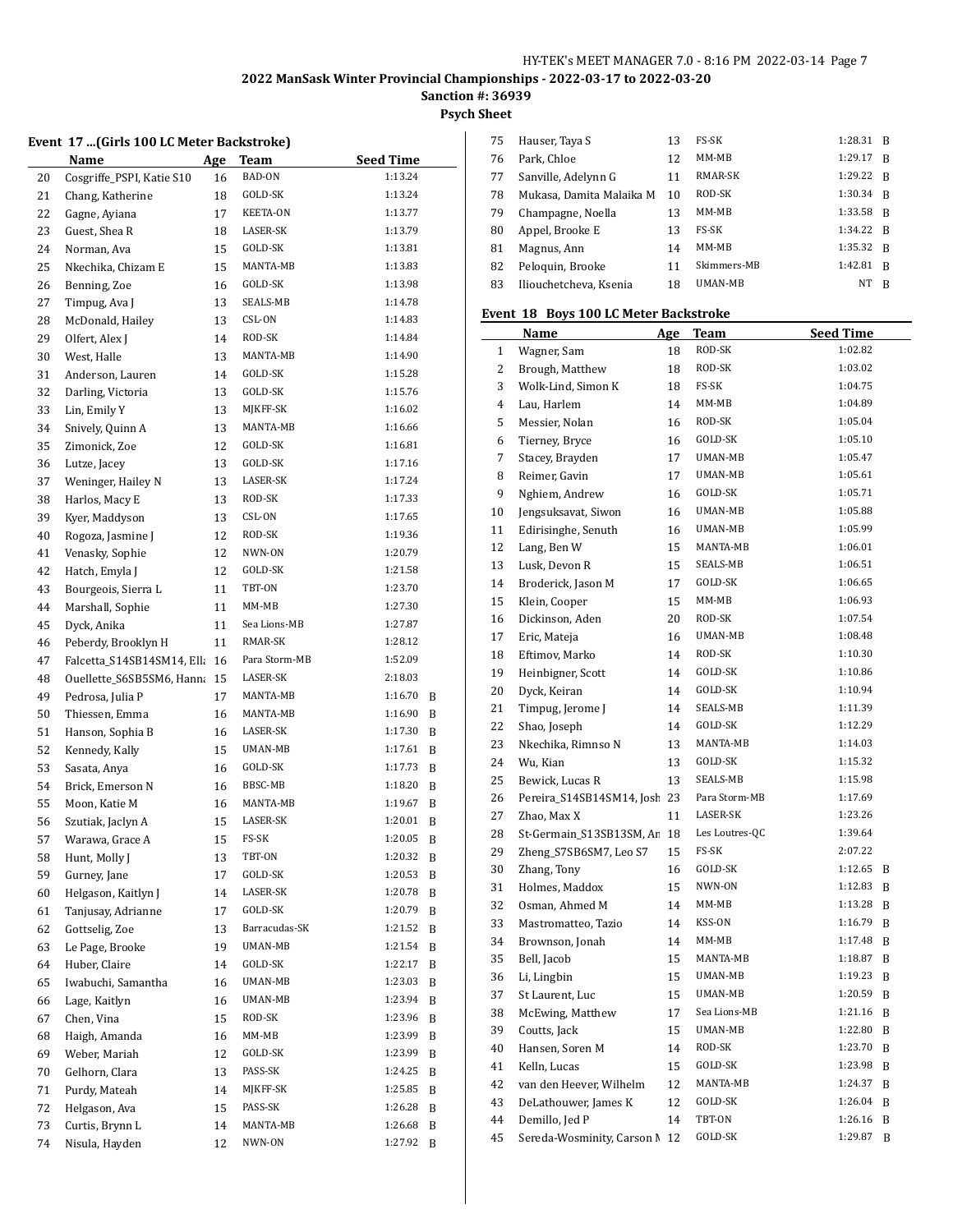# **Psych Sheet**

#### **Event 18 ...(Boys 100 LC Meter Backstroke)**

|    | Name                 | Age | Team    | <b>Seed Time</b> |              |
|----|----------------------|-----|---------|------------------|--------------|
| 46 | Nesbitt, Christopher | 12  | MM-MB   | 1:33.51          | - B          |
| 47 | Becerra, Mateo G     | 12  | ROD-SK  | 1:34.79          | B            |
| 48 | Adamson, Cameron     | 14  | UMAN-MB | 1:35.00          | B            |
| 49 | Bailey-Ross, Addi    | 13  | MM-MB   | 1:35.25          | <sup>B</sup> |
| 50 | Sujith, Dev          | 12  | FS-SK   | 1:36.00          | B            |
| 51 | Fourney, Foster      | 13  | GOLD-SK | 1:55.73          | B            |
| 52 | Freeman, Zak D       | 20  | ROD-SK  | NT               | B            |

#### **Event 19 Mixed 200 LC Meter Freestyle (S1-5, 14) Multi-Class**

|   | <b>Name</b><br>Age                       | Team           | <b>Seed Time</b> |
|---|------------------------------------------|----------------|------------------|
|   | Jacob S5SB4SM5, Tyson S5 M18             | Les Loutres-QC | 3:52.66          |
|   | Boutin-Cote S4SB3SM4, Eti M17            | CNO-OC         | 5:22.98          |
| 3 | Rich S4SB4SM4, Lily S4 W16 Para Storm-MB |                | 7:35.37          |
| 4 | Bolduc S5SB4SM5, Océann(W22 CNQ-QC       |                | $5:52.02$ R      |

#### **Event 21 Girls 400 LC Meter Freestyle**

| Name                      | Age | <b>Team</b>                 | <b>Seed Time</b> |
|---------------------------|-----|-----------------------------|------------------|
| West, Mia N               | 15  | MANTA-MB                    | 4:20.07          |
| Puhalski, Jamie M         | 17  | MANTA-MB                    | 4:34.73          |
| Luu, Kaitlyn A            | 14  | TBT-ON                      | 4:35.43          |
| Handregan, Erika          | 16  | MANTA-MB                    | 4:42.37          |
| Thomson, Ava              | 15  | MANTA-MB                    | 4:42.65          |
| Hodges, Lara              | 16  | MM-MB                       | 4:42.77          |
| Samson, Olivia            | 17  | MANTA-MB                    | 4:44.18          |
| Higgs, Madison            | 17  | Orcas-SK                    | 4:45.38          |
| Koszegi, Petra            | 16  | MANTA-MB                    | 4:47.77          |
| Dillon, Katie             | 17  | MM-MB                       | 4:48.06          |
| Peace, Sydney             | 17  | LASER-SK                    | 4:50.07          |
| Patts, Arielle L          | 14  | MM-MB                       | 4:51.60          |
| Harlos, Ava B             | 15  | ROD-SK                      | 4:53.56          |
| Halldorson Haines, Indi   | 17  | UMAN-MB                     | 4:53.59          |
| Hanson, Sophia B          | 16  | LASER-SK                    | 4:55.65          |
| Sywake, Emma              | 18  | MM-MB                       | 4:57.96          |
| Dickinson, Jada           | 15  | ROD-SK                      | 4:58.53          |
| Brown, Abbi               | 13  | TBT-ON                      | 4:59.87          |
| Garduno, Mariam           | 17  | MM-MB                       | 4:59.99          |
| Saltel, Elsa O            | 15  | MANTA-MB                    | 5:00.11          |
| Forscutt, Kaelin          | 17  | UMAN-MB                     | 5:00.31          |
| Zhang, Hannah             | 16  | MANTA-MB                    | 5:01.19          |
| Bodnar, Elly              | 12  | NWN-ON                      | 5:02.03          |
| Pedrosa, Julia P          | 17  | MANTA-MB                    | 5:02.20          |
| Saj, Brigitte A           | 14  | MANTA-MB                    | 5:02.63          |
| MacKenzie, Lily           | 15  | CSL-ON                      | 5:02.67          |
| Joyal, Kaya               | 16  | $MM-MB$                     | 5:03.25          |
| Cosgriffe_PSPI, Katie S10 | 16  | BAD-ON                      | 5:04.06          |
| Mourre, Rebeka            | 16  | GOLD-SK                     | 5:04.21          |
|                           | 13  | TBT-ON                      | 5:05.13          |
| Anderson, Lauren          | 14  | GOLD-SK                     | 5:07.69          |
| Benning, Sami             | 14  | GOLD-SK                     | 5:08.06          |
| Hegi, Chloe C             | 14  | ROD-SK                      | 5:08.30          |
| Giardetti, Maddy M        | 14  | TBT-ON                      | 5:08.43          |
| Curtis, Brynn L           | 14  | MANTA-MB                    | 5:09.94          |
| Kyer, Alivia D            | 14  | CSL-ON                      | 5:10.84          |
| Saltel, Mila I            | 13  | MANTA-MB                    | 5:13.33          |
| Masko, Myla               | 13  | PASS-SK                     | 5:14.57          |
|                           |     | Niittynen-Dreifelds, Tori T |                  |

| 39 | Zhang, Anna                 | 13 | MANTA-MB     | 5:17.40 |   |
|----|-----------------------------|----|--------------|---------|---|
| 40 | Harlos, Macy E              | 13 | ROD-SK       | 5:18.33 |   |
| 41 | Kimens, Gillian M           | 10 | ROD-SK       | 5:27.40 |   |
| 42 | Bergeron, Gabrielle         | 12 | MM-MB        | 5:28.37 |   |
| 43 | Zimonick, Zoe               | 12 | GOLD-SK      | 5:30.96 |   |
| 44 | Bourgeois, Sierra L         | 11 | TBT-ON       | 5:46.39 |   |
| 45 | Lejbak, Piper               | 10 | GOLD-SK      | 6:01.55 |   |
| 46 | Diehl S9SB9SM9, Ali S9      | 13 | PASS-SK      | 7:38.78 |   |
| 47 | Yeo, Claire                 | 15 | GOLD-SK      | 5:12.07 | R |
| 48 | McDonald, Hailey            | 13 | CSL-ON       | 5:28.83 | R |
| 49 | Gallant, Emma M             | 13 | MANTA-MB     | 5:34.03 | R |
| 50 | Gelhorn, Clara              | 13 | PASS-SK      | 6:34.13 | R |
| 51 | Stevens S8SB7SM8, Ruby St   | 19 | VV Flames-ON | 6:35.94 | B |
| 52 | Cathcart S8SB7SM8, Morga 23 |    | SBPS-AB      | NT      | R |

#### **Event 22 Boys 400 LC Meter Freestyle**

|              | Name                      | Age | <b>Team</b>    | <b>Seed Time</b> |   |
|--------------|---------------------------|-----|----------------|------------------|---|
| $\mathbf{1}$ | Syrgiannis, Matthew V     | 18  | ROD-SK         | 4:10.15          |   |
| 2            | Dupre, Eric D             | 16  | MANTA-MB       | 4:11.63          |   |
| 3            | McTavish, Myles           | 17  | MANTA-MB       | 4:24.77          |   |
| 4            | Sanders, Tanner           | 17  | $MM-MB$        | 4:25.29          |   |
| 5            | Stewart, Ben J            | 16  | ROD-SK         | 4:27.48          |   |
| 6            | O'Malley, Jack            | 16  | MANTA-MB       | 4:29.39          |   |
| 7            | Lau, Harlem               | 14  | $MM-MB$        | 4:29.59          |   |
| 8            | Dobie, Max J              | 19  | UOFR-SK        | 4:29.93          |   |
| 9            | Nghiem, Andrew            | 16  | GOLD-SK        | 4:32.77          |   |
| 10           | Ilchenko, Constantine     | 16  | MANTA-MB       | 4:34.20          |   |
| 11           | Singh, Mahinder           | 16  | MM-MB          | 4:34.30          |   |
| 12           | Smith, Rhett              | 15  | GOLD-SK        | 4:34.30          |   |
| 13           | Genest, Ian               | 15  | GOLD-SK        | 4:35.95          |   |
| 14           | Lusk, Devon R             | 15  | SEALS-MB       | 4:36.42          |   |
| 15           | Vaserman, Naty            | 16  | $MM-MB$        | 4:36.86          |   |
| 16           | Dyck, Keiran              | 14  | GOLD-SK        | 4:44.65          |   |
| 17           | Kassem, Moaaz             | 15  | MANTA-MB       | 4:46.85          |   |
| 18           | Sumner, Joe M             | 15  | MANTA-MB       | 4:50.64          |   |
| 19           | Miller S10SB9SM10, Matt G | 21  | Para Storm-MB  | 5:27.57          |   |
| 20           | Bennani, Ahmed            | 12  | $MM-MB$        | 5:28.01          |   |
| 21           | Kennedy, Landon           | 12  | GOLD-SK        | 5:41.80          |   |
| 22           | Zheng S7SB6SM7, Leo S7    | 15  | FS-SK          | 7:33.97          |   |
| 23           | Arndt, Jonathan           | 15  | GOLD-SK        | 4:52.01          | B |
| 24           | Pelzer, Nathaniel J       | 12  | ROD-SK         | 5:47.76          | B |
| 25           | Currie, Isaac I           | 14  | ROD-SK         | 6:11.64          | B |
| 26           | St-Germain S13SB13SM, Ar  | 18  | Les Loutres-QC | NT               | B |

#### **Event 23 Girls 12 & Under 200 LC Meter Freestyle Relay**

| Team                                                  |         | Relay             | <b>Seed Time</b> |  |  |
|-------------------------------------------------------|---------|-------------------|------------------|--|--|
|                                                       | NWN-ON  | W <sub>12</sub> A | 2:10.37          |  |  |
|                                                       | GOLD-SK | W <sub>12</sub> A | 2.1141           |  |  |
| Event 24 Boys 13 & Under 200 LC Meter Freestyle Relay |         |                   |                  |  |  |
|                                                       | Team    | Relav             | <b>Seed Time</b> |  |  |

| теаш     | neiav    | зееч гипе |
|----------|----------|-----------|
| GOLD-SK  | M13<br>A | 2:07.55   |
| MANTA-MR | M13<br>A | 2:26.36   |

#### **Event 25 Girls 13-14 200 LC Meter Freestyle Relay**

| Team     | Relay         | <b>Seed Time</b> |
|----------|---------------|------------------|
| MANTA-MR | $W14 \quad B$ | 1:59.00          |
| MANTA-MR | W14<br>A      | 2:00.57          |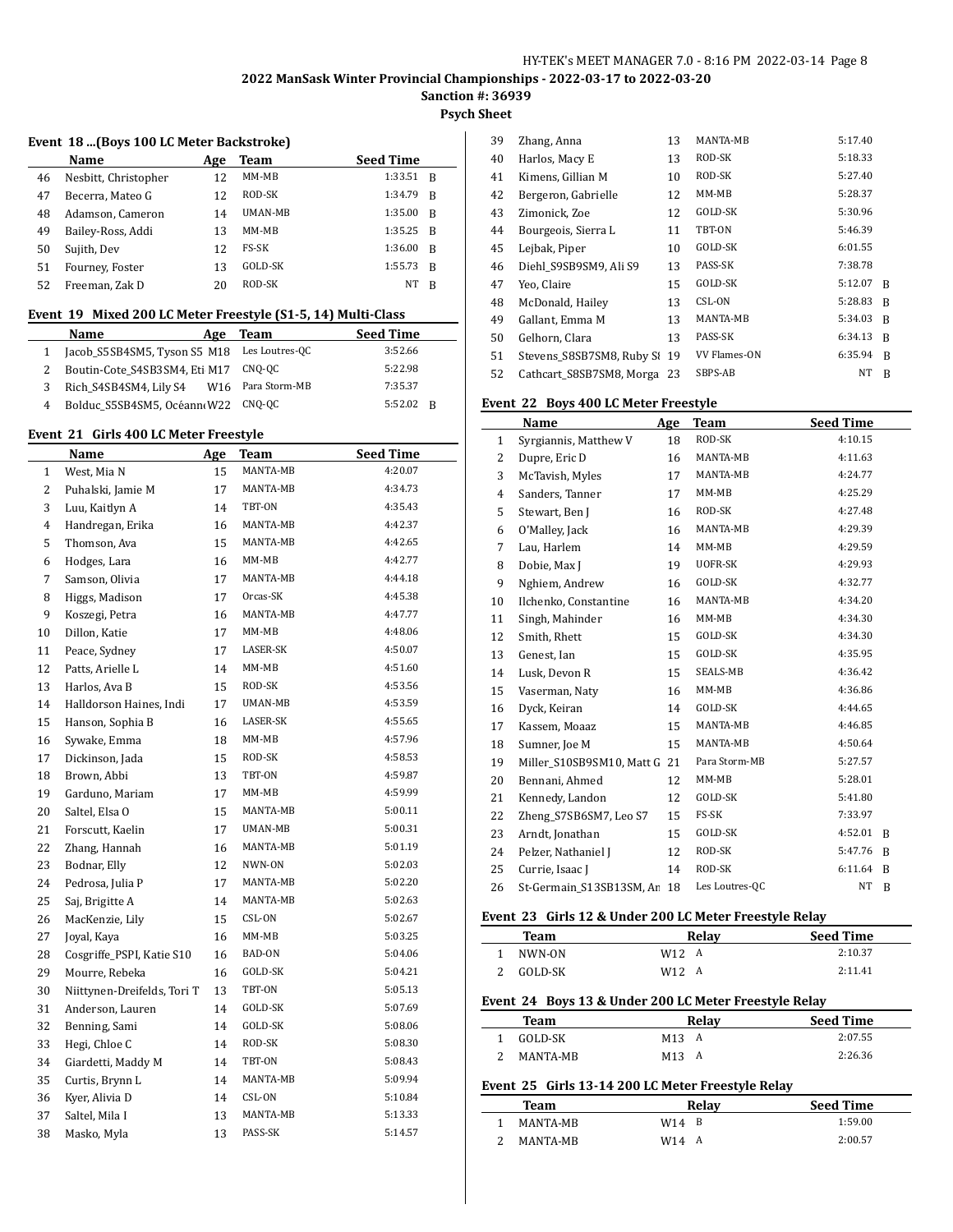# **Psych Sheet**

#### **Event 25 ...(Girls 13-14 200 LC Meter Freestyle Relay)**

|    | Team     |         | Relay | <b>Seed Time</b> |  |
|----|----------|---------|-------|------------------|--|
| 3  | SEALS-MB | W14 A   |       | 2:03.65          |  |
| 4  | TBT-ON   | W14 A   |       | 2:05.38          |  |
| 5  | ROD-SK   | W14 A   |       | 2:05.39          |  |
| 6  | GOLD-SK  | W14 A   |       | 2:06.08          |  |
| 7  | GOLD-SK  | $W14$ B |       | 2:11.85          |  |
| 8  | MM-MB    | W14 A   |       | 2:12.38          |  |
| 9  | FS-SK    | W14 A   |       | 2:17.19          |  |
| 10 | ROD-SK   | W14     | B     | X2:37.70         |  |

#### **Event 26 Boys 14-15 200 LC Meter Freestyle Relay**

|   | Team            |                 | Relay | <b>Seed Time</b> |
|---|-----------------|-----------------|-------|------------------|
| 1 | GOLD-SK         | M <sub>15</sub> | A     | 1:48.77          |
| 2 | $MM-MB$         | M <sub>15</sub> | A     | 1:48.81          |
| 3 | MM-MB           | M <sub>15</sub> | B     | 1:52.32          |
| 4 | GOLD-SK         | M15             | B     | 1:54.75          |
| 5 | <b>MANTA-MB</b> | M <sub>15</sub> | A     | 1:55.39          |
| 6 | UMAN-MB         | M <sub>15</sub> | A     | 2:01.94          |
| 7 | ROD-SK          | M15             | A     | 2:11.87          |
| 8 | UMAN-MB         | M15             | B     | NT               |

#### **Event 27 Girls 15 & Over 200 LC Meter Freestyle Relay**

|    | <b>Team</b>     |     | Relav | <b>Seed Time</b> |
|----|-----------------|-----|-------|------------------|
| 1  | MANTA-MB        | W15 | А     | 1:53.21          |
| 2  | UM-MB           | W15 | A     | 1:55.20          |
| 3  | UMAN-MB         | W15 | A     | 1:55.28          |
| 4  | ROD-SK          | W15 | А     | 1:55.72          |
| 5  | MANTA-MB        | W15 | B     | 1:58.39          |
| 6  | MM-MB           | W15 | A     | 1:59.32          |
| 7  | MM-MB           | W15 | B     | 1:59.68          |
| 8  | UMAN-MB         | W15 | B     | 2:00.10          |
| 9  | <b>SEALS-MB</b> | W15 | A     | 2:00.79          |
| 10 | FS-SK           | W15 | A     | 2:00.93          |
| 11 | GOLD-SK         | W15 | A     | 2:02.62          |
| 12 | ROD-SK          | W15 | B     | 2:03.52          |
| 13 | GOLD-SK         | W15 | B     | 2:05.60          |
| 14 | PASS-SK         | W15 | A     | 2:05.65          |
| 15 | TBT-ON          | W15 | A     | 2:06.82          |

#### **Event 28 Boys 16 & Over 200 LC Meter Freestyle Relay**

|    | <b>Team</b>     |                 | Relay | <b>Seed Time</b> |
|----|-----------------|-----------------|-------|------------------|
| 1  | <b>UOFR-SK</b>  | M16             | A     | 1:42.11          |
| 2  | $MM-MB$         | M <sub>16</sub> | A     | 1:44.15          |
| 3  | ROD-SK          | M <sub>16</sub> | A     | 1:45.54          |
| 4  | <b>UMAN-MB</b>  | M <sub>16</sub> | A     | 1:45.63          |
| 5  | GOLD-SK         | M <sub>16</sub> | A     | 1:46.01          |
| 6  | MANTA-MB        | M16             | A     | 1:47.22          |
| 7  | <b>MANTA-MB</b> | M16             | B     | 1:48.09          |
| 8  | SEALS-MB        | M16             | A     | 1:49.19          |
| 9  | MM-MB           | M16             | B     | 1:49.71          |
| 10 | ROD-SK          | M16             | B     | 1:53.21          |
| 11 | GOLD-SK         | M <sub>16</sub> | B     | 1:56.38          |
|    |                 |                 |       |                  |

#### **Event 29 Girls 200 LC Meter Butterfly**

| Name              | Age | Team   | <b>Seed Time</b> |
|-------------------|-----|--------|------------------|
| 1 Harlos. Ava B   | 15. | ROD-SK | 2:34.09          |
| Kolman, Annabel R | 15. | ROD-SK | 2:34.15          |

| 3  | Kupina, Caitlin S    | 16 | MANTA-MB        | 2:34.29 |   |
|----|----------------------|----|-----------------|---------|---|
| 4  | Weldon, Jenna N      | 18 | FS-SK           | 2:37.58 |   |
| 5  | Handregan, Erika     | 16 | MANTA-MB        | 2:37.92 |   |
| 6  | Tenkula, Mika K      | 16 | MANTA-MB        | 2:40.68 |   |
| 7  | Bowles, Rosie E      | 16 | SEALS-MB        | 2:42.65 |   |
| 8  | Arquero, Aryana J    | 14 | SEALS-MB        | 2:43.10 |   |
| 9  | Koszegi, Petra       | 16 | MANTA-MB        | 2:43.60 |   |
| 10 | Riffel, Tehalen M    | 18 | <b>LASER-SK</b> | 2:44.98 |   |
| 11 | Zhang, Hannah        | 16 | MANTA-MB        | 2:45.88 |   |
| 12 | Benning, Sami        | 14 | GOLD-SK         | 2:47.06 |   |
| 13 | Dickinson, Jada      | 15 | ROD-SK          | 2:47.41 |   |
| 14 | Saj, Charlotte E     | 14 | MANTA-MB        | 2:49.54 |   |
| 15 | Brown, Paige         | 13 | NWN-ON          | 2:52.23 |   |
| 16 | Mourre, Rebeka       | 16 | GOLD-SK         | 2:50.54 | R |
| 17 | Fernandes, Valencia  | 14 | $MM-MB$         | 2:54.33 | R |
| 18 | Pedrosa, Julia P     | 17 | MANTA-MB        | 2:56.10 | B |
| 19 | Masko, Myla          | 13 | PASS-SK         | 3:00.65 | R |
| 20 | Gelhorn, Clara       | 13 | PASS-SK         | 3:56.49 | R |
| 21 | Mastromatteo, Emilia | 17 | <b>KSS-ON</b>   | NT      | B |
| 22 | McCallum, Claire     | 16 | MANTA-MB        | NT      | B |
|    |                      |    |                 |         |   |

#### **Event 30 Boys 200 LC Meter Butterfly**

|    | Name                    | Age | <b>Team</b> | <b>Seed Time</b> |   |
|----|-------------------------|-----|-------------|------------------|---|
| 1  | Dupre, Eric D           | 16  | MANTA-MB    | 2:16.58          |   |
| 2  | Vaserman, Naty          | 16  | MM-MB       | 2:20.23          |   |
| 3  | Wagner, Sam             | 18  | ROD-SK      | 2:20.27          |   |
| 4  | Barcena-Martinez, Diego | 17  | MANTA-MB    | 2:22.84          |   |
| 5  | Genest, Ian             | 15  | GOLD-SK     | 2:29.03          |   |
| 6  | Banek, Stephen S        | 14  | MANTA-MB    | 2:32.34          |   |
| 7  | Quinn, Ian              | 15  | MM-MB       | 2:34.04          |   |
| 8  | O'Malley, Jack          | 16  | MANTA-MB    | 2:37.72          | R |
| 9  | Findlay, Noah           | 11  | GOLD-SK     | 3:25.38          | B |
| 10 | Kennedy, Landon         | 12  | GOLD-SK     | 3:39.72          | R |
| 11 | Zhao, Max X             | 11  | LASER-SK    | NΤ               | B |
| 12 | Rexha, Bes N            | 21  | UOFR-SK     | NΤ               | R |
| 13 | Usan, Andriy            | 19  | UM-MB       | NT               | R |
| 14 | Sumner, Joe M           | 15  | MANTA-MB    | NT               | B |

#### **Event 33 Girls 100 LC Meter Freestyle**

|              | Name               | Age | Team      | <b>Seed Time</b> |
|--------------|--------------------|-----|-----------|------------------|
| $\mathbf{1}$ | Fillion, Kelsey    | 19  | UM-MB     | 58.25            |
| 2            | West, Halle        | 13  | MANTA-MB  | 59.09            |
| 3            | Burwell, Maclaren  | 20  | McGILL-QC | 59.29            |
| 4            | Harri, Isabel R    | 17  | TBT-ON    | 59.90            |
| 5            | Schanel, Hannah    | 19  | UM-MB     | 1:00.78          |
| 6            | Hodges, Lara       | 16  | MM-MB     | 1:00.87          |
| 7            | Howe, Ella C       | 18  | LASER-SK  | 1:01.01          |
| 8            | Hegi, Chloe C      | 14  | ROD-SK    | 1:01.11          |
| 9            | Mayhew, Elizabeth  | 19  | UM-MB     | 1:01.16          |
| 10           | Teno, Abigail J    | 18  | UOFR-SK   | 1:01.54          |
| 11           | Sutherland, Maggie | 17  | UMAN-MB   | 1:02.11          |
| 12           | Oliver, Lexi E     | 16  | MANTA-MB  | 1:02.30          |
| 13           | Dziadek, Kara      | 19  | UM-MB     | 1:02.32          |
| 14           | Puhalski, Jamie M  | 17  | MANTA-MB  | 1:02.38          |
| 15           | Thiessen, Emma     | 16  | MANTA-MB  | 1:02.51          |
| 16           | Weiland, Avery     | 16  | LASER-SK  | 1:02.77          |
| 17           | Adelman, Melissa J | 17  | ROD-SK    | 1:02.88          |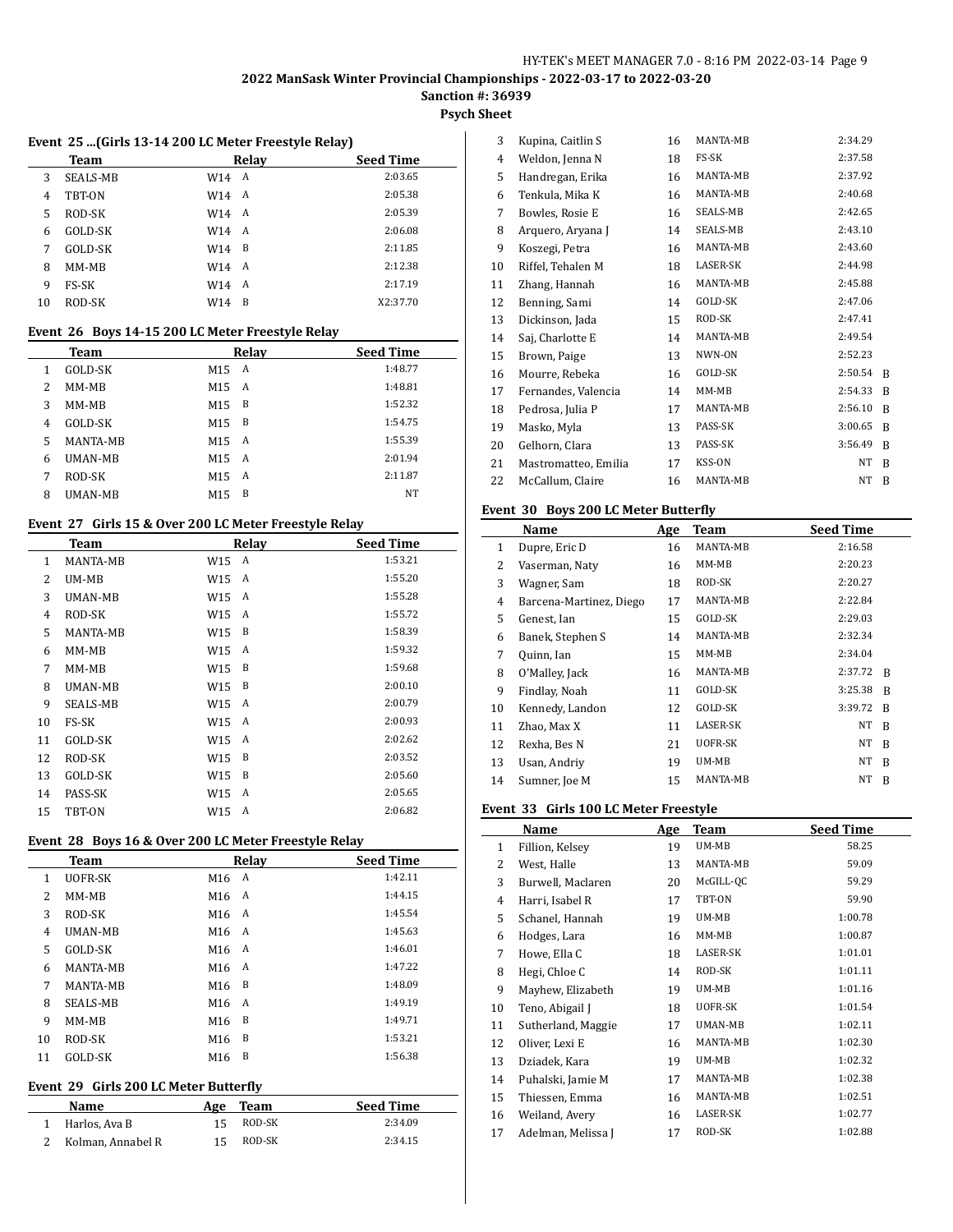**Sanction #: 36939**

#### **Psych Sheet**

#### **Event 33 ...(Girls 100 LC Meter Freestyle)**

|    | Name                        | Age | Team     | <b>Seed Time</b> |
|----|-----------------------------|-----|----------|------------------|
| 18 | Kennedy, Kally              | 15  | UMAN-MB  | 1:02.98          |
| 19 | Higgs, Madison              | 17  | Orcas-SK | 1:03.21          |
| 20 | van den Heever, Anine       | 16  | MANTA-MB | 1:03.40          |
| 21 | Halldorson Haines, Indi     | 17  | UMAN-MB  | 1:03.40          |
| 22 | Le Page, Brooke             | 19  | UMAN-MB  | 1:03.53          |
| 23 | Becker, Amy                 | 16  | UMAN-MB  | 1:03.66          |
| 24 | Guest, Shea R               | 18  | LASER-SK | 1:03.67          |
| 25 | Stacey, Jillian             | 15  | UMAN-MB  | 1:03.93          |
| 26 | Weldon, Jenna N             | 18  | FS-SK    | 1:04.06          |
| 27 | Dillon, Katie               | 17  | MM-MB    | 1:04.21          |
| 28 | Aylward, Zoe                | 18  | TBT-ON   | 1:04.28          |
| 29 | Gauthier, Allison R         | 16  | BBSC-MB  | 1:04.35          |
| 30 | Sywake, Emma                | 18  | MM-MB    | 1:04.36          |
| 31 | Gagne, Ayiana               | 17  | KEETA-ON | 1:04.47          |
| 32 | Pedrosa, Isadora P          | 15  | MANTA-MB | 1:04.50          |
| 33 | Clark, Mackenzie R          | 16  | ROD-SK   | 1:04.58          |
| 34 | Bowles, Rosie E             | 16  | SEALS-MB | 1:04.76          |
| 35 | Sasata, Anya                | 16  | GOLD-SK  | 1:04.80          |
| 36 | Mourre, Rebeka              | 16  | GOLD-SK  | 1:05.00          |
| 37 | Magus, Isabel               | 14  | GOLD-SK  | 1:05.04          |
| 38 | Chow, Brooke M              | 17  | FS-SK    | 1:05.06          |
| 39 | Olorenshaw, Jill A          | 16  | LASER-SK | 1:05.14          |
| 40 | Bodnar, Elly                | 12  | NWN-ON   | 1:05.20          |
| 41 | Tanjusay, Adrianne          | 17  | GOLD-SK  | 1:05.40          |
| 42 | Saltel, Mila I              | 13  | MANTA-MB | 1:05.51          |
| 43 | Lavitt, Maxine              | 18  | UM-MB    | 1:05.54          |
| 44 | Saj, Brigitte A             | 14  | MANTA-MB | 1:05.58          |
| 45 | Cosgriffe_PSPI, Katie S10   | 16  | BAD-ON   | 1:05.62          |
| 46 | Clark, Hazel A              | 15  | ROD-SK   | 1:05.86          |
| 47 | Forscutt, Kaelin            | 17  | UMAN-MB  | 1:05.86          |
| 48 | Gurney, Jane                | 17  | GOLD-SK  | 1:06.00          |
| 49 | Modrcin, Emma               | 18  | MM-MB    | 1:06.04          |
| 50 | Nkechika, Chizam E          | 15  | MANTA-MB | 1:06.08          |
| 51 | Kerr, McKayla R             | 14  | MANTA-MB | 1:06.13          |
| 52 | Iliouchetcheva, Ksenia      | 18  | UMAN-MB  | 1:06.22          |
| 53 | Erpelo, Mekayla J           | 14  | SEALS-MB | 1:06.37          |
| 54 | Saltel, Elsa O              | 15  | MANTA-MB | 1:06.45          |
| 55 | Szutiak, Jaclyn A           | 15  | LASER-SK | 1:06.50          |
| 56 | McDonald, Hailey            | 13  | CSL-ON   | 1:06.58          |
| 57 | Darling, Victoria           | 13  | GOLD-SK  | 1:06.60          |
| 58 | Anderson. Sadie E           | 14  | ROD-SK   | 1:06.76          |
| 59 | Anderson, Lauren            | 14  | GOLD-SK  | 1:06.76          |
| 60 | Reimer, Madison C           | 15  | SEALS-MB | 1:06.78          |
| 61 | Gignac, Abby G              | 14  | TBT-ON   | 1:06.83          |
| 62 | Zhang, Anna                 | 13  | MANTA-MB | 1:07.19          |
| 63 | Kyer, Alivia D              | 14  | CSL-ON   | 1:07.24          |
| 64 | Curtis, Brynn L             | 14  | MANTA-MB | 1:07.26          |
| 65 | Huber, Claire               | 14  | GOLD-SK  | 1:07.38          |
| 66 | Arnott, Makaya              | 14  | MJKFF-SK | 1:07.42          |
| 67 | Brown, Paige                | 13  | NWN-ON   | 1:07.48          |
| 68 | Patts, Arielle L            | 14  | MM-MB    | 1:07.56          |
| 69 | Snively, Quinn A            | 13  | MANTA-MB | 1:07.58          |
| 70 | Niittynen-Dreifelds, Tori T | 13  | TBT-ON   | 1:07.65          |
| 71 | Lin, Emily Y                | 13  | MJKFF-SK | 1:07.81          |
| 72 | Purdy, Mateah               | 14  | MJKFF-SK | 1:07.85          |

| 73         | Hunt, Molly J                            | 13       | TBT-ON          | 1:08.11            |        |
|------------|------------------------------------------|----------|-----------------|--------------------|--------|
| 74         | Champagne, Noella                        | 13       | MM-MB           | 1:08.28            |        |
| 75         | Gallant, Emma M                          | 13       | MANTA-MB        | 1:08.66            |        |
| 76         | Weninger, Hailey N                       | 13       | LASER-SK        | 1:08.83            |        |
| 77         | Davis-Weitzel, Zoe A                     | 13       | MANTA-MB        | 1:09.41            |        |
| 78         | Godbout, Nicole                          | 12       | GOLD-SK         | 1:09.43            |        |
| 79         | Lutze, Jacey                             | 13       | GOLD-SK         | 1:09.47            |        |
| 80         | Bergeron, Gabrielle                      | 12       | MM-MB           | 1:10.32            |        |
| 81         | Weber, Mariah                            | 12       | GOLD-SK         | 1:12.49            |        |
| 82         | Rogoza, Jasmine J                        | 12       | ROD-SK          | 1:12.69            |        |
| 83         | Bourgeois, Sierra L                      | 11       | TBT-ON          | 1:13.67            |        |
| 84         | Liebrecht, Cate A                        | 11       | DSSC-MB         | 1:16.42            |        |
| 85         | Sanville, Adelynn G                      | 11       | RMAR-SK         | 1:16.68            |        |
| 86         | Kimens, Gillian M                        | 10       | ROD-SK          | 1:17.69            |        |
| 87         | Lejbak, Piper                            | 10       | GOLD-SK         | 1:17.79            |        |
| 88         | Dyck, Anika                              | 11       | Sea Lions-MB    | 1:18.06            |        |
| 89         | Falcetta_S14SB14SM14, Ella               | 16       | Para Storm-MB   | 1:30.33            |        |
| 90         | Diehl_S9SB9SM9, Ali S9                   | 13       | PASS-SK         | 1:39.30            |        |
| 91         | Cathcart_S8SB7SM8, Morga                 | 23       | SBPS-AB         | 1:50.29            |        |
| 92         | Ouellette_S6SB5SM6, Hanna                | 15       | LASER-SK        | 2:02.83            |        |
| 93         | Brick, Emerson N                         | 16       | BBSC-MB         | 1:06.49            | B      |
| 94         | Joyal, Kaya                              | 16       | $MM-MB$         | 1:06.76            | B      |
| 95         | Chang, Katherine                         | 18       | GOLD-SK         | 1:07.13            | B      |
| 96         | Kupina, Caitlin S                        | 16       | MANTA-MB        | 1:07.36            | B      |
| 97         | Yeo, Claire                              | 15       | GOLD-SK         | 1:07.59            | B      |
| 98         | Lumbard, Kallie V                        | 18       | UOFR-SK         | 1:07.85            | B      |
| 99         | Hanson, Sophia B                         | 16       | LASER-SK        | 1:08.22            | B      |
| 100        | Apraiz Zenon, Elene                      | 17       | MM-MB           | 1:08.55            | B      |
| 101        | Giardetti, Maddy M                       | 14       | TBT-ON          | 1:08.58            | B      |
| 102        | Helgason, Kaitlyn J                      | 14       | LASER-SK        | 1:08.61            | B      |
| 103        | Tenkula, Mika K                          | 16       | MANTA-MB        | 1:09.01            | B      |
| 104        | Benning, Zoe                             | 16       | GOLD-SK         | 1:09.15            | B      |
| 105        | Gebhardt, Abby                           | 16       | GOLD-SK         | 1:09.46            | B      |
| 106        | Warawa, Grace A                          | 15       | FS-SK           | 1:09.59            | B      |
| 107        | Fernandes, Valencia                      | 14       | MM-MB           | 1:09.70            | B      |
| 108        | Haigh, Amanda                            | 16       | MM-MB           | 1:09.84            | B      |
| 109        | Kyer, Maddyson                           | 13       | CSL-ON          | 1:10.10            | B      |
| 110        | Lewis, Marin E                           | 17       | FS-SK           | 1:10.65            | B      |
| 111        | Knudsen, Jordan M                        | 17       | ROD-SK          | 1:10.79            | B      |
| 112        | Bilodeau, Sophie                         | 17       | PASS-SK         | 1:11.03            | B      |
| 113        | Lage, Kaitlyn                            | 16       | UMAN-MB         | 1:11.74            | B      |
| 114        | Chen, Vina                               | 15       | ROD-SK          | 1:11.82            | B      |
| 115        | Barcena-Martinez, Ana                    | 15       | MANTA-MB        | 1:11.84            | B      |
| 116        | Appel, Brooke E                          | 13       | FS-SK           | 1:13.51            | B      |
| 117        | Nisula, Hayden                           | 12       | NWN-ON          | 1:14.78            | B      |
| 118        | Magnus, Ann                              | 14       | $MM-MB$         | 1:15.05            | B      |
| 119        | Hatch, Emyla J                           | 12       | GOLD-SK         | 1:15.45            | B      |
| 120        | Helgason, Ava                            | 15       | PASS-SK         | 1:15.57            | B      |
| 121        | Park, Chloe                              | 12       | MM-MB           | 1:16.50            | B      |
| 122        | Lutz, Avery E                            | 12       | LASER-SK        | 1:17.18            | B      |
| 123        | Hauser, Taya S                           | 13       | FS-SK           | 1:17.33            | B      |
| 124        | Houle, Avery L                           | 12       | GOLD-SK         | 1:18.92            | B      |
| 125        | Adelman, Stephanie D                     | 13       | ROD-SK          | 1:20.28            | B      |
| 126        | Joyal, Mahri<br>Mukasa, Damita Malaika M | 14       | MM-MB<br>ROD-SK | 1:20.83<br>1:21.75 | B      |
| 127        | Gebhardt, Katherine                      | 10<br>13 | GOLD-SK         | 1:22.01            | B<br>B |
| 128<br>129 | Bogdan, Maggie S                         | 10       | FS-SK           | 1:22.08            | B      |
|            |                                          |          |                 |                    |        |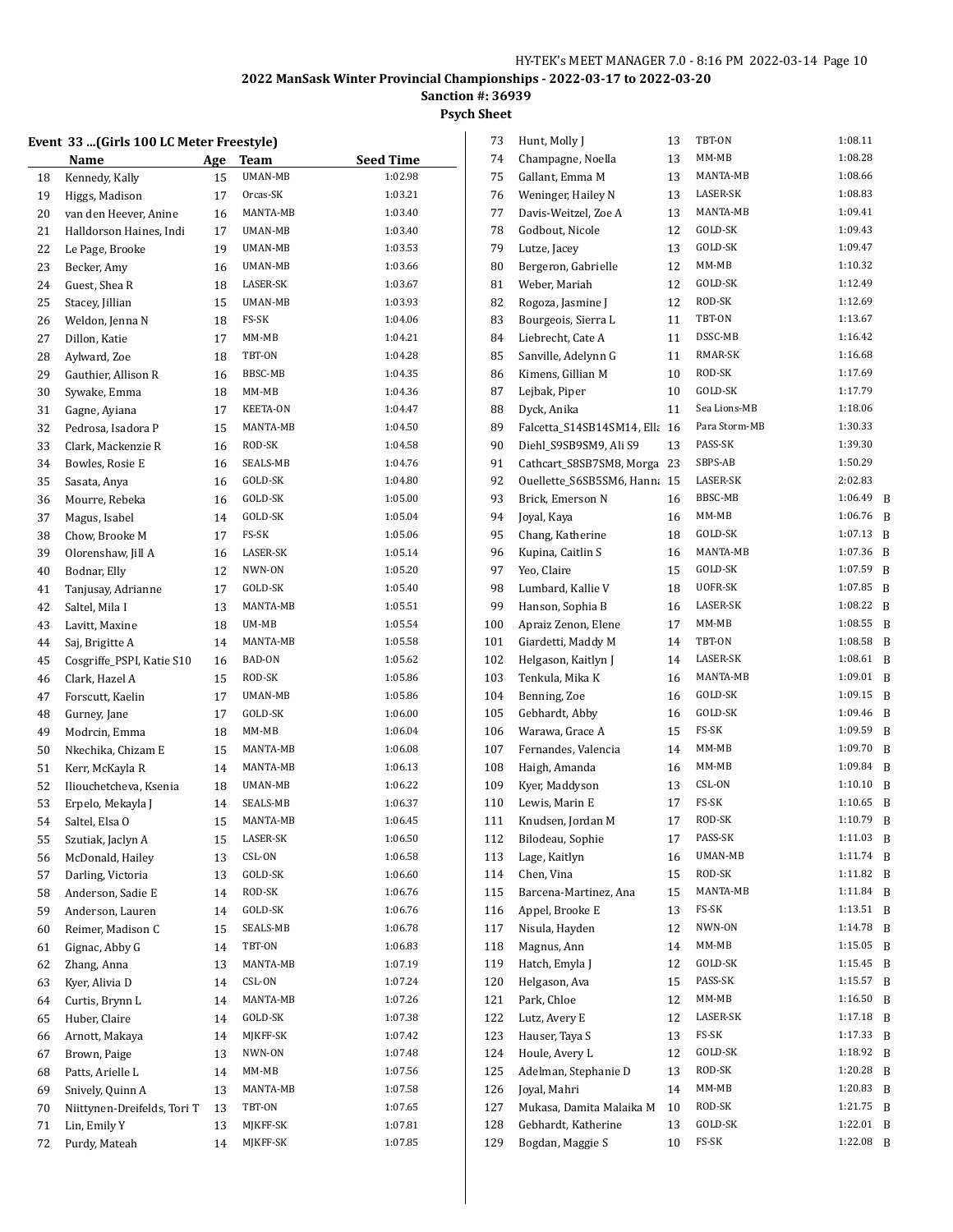**Sanction #: 36939**

**Psych Sheet**

#### **Event 33 ...(Girls 100 LC Meter Freestyle)**

|     | Name                     | Age | <b>Team</b>    | <b>Seed Time</b> |       |
|-----|--------------------------|-----|----------------|------------------|-------|
| 130 | Peloquin, Brooke         | 11  | Skimmers-MB    | 1:25.08          | - B   |
| 131 | Gottselig, Zoe           | 13  | Barracudas-SK  | 1:25.99          | B     |
| 132 | George, Bella R          | 12  | RMAR-SK        | 1:27.14          | - B   |
| 133 | Kachmarski, Myla G       | 13  | FS-SK          | 1:27.99          | B     |
| 134 | Dela Cruz, Alliyah       | 12  | <b>UMAN-MB</b> | 1:29.61          | B     |
| 135 | Peberdy, Brooklyn H      | 11  | RMAR-SK        | 1:36.50          | B     |
| 136 | Fines SB9, Rebecca       | 15  | PASS-SK        | 1:48.32          | $R^*$ |
| 137 | Bolduc S5SB4SM5, Océanne | 22  | CNQ-QC         | 2:45.43          | B     |
| 138 | Rich S4SB4SM4, Lily S4   | 16  | Para Storm-MB  | 3:21.32          | - B   |
|     |                          |     |                |                  |       |

#### **Event 34 Boys 100 LC Meter Freestyle**

|    | <u>Name</u>             | <u>Age</u> | <b>Team</b>    | <b>Seed Time</b> |
|----|-------------------------|------------|----------------|------------------|
| 1  | Purahoo, Ovesh          | 20         | <b>UOFR-SK</b> | 52.46            |
| 2  | Bilous, Jayden          | 18         | GOLD-SK        | 53.57            |
| 3  | Reimer, Gavin           | 17         | UMAN-MB        | 54.55            |
| 4  | Stewart, Ben J          | 16         | ROD-SK         | 55.27            |
| 5  | Cheung, Martin C        | 20         | UOFR-SK        | 55.43            |
| 6  | Usan, Andriy            | 19         | UM-MB          | 55.51            |
| 7  | Edirisinghe, Senuth     | 16         | UMAN-MB        | 55.58            |
| 8  | Vale, Jayden A          | 19         | UOFR-SK        | 55.65            |
| 9  | Brough, Matthew         | 18         | ROD-SK         | 55.78            |
| 10 | Sanders, Tanner         | 17         | $MM-MB$        | 55.93            |
| 11 | Unrau, Ty               | 17         | $MM-MB$        | 56.18            |
| 12 | Wiebe, Isaak            | 17         | FS-SK          | 56.18            |
| 13 | Adams, Josh M           | 23         | UOFR-SK        | 56.41            |
| 14 | Chisholm, sam           | 16         | TBT-ON         | 56.57            |
| 15 | Lau, Harlem             | 14         | MM-MB          | 56.91            |
| 16 | Stacey, Brayden         | 17         | UMAN-MB        | 56.92            |
| 17 | Freeman, Zak D          | 20         | ROD-SK         | 56.94            |
| 18 | Dobie, Max J            | 19         | UOFR-SK        | 57.00            |
| 19 | Vong, Nathan            | 17         | GOLD-SK        | 57.45            |
| 20 | Kostelnyk, Rhade        | 18         | UM-MB          | 57.51            |
| 21 | Stebner, Evan           | 16         | $MM-MB$        | 57.70            |
| 22 | Halayko, Martin         | 15         | UMAN-MB        | 57.84            |
| 23 | Singh, Mahinder         | 16         | MM-MB          | 57.95            |
| 24 | McTavish, Myles         | 17         | MANTA-MB       | 58.01            |
| 25 | Zhang, Tony             | 16         | GOLD-SK        | 58.31            |
| 26 | Chin, Simon             | 17         | UMAN-MB        | 58.36            |
| 27 | Eric, Mateja            | 16         | UMAN-MB        | 58.61            |
| 28 | Smith, Rhett            | 15         | GOLD-SK        | 58.63            |
| 29 | Wolk-Lind, Simon K      | 18         | FS-SK          | 58.63            |
| 30 | Wagner, Sam             | 18         | ROD-SK         | 58.73            |
| 31 | Doan, Tam               | 15         | $MM-MB$        | 58.73            |
| 32 | Dzaic, Nikola           | 18         | MANTA-MB       | 58.97            |
| 33 | Wang, Alex              | 16         | MANTA-MB       | 59.01            |
| 34 | Nguyen, Obi             | 15         | GOLD-SK        | 59.06            |
| 35 | Jengsuksavat, Siwon     | 16         | UMAN-MB        | 59.47            |
| 36 | Genest, Ian             | 15         | GOLD-SK        | 59.65            |
| 37 | Simpson, Noah R         | 16         | SEALS-MB       | 59.75            |
| 38 | Bell, Jacob             | 15         | MANTA-MB       | 59.85            |
| 39 | Barcena-Martinez, Diego | 17         | MANTA-MB       | 59.89            |
| 40 | Perry, Theo I           | 18         | $MM-MB$        | 59.90            |
| 41 | Li, Lingbin             | 15         | UMAN-MB        | 1:00.24          |
| 42 | Banek, Stephen S        | 14         | MANTA-MB       | 1:00.38          |
| 43 | Dhillon, Yogi           | 16         | $MM-MB$        | 1:00.46          |

| 44  | Demillo, Jed P             | 14 | TBT-ON         | 1:00.55 |   |
|-----|----------------------------|----|----------------|---------|---|
| 45  | St Laurent, Luc            | 15 | UMAN-MB        | 1:00.55 |   |
| 46  | Holmes, Maddox             | 15 | NWN-ON         | 1:00.71 |   |
| 47  | Lees, Holden B             | 15 | GOLD-SK        | 1:01.21 |   |
| 48  | Quinn, Ian                 | 15 | MM-MB          | 1:01.47 |   |
| 49  | Dyck, Keiran               | 14 | GOLD-SK        | 1:01.63 |   |
| 50  | Osman, Ahmed M             | 14 | $MM-MB$        | 1:01.69 |   |
| 51  | Louie, Isaac               | 15 | GOLD-SK        | 1:01.70 |   |
| 52  | Timpug, Jerome J           | 14 | SEALS-MB       | 1:02.34 |   |
| 53  | Filizadeh, Rodmehr         | 14 | <b>UMAN-MB</b> | 1:03.09 |   |
| 54  | Brownson, Jonah            | 14 | MM-MB          | 1:03.20 |   |
| 55  | Heinbigner, Scott          | 14 | GOLD-SK        | 1:03.29 |   |
| 56  | Genest, Oliver E           | 14 | GOLD-SK        | 1:03.66 |   |
| 57  | Mendoza, Nathan M          | 14 | MM-MB          | 1:03.88 |   |
| 58  | Shao, Joseph               | 14 | GOLD-SK        | 1:03.89 |   |
| 59  | Nkechika, Rimnso N         | 13 | MANTA-MB       | 1:04.37 |   |
| 60  | Pereira_S14SB14SM14, Josł  | 23 | Para Storm-MB  | 1:05.70 |   |
| 61  | Wu, Kian                   | 13 | GOLD-SK        | 1:06.22 |   |
| 62  | Bennani, Ahmed             | 12 | MM-MB          | 1:09.18 |   |
| 63  | St-Germain_S13SB13SM, Ar   | 18 | Les Loutres-QC | 1:18.52 |   |
| 64  | Jacob_S5SB4SM5, Tyson S5   | 18 | Les Loutres-QC | 1:42.76 |   |
| 65  | Boutin-Cote_S4SB3SM4, Eti  | 17 | CNQ-QC         | 2:27.22 |   |
| 66  | McEwing, Matthew           | 17 | Sea Lions-MB   | 1:01.59 | B |
| 67  | Cameron, Jacob             | 15 | GOLD-SK        | 1:03.29 | B |
| 68  | Broderick, Jason M         | 17 | GOLD-SK        | 1:03.38 | B |
| 69  | Culleton, Dru              | 15 | MM-MB          | 1:03.45 | B |
| 70  | Bennett, Declan T          | 18 | MANTA-MB       | 1:04.22 | B |
| 71  | Foster, Adam               | 15 | GOLD-SK        | 1:04.30 | B |
| 72  | Arndt, Jonathan            | 15 | GOLD-SK        | 1:04.49 | B |
| 73  | Kassem, Moaaz              | 15 | MANTA-MB       | 1:04.90 | B |
| 74  | Cafiero, Juan              | 17 | MANTA-MB       | 1:06.46 | B |
| 75  | Terra, Morgan              | 15 | MM-MB          | 1:07.70 | B |
| 76  | Nave, Spencer              | 14 | GOLD-SK        | 1:08.02 | B |
| 77  | Chartrand, Damian          | 16 | MJKFF-SK       | 1:08.72 | B |
| 78  | Bewick, Lucas R            | 13 | SEALS-MB       | 1:08.86 | B |
| 79  | Bailey-Ross, Addi          | 13 | MM-MB          | 1:09.23 | B |
| 80  | Mi, Matthew                | 13 | MANTA-MB       | 1:11.38 | B |
| 81  | Huynh, Isaac               | 13 | UMAN-MB        | 1:14.18 | B |
| 82  | van den Heever, Wilhelm    | 12 | MANTA-MB       | 1:14.44 | B |
| 83  | Hansen, Soren M            | 14 | ROD-SK         | 1:14.49 | B |
| 84  | Coutts, Jack               | 15 | UMAN-MB        | 1:15.21 | B |
| 85  | Sujith, Dev                | 12 | FS-SK          | 1:15.96 | B |
| 86  | Fourney, Foster            | 13 | GOLD-SK        | 1:16.17 | B |
| 87  | Cambly, Noah C             | 12 | MANTA-MB       | 1:16.50 | B |
| 88  | Thille, Max N              | 12 | GOLD-SK        | 1:16.61 | B |
| 89  | Boucher, Elliot            | 15 | $MM-MB$        | 1:17.08 | B |
| 90  | Rodriguez, Max A           | 12 | FS-SK          | 1:17.91 | B |
| 91  | Sereda-Wosminity, Carson N | 12 | GOLD-SK        | 1:18.48 | B |
| 92  | DeLathouwer, James K       | 12 | GOLD-SK        | 1:19.78 | B |
| 93  | Eftimov, Marko             | 14 | ROD-SK         | 1:19.87 | B |
| 94  | Adamson, Cameron           | 14 | UMAN-MB        | 1:21.48 | B |
| 95  | Pelzer, Nathaniel J        | 12 | ROD-SK         | 1:26.04 | B |
| 96  | Becerra, Mateo G           | 12 | ROD-SK         | 1:28.15 | B |
| 97  | Nesbitt, Christopher       | 12 | MM-MB          | 1:29.80 | B |
| 98  | Armstrong, Jordan R        | 13 | FS-SK          | 1:44.45 | B |
| 99  | Findlay, Noah              | 11 | GOLD-SK        | 1:50.14 | B |
| 100 | Zheng_S7SB6SM7, Leo S7     | 15 | FS-SK          | 1:53.55 | B |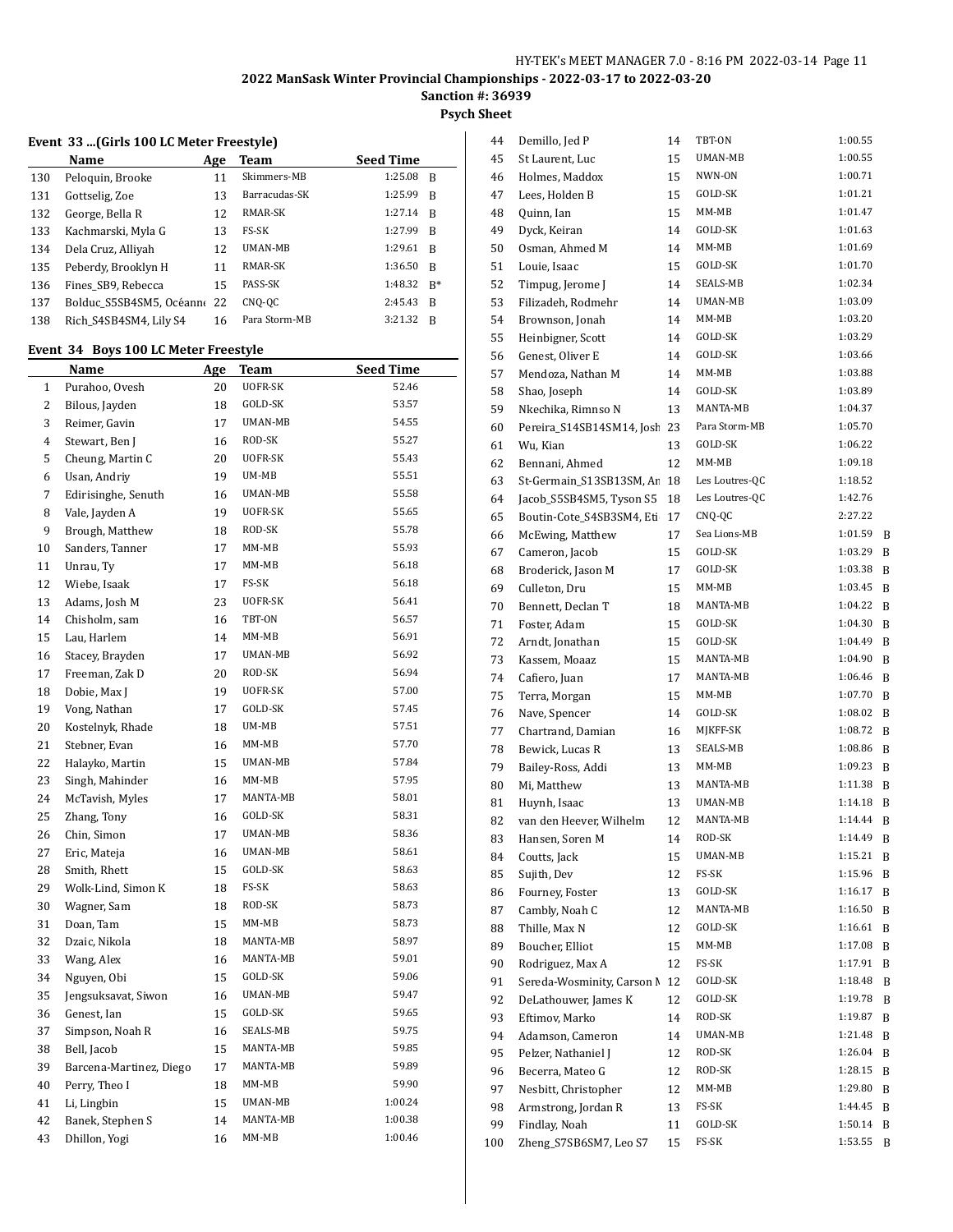**Psych Sheet**

#### **Event 34 ...(Boys 100 LC Meter Freestyle)**

|     | Name                                   | <b>Age</b> | Team          | <b>Seed Time</b> |   |
|-----|----------------------------------------|------------|---------------|------------------|---|
| 101 | Miller S10SB9SM10, Matt G 21           |            | Para Storm-MB | NT               | B |
|     | Event 35 Girls 200 LC Meter Backstroke |            |               |                  |   |
|     | Name                                   | Age        | Team          | <b>Seed Time</b> |   |
| 1   | Mastromatteo, Emilia                   | 17         | KSS-ON        | 2:18.76          |   |
| 2   | Adelman, Melissa J                     | 17         | ROD-SK        | 2:26.72          |   |
| 3   | Kolman, Annabel R                      | 15         | ROD-SK        | 2:27.51          |   |
| 4   | Erpelo, Mekayla J                      | 14         | SEALS-MB      | 2:34.19          |   |
| 5   | Gauthier, Allison R                    | 16         | BBSC-MB       | 2:34.34          |   |
| 6   | Becker, Amy                            | 16         | UMAN-MB       | 2:34.66          |   |
| 7   | Clark, Hazel A                         | 15         | ROD-SK        | 2:34.99          |   |
| 8   | Peace, Samantha                        | 15         | LASER-SK      | 2:35.17          |   |
| 9   | Modrcin, Emma                          | 18         | MM-MB         | 2:35.91          |   |
| 10  | Carlos, Cameryn                        | 18         | UM-MB         | 2:36.37          |   |
| 11  | Peace, Sydney                          | 17         | LASER-SK      | 2:36.48          |   |
| 12  | MacKenzie, Lily                        | 15         | CSL-ON        | 2:36.62          |   |
| 13  | Chang, Katherine                       | 18         | GOLD-SK       | 2:37.03          |   |
| 14  | Hanson, Sophia B                       | 16         | LASER-SK      | 2:37.50          |   |
| 15  | Zinn, Erica                            | 16         | MJKFF-SK      | 2:37.83          |   |
| 16  | Norman, Ava                            | 15         | GOLD-SK       | 2:38.18          |   |
| 17  | Sasata, Anya                           | 16         | GOLD-SK       | 2:38.70          |   |
| 18  | Samson, Olivia                         | 17         | MANTA-MB      | 2:39.29          |   |
| 19  | Benning, Zoe                           | 16         | GOLD-SK       | 2:39.65          |   |
| 20  | Riffel, Tehalen M                      | 18         | LASER-SK      | 2:39.95          |   |
| 21  | Guest, Shea R                          | 18         | LASER-SK      | 2:40.11          |   |
| 22  | McDonald, Hailey                       | 13         | CSL-ON        | 2:41.42          |   |
| 23  | Anderson, Lauren                       | 14         | GOLD-SK       | 2:42.00          |   |
| 24  | Timpug, Ava J                          | 13         | SEALS-MB      | 2:42.86          |   |
| 25  | Curtis, Brynn L                        | 14         | MANTA-MB      | 2:43.61          |   |
| 26  | Gignac, Abby G                         | 14         | TBT-ON        | 2:43.65          |   |
| 27  | West, Halle                            | 13         | MANTA-MB      | 2:44.14          |   |
| 28  | Weninger, Hailey N                     | 13         | LASER-SK      | 2:44.76          |   |
| 29  | Harlos, Macy E                         | 13         | ROD-SK        | 2:45.01          |   |
| 30  | Benning, Sami                          | 14         | GOLD-SK       | 2:45.36          |   |
| 31  | Zimonick, Zoe                          | 12         | GOLD-SK       | 2:45.41          |   |
| 32  | Brown, Abbi                            | 13         | TBT-ON        | 2:47.95          |   |
| 33  | Rogoza, Jasmine J                      | 12         | ROD-SK        | 2:53.61          |   |
| 34  | Venasky, Sophie                        | 12         | NWN-ON        | 2:53.75          |   |
| 35  | Lutz, Avery E                          | 12         | LASER-SK      | 2:54.03          |   |
| 36  | Hatch, Emyla J                         | 12         | GOLD-SK       | 2:56.31          |   |
| 37  | Nisula, Hayden                         | 12         | NWN-ON        | 2:56.86          |   |
| 38  | Kimens, Gillian M                      | 10         | ROD-SK        | 2:58.26          |   |
| 39  | Bourgeois, Sierra L                    | 11         | TBT-ON        | 3:01.24          |   |
| 40  | Dyck, Anika                            | 11         | Sea Lions-MB  | 3:04.99          |   |
| 41  | Marshall, Sophie                       | 11         | MM-MB         | 3:07.82          |   |
| 42  | Szutiak, Jaclyn A                      | 15         | LASER-SK      | 2:42.42          | B |
| 43  | Gurney, Jane                           | 17         | GOLD-SK       | 2:49.11          | B |
| 44  | Pedrosa, Julia P                       | 17         | MANTA-MB      | 2:50.49          | B |
| 45  | McCallum, Claire                       | 16         | MANTA-MB      | 2:52.25          | B |
| 46  | Appel, Brooke E                        | 13         | FS-SK         | 2:53.88          | B |
| 47  | Kyer, Maddyson                         | 13         | CSL-ON        | 2:57.46          | B |
| 48  | Nkechika, Chizam E                     | 15         | MANTA-MB      | 2:59.63          | B |
| 49  | Helgason, Ava                          | 15         | PASS-SK       | 2:59.72          | B |
| 50  | Weber, Mariah                          | 12         | GOLD-SK       | 3:08.28          | B |
| 51  | Champagne, Noella                      | 13         | MM-MB         | 3:12.13          | B |
|     |                                        |            |               |                  |   |

|     | 52 Olfert, Alex J   | 14 | ROD-SK       | $3:12.67$ R |              |
|-----|---------------------|----|--------------|-------------|--------------|
| 53  | Peberdy, Brooklyn H | 11 | RMAR-SK      | $3:12.77$ R |              |
| 54  | Helgason, Kaitlyn J | 14 | LASER-SK     | $3:16.34$ R |              |
| 55  | Clark, Mackenzie R  | 16 | ROD-SK       | NT B        |              |
| 56  | Burwell, Ridley     | 16 | GOLD-SK      | NT          | - B          |
| .57 | Bogdan, Maggie S    | 10 | <b>FS-SK</b> | NT.         | <sup>B</sup> |

#### **Event 36 Boys 200 LC Meter Backstroke**

|                | Name                       | Age | Team     | <b>Seed Time</b> |   |
|----------------|----------------------------|-----|----------|------------------|---|
| 1              | Syrgiannis, Matthew V      | 18  | ROD-SK   | 2:14.80          |   |
| 2              | Stacey, Brayden            | 17  | UMAN-MB  | 2:15.04          |   |
| 3              | Edirisinghe, Senuth        | 16  | UMAN-MB  | 2:16.22          |   |
| $\overline{4}$ | Tierney, Bryce             | 16  | GOLD-SK  | 2:19.55          |   |
| 5              | Lang, Ben W                | 15  | MANTA-MB | 2:20.02          |   |
| 6              | Reimer, Gavin              | 17  | UMAN-MB  | 2:20.22          |   |
| 7              | Nghiem, Andrew             | 16  | GOLD-SK  | 2:20.32          |   |
| 8              | Messier, Nolan             | 16  | ROD-SK   | 2:20.65          |   |
| 9              | Broderick, Jason M         | 17  | GOLD-SK  | 2:20.88          |   |
| 10             | Lusk, Devon R              | 15  | SEALS-MB | 2:24.36          |   |
| 11             | Dickinson, Aden            | 20  | ROD-SK   | 2:24.46          |   |
| 12             | Klein, Cooper              | 15  | MM-MB    | 2:27.53          |   |
| 13             | Heinbigner, Scott          | 14  | GOLD-SK  | 2:28.47          |   |
| 14             | Eftimov, Marko             | 14  | ROD-SK   | 2:32.89          |   |
| 15             | Nkechika, Rimnso N         | 13  | MANTA-MB | 2:43.12          |   |
| 16             | Bewick, Lucas R            | 13  | SEALS-MB | 2:44.17          |   |
| 17             | Zhao, Max X                | 11  | LASER-SK | 2:56.92          |   |
| 18             | Shao, Joseph               | 14  | GOLD-SK  | 2:40.94          | B |
| 19             | Bell, Jacob                | 15  | MANTA-MB | 2:46.74          | B |
| 20             | Coutts, Jack               | 15  | UMAN-MB  | 2:50.65          | B |
| 21             | Mastromatteo, Tazio        | 14  | KSS-ON   | 2:50.96          | B |
| 22             | Kelln, Lucas               | 15  | GOLD-SK  | 2:57.77          | B |
| 23             | Hansen, Soren M            | 14  | ROD-SK   | 3:00.75          | B |
| 24             | Demillo, Jed P             | 14  | TBT-ON   | 3:05.05          | B |
| 25             | van den Heever, Wilhelm    | 12  | MANTA-MB | 3:10.70          | B |
| 26             | Becerra, Mateo G           | 12  | ROD-SK   | 3:15.88          | B |
| 27             | Sereda-Wosminity, Carson N | 12  | GOLD-SK  | 3:19.32          | B |

#### **Event 37 Girls 50 LC Meter Breaststroke**

|              | Name                 | Age | Team      | <b>Seed Time</b> |
|--------------|----------------------|-----|-----------|------------------|
| $\mathbf{1}$ | Mastromatteo, Emilia | 17  | KSS-ON    | 34.37            |
| 2            | Harri, Isabel R      | 17  | TBT-ON    | 34.85            |
| 3            | Thomson, Ava         | 15  | MANTA-MB  | 35.09            |
| 4            | West, Mia N          | 15  | MANTA-MB  | 35.09            |
| 5            | Burwell, Maclaren    | 20  | McGILL-QC | 36.21            |
| 6            | Warawa, Grace A      | 15  | FS-SK     | 36.39            |
| 7            | Warkentin, Katherine | 12  | NWN-ON    | 36.46            |
| 8            | Witwicki, Lauren     | 18  | MM-MB     | 36.72            |
| 9            | Weiland, Avery       | 16  | LASER-SK  | 36.94            |
| 10           | Anderson, Sadie E    | 14  | ROD-SK    | 37.23            |
| 11           | Apraiz Zenon, Elene  | 17  | MM-MB     | 37.28            |
| 12           | Bilodeau, Sophie     | 17  | PASS-SK   | 37.31            |
| 13           | Gebhardt, Abby       | 16  | GOLD-SK   | 37.37            |
| 14           | Moon, Katie M        | 16  | MANTA-MB  | 37.66            |
| 15           | Iwabuchi, Samantha   | 16  | UMAN-MB   | 38.01            |
| 16           | Teno, Abigail J      | 18  | UOFR-SK   | 38.21            |
| 17           | Sutherland, Maggie   | 17  | UMAN-MB   | 38.22            |
| 18           | Lavitt, Maxine       | 18  | UM-MB     | 38.36            |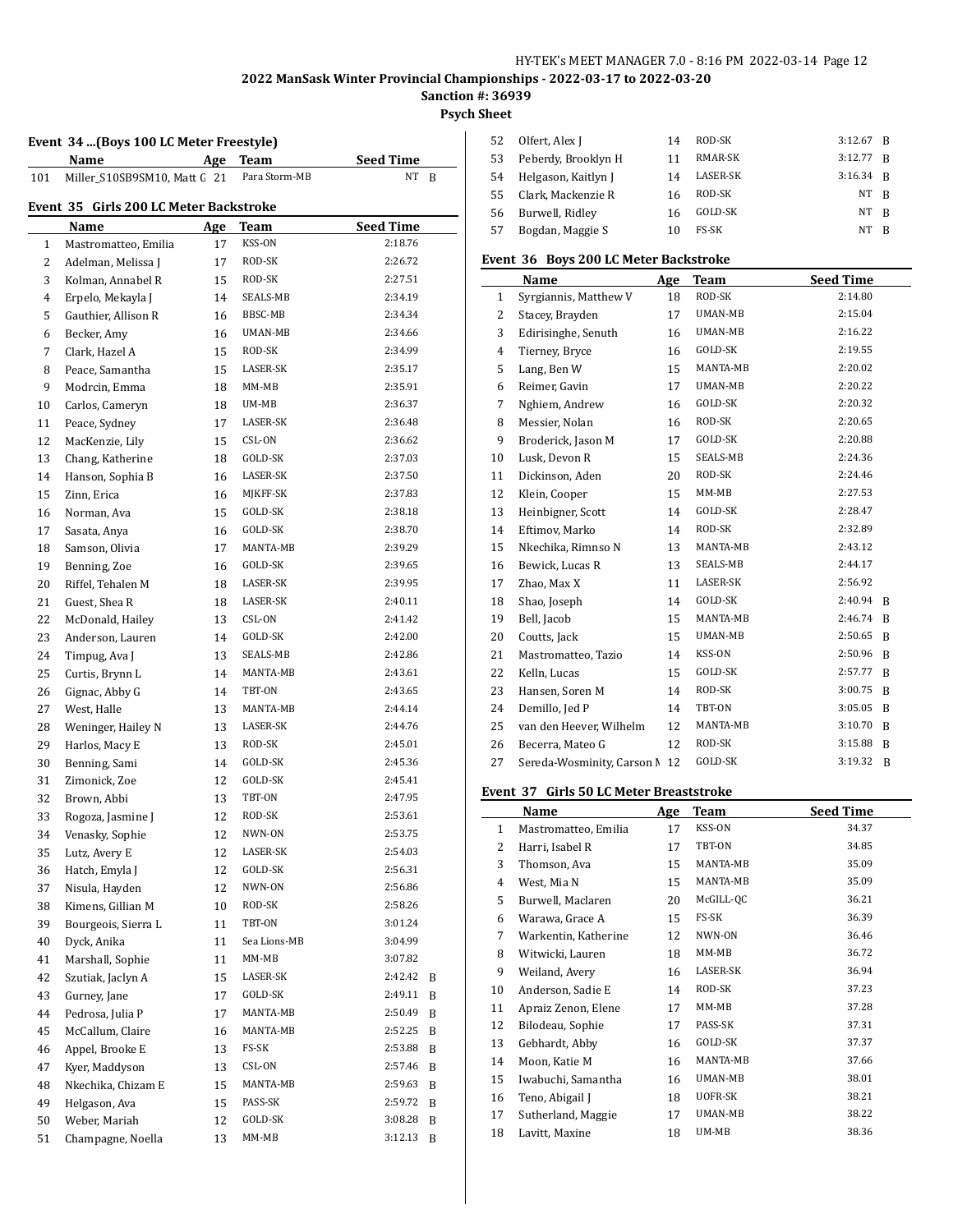**Sanction #: 36939**

# **Psych Sheet**

l.

#### **Event 37 ...(Girls 50 LC Meter Breaststroke)**

|    | Name                       | Age | Team          | <b>Seed Time</b> |       |
|----|----------------------------|-----|---------------|------------------|-------|
| 19 | Norman, Ava                | 15  | GOLD-SK       | 38.43            |       |
| 20 | Purdy, Mateah              | 14  | MJKFF-SK      | 38.46            |       |
| 21 | Yeo, Claire                | 15  | GOLD-SK       | 38.64            |       |
| 22 | Reimer, Madison C          | 15  | SEALS-MB      | 38.68            |       |
| 23 | Lewis, Marin E             | 17  | FS-SK         | 38.74            |       |
| 24 | Huber, Claire              | 14  | GOLD-SK       | 38.94            |       |
| 25 | Arquero, Aryana J          | 14  | SEALS-MB      | 39.02            |       |
| 26 | Gebhardt, Katherine        | 13  | GOLD-SK       | 39.14            |       |
| 27 | Olfert, Alex J             | 14  | ROD-SK        | 39.16            |       |
| 28 | De Belen, Abby G           | 15  | SEALS-MB      | 39.19            |       |
| 29 | Kerr, McKayla R            | 14  | MANTA-MB      | 39.24            |       |
| 30 | Snively, Quinn A           | 13  | MANTA-MB      | 39.24            |       |
| 31 | Hauser, Taya S             | 13  | FS-SK         | 39.33            |       |
| 32 | Patts, Arielle L           | 14  | MM-MB         | 39.56            |       |
| 33 | Darling, Victoria          | 13  | GOLD-SK       | 39.67            |       |
| 34 | Saj, Charlotte E           | 14  | MANTA-MB      | 39.71            |       |
| 35 | Timpug, Ava J              | 13  | SEALS-MB      | 39.95            |       |
| 36 | Davis-Weitzel, Zoe A       | 13  | MANTA-MB      | 40.75            |       |
| 37 | George, Bella R            | 12  | RMAR-SK       | 41.90            |       |
| 38 | Dela Cruz, Alliyah         | 12  | UMAN-MB       | 42.60            |       |
| 39 | Peloquin, Brooke           | 11  | Skimmers-MB   | 43.96            |       |
| 40 | Howe, Ella C               | 18  | LASER-SK      | 38.96            | B     |
| 41 | Adelman, Stephanie D       | 13  | ROD-SK        | 39.58            | B     |
| 42 | Lumbard, Kallie V          | 18  | UOFR-SK       | 39.67            | B     |
| 43 | Knudsen, Jordan M          | 17  | ROD-SK        | 40.31            | B     |
| 44 | Aylward, Zoe               | 18  | TBT-ON        | 40.58            | B     |
| 45 | Lage, Kaitlyn              | 16  | UMAN-MB       | 40.58            | B     |
| 46 | Magnus, Ann                | 14  | MM-MB         | 40.81            | B     |
| 47 | Gottselig, Zoe             | 13  | Barracudas-SK | 41.97            | B     |
| 48 | Barcena-Martinez, Ana      | 15  | MANTA-MB      | 42.16            | B     |
| 49 | Stacey, Jillian            | 15  | UMAN-MB       | 42.17            | B     |
| 50 | Olorenshaw, Jill A         | 16  | LASER-SK      | 42.56            | B     |
| 51 | Tanjusay, Adrianne         | 17  | GOLD-SK       | 42.62            | B     |
| 52 | Hunt, Molly J              | 13  | TBT-ON        | 42.75            | B     |
| 53 | Chen, Vina                 | 15  | ROD-SK        | 42.96            | B     |
| 54 | Chow, Brooke M             | 17  | FS-SK         | 43.28            | B     |
| 55 | Burwell, Ridley            | 16  | GOLD-SK       | 43.53            | B     |
| 56 | Haigh, Amanda              | 16  | MM-MB         | 44.57            | B     |
| 57 | Lin, Emily Y               | 13  | MJKFF-SK      | 44.58            | B     |
| 58 | Lutze, Jacey               | 13  | GOLD-SK       | 45.43            | B     |
| 59 | Brick, Emerson N           | 16  | BBSC-MB       | 46.01            | B     |
| 60 | Sanville, Adelynn G        | 11  | RMAR-SK       | 46.37            | B     |
| 61 | Mukasa, Damita Malaika M   | 10  | ROD-SK        | 47.37            | B     |
| 62 | Marshall, Sophie           | 11  | MM-MB         | 48.18            | B     |
| 63 | Houle, Avery L             | 12  | GOLD-SK       | 48.37            | B     |
| 64 | Park, Chloe                | 12  | $MM-MB$       | 48.81            | B     |
| 65 | Arnott, Makaya             | 14  | MJKFF-SK      | 49.01            | B     |
| 66 | Kachmarski, Myla G         | 13  | FS-SK         | 50.55            | B     |
| 67 | Diehl_S9SB9SM9, Ali SB9    | 13  | PASS-SK       | 54.48            | B*    |
| 68 | Falcetta_S14SB14SM14, Ella | 16  | Para Storm-MB | 56.82            | B*    |
| 69 | Liebrecht, Cate A          | 11  | DSSC-MB       | 58.22            | B     |
| 70 | Rich_S4SB4SM4, Lily SB4    | 16  | Para Storm-MB | 1:45.90          | $B^*$ |
| 71 | Higgs, Madison             | 17  | Orcas-SK      | NΤ               | B     |

|              | Event 38 Boys 50 LC Meter Breaststroke |            |                    |                  |
|--------------|----------------------------------------|------------|--------------------|------------------|
|              | Name                                   | <b>Age</b> | Team               | <b>Seed Time</b> |
| $\mathbf{1}$ | Beggs, Carson                          | 20         | UM-MB              | 30.43            |
| 2            | Kostelnyk, Rhade                       | 18         | UM-MB              | 30.71            |
| 3            | Purahoo, Ovesh                         | 20         | UOFR-SK            | 30.98            |
| 4            | Doan, Tam                              | 15         | MM-MB              | 31.46            |
| 5            | Bilous, Jayden                         | 18         | GOLD-SK            | 32.11            |
| 6            | Wiebe, Isaak                           | 17         | FS-SK              | 32.11            |
| 7            | Tierney, Bryce                         | 16         | GOLD-SK            | 32.13            |
| 8            | Vaserman, Naty                         | 16         | MM-MB              | 32.61            |
| 9            | Unrau, Ty                              | 17         | $MM-MB$            | 32.62            |
| 10           | Lees, Holden B                         | 15         | GOLD-SK            | 32.97            |
| 11           | Vong, Nathan                           | 17         | GOLD-SK            | 33.27            |
| 12           | Boucher, Elliot                        | 15         | MM-MB              | 33.28            |
| 13           | Wang, Alex                             | 16         | MANTA-MB           | 33.40            |
| 14           | Bennett, Declan T                      | 18         | MANTA-MB           | 33.45            |
| 15           | Halayko, Martin                        | 15         | UMAN-MB            | 33.54            |
| 16           | Chartrand, Damian                      | 16         | MJKFF-SK           | 33.67            |
| 17           | Visintin, Alexander A                  | 18         | SEALS-MB           | 33.81            |
| 18           | Stebner, Evan                          | 16         | MM-MB              | 34.01            |
| 19           | Louie, Isaac                           | 15         | GOLD-SK            | 34.09            |
| 20           | MacLeod, Duncan P                      | 17         | SEALS-MB           | 34.26            |
| 21           | Klein, Cooper                          | 15         | $MM-MB$            | 34.34            |
| 22           | Ilchenko, Constantine                  | 16         | MANTA-MB           | 34.40            |
| 23           | Lusk, Devon R                          | 15         | SEALS-MB           | 34.70            |
| 24           | Joaquin, Julian                        | 18         | $MM-MB$            | 34.96            |
| 25           | Singh, Mahinder                        | 16         | MM-MB              | 35.10            |
| 26           | Eric, Mateja                           | 16         | UMAN-MB            | 35.22            |
| 27           | Mendoza, Nathan M                      | 14         | MM-MB              | 36.02            |
| 28           | Nguyen, Obi                            | 15         | GOLD-SK            | 36.38            |
| 29           | Dyck, Keiran                           | 14         | GOLD-SK            | 36.49            |
| 30           | Cameron, Jacob                         | 15         | GOLD-SK            | 36.57            |
| 31           | Osman, Ahmed M                         | 14         | MM-MB              | 36.65            |
| 32           | Nave, Spencer                          | 14         | GOLD-SK            | 36.78            |
| 33           | Currie, Isaac J                        | 14         | ROD-SK             | 37.16            |
| 34           | Brownson, Jonah                        | 14         | MM-MB              | 37.22            |
| 35           | Timpug, Jerome J                       | 14         | SEALS-MB           | 37.23            |
| 36           | Jengsuksavat, Sean                     | 14         | UMAN-MB            | 37.43            |
| 37           | Genest, Oliver E                       | 14         | GOLD-SK            | 37.97            |
| 38           | Huynh, Isaac                           | 13         | UMAN-MB            | 38.73            |
| 39           | Mi, Matthew                            | 13         | MANTA-MB           | 39.86            |
| 40           | Rodriguez, Max A                       | 12         | FS-SK              | 42.05            |
| 41           | Sujith, Dev                            | 12         | FS-SK              | 43.30            |
| 42           |                                        | 12         | MANTA-MB           | 43.36            |
| 43           | Cambly, Noah C<br>McEwing, Matthew     |            | Sea Lions-MB       | 36.07            |
|              |                                        | 17         | GOLD-SK            | B<br>37.06       |
| 44           | Zhang, Tony                            | 16         |                    | B                |
| 45           | St Laurent, Luc                        | 15         | UMAN-MB            | 37.23<br>B       |
| 46           | Lang, Ben W                            | 15         | MANTA-MB<br>KSS-ON | 37.34<br>B       |
| 47           | Mastromatteo, Tazio                    | 14         |                    | 38.85<br>B       |
| 48           | Cafiero, Juan                          | 17         | MANTA-MB           | 38.87<br>B       |
| 49           | Bailey-Ross, Addi                      | 13         | MM-MB              | 39.96<br>B       |
| 50           | Culleton, Dru                          | 15         | MM-MB              | 40.46<br>B       |
| 51           | Terra, Morgan                          | 15         | MM-MB              | 41.00<br>B       |
| 52           | Li, Lingbin                            | 15         | UMAN-MB            | 41.69<br>B       |
| 53           | Filizadeh, Rodmehr                     | 14         | UMAN-MB            | 41.80<br>B       |
| 54           | Kelln, Lucas                           | 15         | GOLD-SK            | 44.90<br>B       |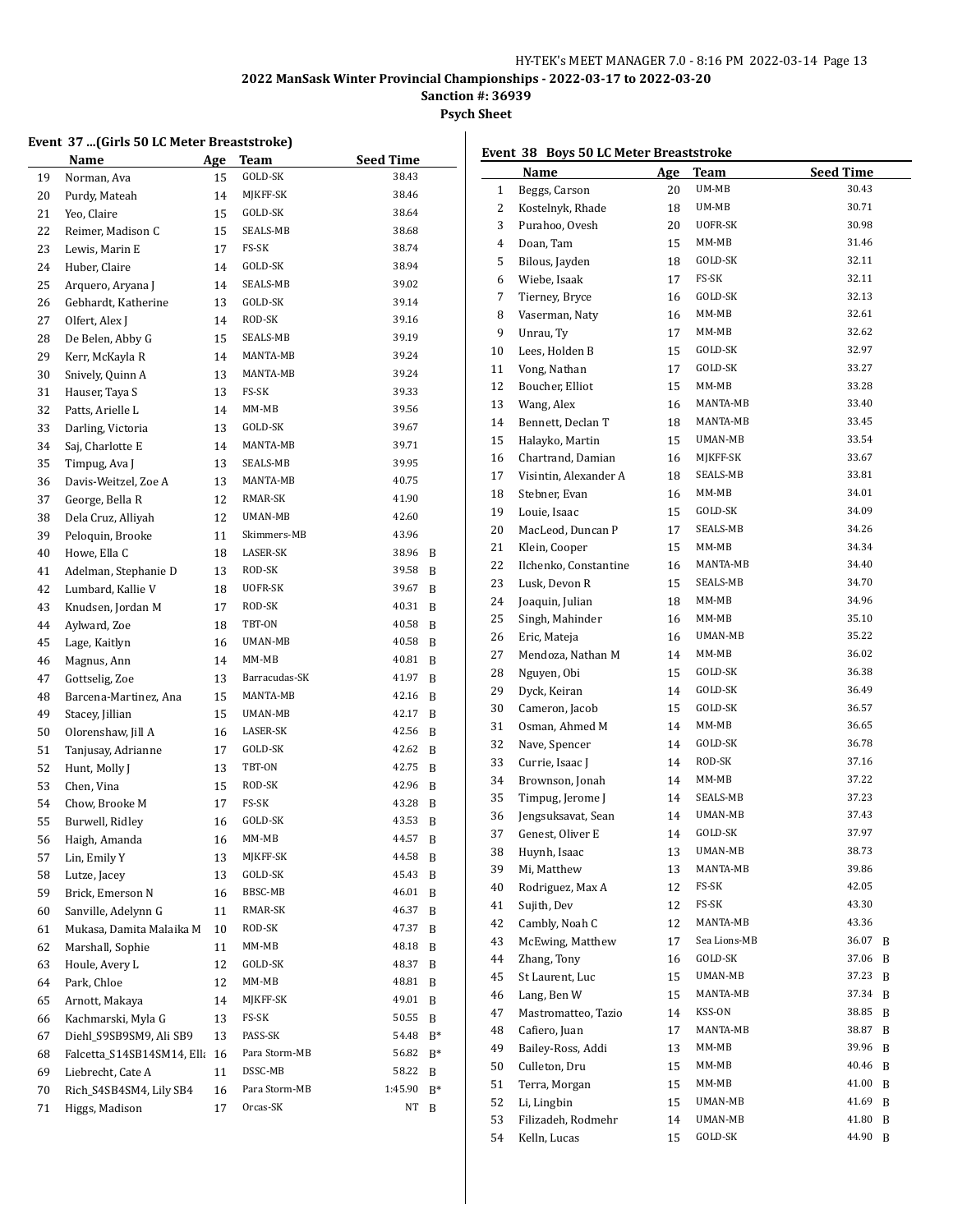**Psych Sheet**

#### **Event 38 ...(Boys 50 LC Meter Breaststroke)**

|    | Name                         | Age | Team          | <b>Seed Time</b> |       |
|----|------------------------------|-----|---------------|------------------|-------|
| 55 | Bennani, Ahmed               | 12  | $MM-MB$       | 45.41            | B     |
| 56 | Adamson, Cameron             | 14  | UMAN-MB       | 46.38            | B     |
| 57 | DeLathouwer, James K         | 12  | GOLD-SK       | 47.22            | - B   |
| 58 | Thille, Max N                | 12  | GOLD-SK       | 47.91            | R     |
| 59 | Foster, Adam                 | 15  | GOLD-SK       | 52.24            | R     |
| 60 | Nesbitt, Christopher         | 12  | $MM-MB$       | 55.96            | B     |
| 61 | Fourney, Foster              | 13  | GOLD-SK       | 59.47            | B     |
| 62 | Armstrong, Jordan R          | 13  | FS-SK         | 1:05.93          | R     |
| 63 | Miller S10SB9SM10. Matt G 21 |     | Para Storm-MB | NT               | $B^*$ |
| 64 | Rexha, Bes N                 | 21  | UOFR-SK       | NT               | B     |
| 65 | Freeman, Zak D               | 20  | ROD-SK        | NT               | B     |
| 66 | Jengsuksavat, Siwon          | 16  | UMAN-MB       | NT               | B     |

#### **Event 39 Girls 800 LC Meter Freestyle**

|                | Name                                 | Age | <b>Team</b> | <b>Seed Time</b> |   |
|----------------|--------------------------------------|-----|-------------|------------------|---|
| $\mathbf{1}$   | Puhalski, Jamie M                    | 17  | MANTA-MB    | 9:30.50          |   |
| $\overline{c}$ | Luu, Kaitlyn A                       | 14  | TBT-ON      | 9:31.16          |   |
| 3              | West, Mia N                          | 15  | MANTA-MB    | 9:32.62          |   |
| 4              | Thomson, Ava                         | 15  | MANTA-MB    | 9:34.28          |   |
| 5              | Hodges, Lara                         | 16  | MM-MB       | 9:34.93          |   |
| 6              | Samson, Olivia                       | 17  | MANTA-MB    | 9:39.96          |   |
| 7              | Dillon, Katie                        | 17  | MM-MB       | 9:42.65          |   |
| 8              | Peace, Sydney                        | 17  | LASER-SK    | 9:51.62          |   |
| 9              | Hegi, Chloe C                        | 14  | ROD-SK      | 9:53.36          |   |
| 10             | Koszegi, Petra                       | 16  | MANTA-MB    | 9:58.71          |   |
| 11             | Harlos, Ava B                        | 15  | ROD-SK      | 10:03.37         |   |
| 12             | Handregan, Erika                     | 16  | MANTA-MB    | 10:09.13         |   |
| 13             | Oliver, Lexi E                       | 16  | MANTA-MB    | 10:09.17         |   |
| 14             | Bowles, Rosie E                      | 16  | SEALS-MB    | 10:18.31         |   |
| 15             | Saltel, Elsa O                       | 15  | MANTA-MB    | 10:20.70         |   |
| 16             | Joyal, Kaya                          | 16  | MM-MB       | 10:22.86         |   |
| 17             | Bodnar, Elly                         | 12  | NWN-ON      | 10:25.43         |   |
| 18             | Garduno, Mariam                      | 17  | MM-MB       | 10:26.52         |   |
| 19             | Dickinson, Jada                      | 15  | ROD-SK      | 10:26.54         |   |
| 20             | Brown, Abbi                          | 13  | TBT-ON      | 10:35.18         |   |
| 21             | Warkentin, Katherine                 | 12  | NWN-ON      | 10:35.52         |   |
| 22             | Saltel, Mila I                       | 13  | MANTA-MB    | 10:35.55         |   |
| 23             | Harlos, Macy E                       | 13  | ROD-SK      | 10:36.96         |   |
| 24             | Yeo, Claire                          | 15  | GOLD-SK     | 10:37.99         |   |
| 25             | Niittynen-Dreifelds, Tori T          | 13  | TBT-ON      | 10:43.47         |   |
| 26             | Masko, Myla                          | 13  | PASS-SK     | 10:49.78         |   |
| 27             | Saj, Brigitte A                      | 14  | MANTA-MB    | 10:50.32         |   |
| 28             | Gallant, Emma M                      | 13  | MANTA-MB    | 10:51.72         |   |
| 29             | Zimonick, Zoe                        | 12  | GOLD-SK     | 11:06.16         |   |
| 30             | Nisula, Hayden                       | 12  | NWN-ON      | 11:23.21         |   |
| 31             | Godbout, Nicole                      | 12  | GOLD-SK     | 11:40.66         |   |
| 32             | Giardetti, Maddy M                   | 14  | TBT-ON      | 10:47.03         | B |
| 33             | Zhang, Hannah                        | 16  | MANTA-MB    | 10:50.61         | B |
| 34             | Gelhorn, Clara                       | 13  | PASS-SK     | 13:18.19         | B |
| 35             | Bergeron, Gabrielle                  | 12  | MM-MB       | NT               | B |
|                | Event 40 Boys 800 LC Meter Freestyle |     |             |                  |   |

| Name                    |     | Age Team | <b>Seed Time</b> |
|-------------------------|-----|----------|------------------|
| 1 Dupre, Eric D         | 16. | MANTA-MB | 8:42.00          |
| 2 Syrgiannis, Matthew V | 18  | ROD-SK   | 8:44.63          |

| 3  | Chisholm, sam         | 16 | TBT-ON   | 8:59.51  |   |
|----|-----------------------|----|----------|----------|---|
| 4  | O'Malley, Jack        | 16 | MANTA-MB | 9:07.32  |   |
| 5  | Stewart, Ben J        | 16 | ROD-SK   | 9:08.44  |   |
| 6  | Dzaic, Nikola         | 18 | MANTA-MB | 9:09.99  |   |
| 7  | McTavish, Myles       | 17 | MANTA-MB | 9:13.57  |   |
| 8  | Dickinson, Aden       | 20 | ROD-SK   | 9:16.28  |   |
| 9  | Ilchenko, Constantine | 16 | MANTA-MB | 9:24.98  |   |
| 10 | Nghiem, Andrew        | 16 | GOLD-SK  | 9:27.93  |   |
| 11 | Lau, Harlem           | 14 | $MM-MB$  | 9:29.38  |   |
| 12 | Messier, Nolan        | 16 | ROD-SK   | 9:33.12  |   |
| 13 | Smith, Rhett          | 15 | GOLD-SK  | 9:42.26  |   |
| 14 | Sumner, Joe M         | 15 | MANTA-MB | 9:45.51  |   |
| 15 | Arndt, Jonathan       | 15 | GOLD-SK  | 9:55.38  |   |
| 16 | Currie, Isaac J       | 14 | ROD-SK   | 10:21.06 |   |
| 17 | Wu, Kian              | 13 | GOLD-SK  | 10:34.66 |   |
| 18 | Pelzer, Nathaniel J   | 12 | ROD-SK   | 11:30.13 |   |
| 19 | Kennedy, Landon       | 12 | GOLD-SK  | 11:50.42 |   |
| 20 | Dyck, Keiran          | 14 | GOLD-SK  | 12:52.10 | R |
| 21 | Kassem, Moaaz         | 15 | MANTA-MB | NΤ       | R |

#### **Event 41 Girls 12 & Under 200 LC Meter Medley Relay**

| Team    | Relav             | <b>Seed Time</b> |
|---------|-------------------|------------------|
| NWN-ON  | W <sub>12</sub> A | 2:20.84          |
| GOLD-SK | W12.<br>A         | 2:37.47          |

#### **Event 42 Boys 13 & Under 200 LC Meter Medley Relay**

| Team     |                 | Relav | <b>Seed Time</b> |
|----------|-----------------|-------|------------------|
| MANTA-MR | $M13 \text{ A}$ |       | 2:23.00          |
| GOLD-SK  | M <sub>13</sub> | A     | 2:26.30          |

#### **Event 43 Girls 13-14 200 LC Meter Medley Relay**

|    | <b>Team</b>     |            | Relay | <b>Seed Time</b> |
|----|-----------------|------------|-------|------------------|
| 1  | <b>MANTA-MB</b> | W14        | A     | 2:10.00          |
| 2  | <b>MANTA-MB</b> | W14        | B     | 2:15.00          |
| 3  | ROD-SK          | W14        | A     | 2:16.50          |
| 4  | SEALS-MB        | $W14 \; A$ |       | 2:18.41          |
| 5  | GOLD-SK         | W14        | A     | 2:19.33          |
| 6  | MM-MB           | W14        | A     | 2:22.45          |
| 7  | GOLD-SK         | W14        | - B   | 2:32.61          |
| 8  | <b>FS-SK</b>    | W14        | A     | 2:33.35          |
| 9  | ROD-SK          | W14        | B     | X2:40.00         |
| 10 | TBT-ON          | W14        | A     | NT               |

#### **Event 44 Boys 14-15 200 LC Meter Medley Relay**

|                | Team            |                 | Relay | <b>Seed Time</b> |
|----------------|-----------------|-----------------|-------|------------------|
| 1              | <b>MANTA-MB</b> | M <sub>15</sub> | A     | 2:00.00          |
| 2              | GOLD-SK         | M <sub>15</sub> | A     | 2:01.82          |
| 3              | GOLD-SK         | M <sub>15</sub> | B     | 2:04.86          |
| $\overline{4}$ | <b>MANTA-MB</b> | M <sub>15</sub> | B     | 2:05.00          |
| 5              | MM-MB           | M <sub>15</sub> | A     | 2:05.59          |
| 6              | MM-MB           | M <sub>15</sub> | B     | 2:11.39          |
| 7              | <b>UMAN-MB</b>  | M <sub>15</sub> | A     | 2:14.30          |
| 8              | <b>UMAN-MB</b>  | M <sub>15</sub> | B     | 2:29.57          |
| 9              | ROD-SK          | M <sub>15</sub> | A     | 2:36.22          |

## **Event 45 Girls 15 & Over 200 LC Meter Medley Relay**

| l'eam         | Relav                | <b>Seed Time</b> |
|---------------|----------------------|------------------|
| <b>IIM-MR</b> | W <sub>15</sub><br>A | ን በ7 14          |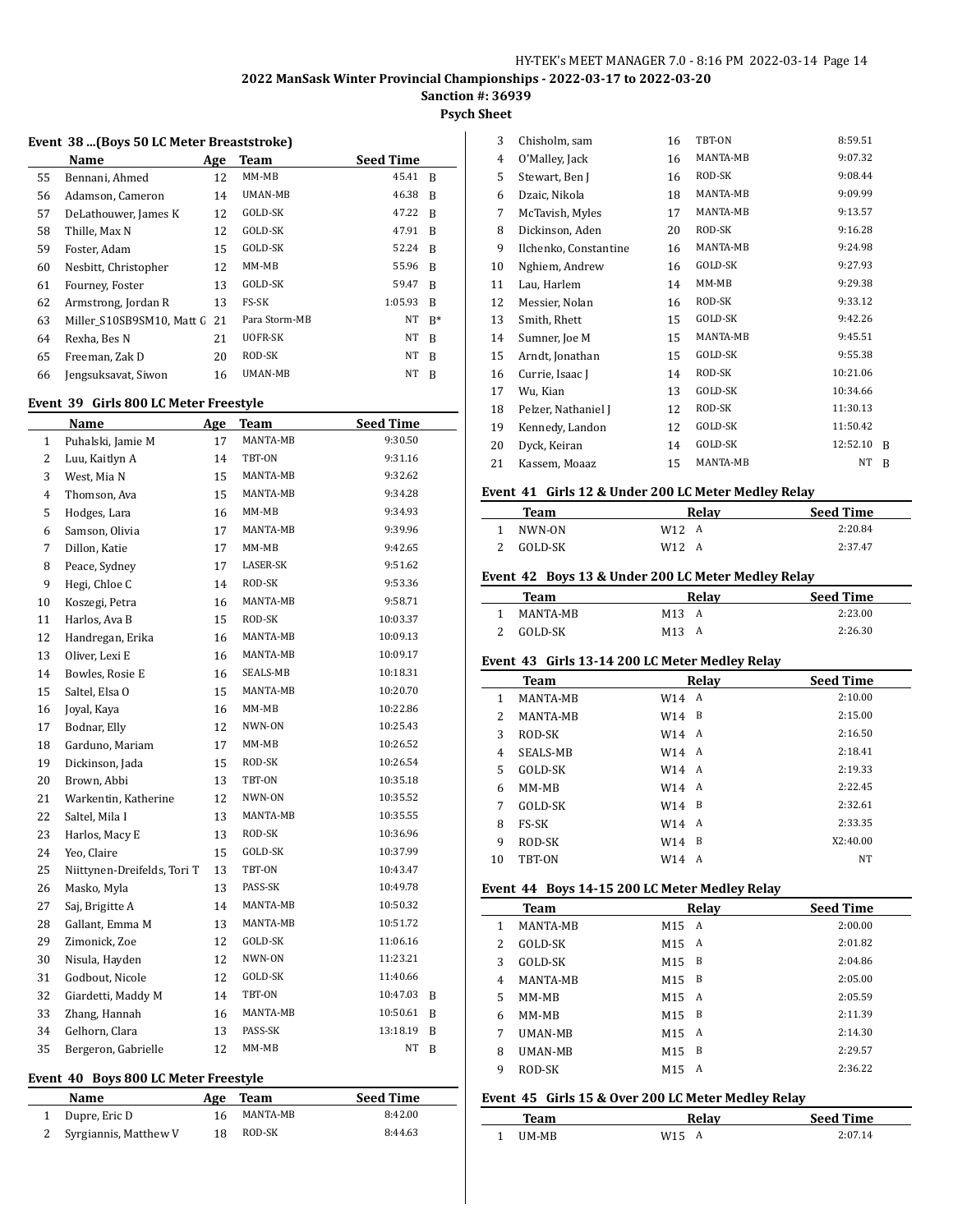# **Sanction #: 36939**

# **Psych Sheet**

#### **Event 45 ...(Girls 15 & Over 200 LC Meter Medley Relay)**

|    | Team     |       | Relay | <b>Seed Time</b> |
|----|----------|-------|-------|------------------|
| 2  | ROD-SK   | W15 A |       | 2:07.60          |
| 3  | MANTA-MB | W15   | A     | 2:10.00          |
| 4  | MM-MB    | W15   | A     | 2:11.23          |
| 5  | FS-SK    | W15 A |       | 2:11.24          |
| 6  | UMAN-MB  | W15   | A     | 2:11.54          |
| 7  | GOLD-SK  | W15   | A     | 2:13.33          |
| 8  | MANTA-MB | W15   | B     | 2:15.00          |
| 9  | SEALS-MB | W15   | A     | 2:17.39          |
| 10 | UMAN-MB  | W15   | B     | 2:18.92          |
| 11 | GOLD-SK  | W15   | B     | 2:20.46          |
| 12 | PASS-SK  | W15   | A     | 2:20.50          |
| 13 | ROD-SK   | W15   | B     | 2:22.34          |
| 14 | $MM-MB$  | W15   | B     | 2:26.61          |
| 15 | TBT-ON   | W15   | A     | NT               |

#### **Event 46 Boys 16 & Over 200 LC Meter Medley Relay**

| <b>Team</b>     |                 |   | <b>Seed Time</b>     |
|-----------------|-----------------|---|----------------------|
| UOFR-SK         | M16             | A | 1:49.38              |
| ROD-SK          | M16             |   | 1:52.45              |
| $MM-MB$         | M16             |   | 1:53.66              |
| <b>MANTA-MB</b> | M16             |   | 1:58.00              |
| $MM-MB$         | M16             | B | 1:59.10              |
| MANTA-MB        | M <sub>16</sub> | B | 2:00.00              |
| <b>UMAN-MB</b>  | M <sub>16</sub> | A | 2:04.94              |
| ROD-SK          | M16             | B | 2:05.39              |
| GOLD-SK         | M16             | B | 2:08.86              |
| SEALS-MB        | M <sub>16</sub> | A | 2:09.33              |
| GOLD-SK         | M16             | A | 2:20.46              |
|                 |                 |   | Relay<br>A<br>A<br>A |

#### **Event 47 Girls 50 LC Meter Butterfly**

 $\overline{a}$ 

|              | Name                    | Age | <b>Team</b> | <b>Seed Time</b> |
|--------------|-------------------------|-----|-------------|------------------|
| $\mathbf{1}$ | Burwell, Maclaren       | 20  | McGILL-QC   | 28.99            |
| 2            | Fillion, Kelsey         | 19  | UM-MB       | 29.04            |
| 3            | Teno, Abigail J         | 18  | UOFR-SK     | 29.16            |
| 4            | Adelman, Melissa J      | 17  | ROD-SK      | 29.59            |
| 5            | Becker, Amy             | 16  | UMAN-MB     | 29.96            |
| 6            | West. Mia N             | 15  | MANTA-MB    | 30.16            |
| 7            | Howe, Ella C            | 18  | LASER-SK    | 30.17            |
| 8            | Schanel, Hannah         | 19  | UM-MB       | 30.58            |
| 9            | Mayhew, Elizabeth       | 19  | UM-MB       | 30.70            |
| 10           | Clark, Mackenzie R      | 16  | ROD-SK      | 30.72            |
| 11           | Mayhew, Quinn           | 19  | UM-MB       | 30.73            |
| 12           | Carlos, Cameryn         | 18  | UM-MB       | 30.98            |
| 13           | Weldon, Jenna N         | 18  | FS-SK       | 31.06            |
| 14           | Mourre, Rebeka          | 16  | GOLD-SK     | 31.13            |
| 15           | Halldorson Haines, Indi | 17  | UMAN-MB     | 31.16            |
| 16           | Chow, Brooke M          | 17  | FS-SK       | 31.21            |
| 17           | Sywake, Emma            | 18  | $MM-MB$     | 31.37            |
| 18           | Nkechika, Chizam E      | 15  | MANTA-MB    | 31.40            |
| 19           | Oliver, Lexi E          | 16  | MANTA-MB    | 31.45            |
| 20           | Arquero, Aryana J       | 14  | SEALS-MB    | 31.53            |
| 21           | Modrcin, Emma           | 18  | $MM-MB$     | 31.68            |
| 22           | Sutherland, Maggie      | 17  | UMAN-MB     | 31.74            |
| 23           | Gauthier, Allison R     | 16  | BBSC-MB     | 31.76            |
| 24           | Weiland, Avery          | 16  | LASER-SK    | 31.81            |

| 25 | McCallum, Claire          | 16 | MANTA-MB | 31.81   |   |
|----|---------------------------|----|----------|---------|---|
| 26 | Bowles, Rosie E           | 16 | SEALS-MB | 31.88   |   |
| 27 | Pedrosa, Isadora P        | 15 | MANTA-MB | 31.97   |   |
| 28 | Kyer, Alivia D            | 14 | CSL-ON   | 32.15   |   |
| 29 | Apraiz Zenon, Elene       | 17 | MM-MB    | 32.36   |   |
| 30 | Stacey, Jillian           | 15 | UMAN-MB  | 32.40   |   |
| 31 | Lewis, Marin E            | 17 | FS-SK    | 32.42   |   |
| 32 | Benning, Zoe              | 16 | GOLD-SK  | 32.52   |   |
| 33 | Tenkula, Mika K           | 16 | MANTA-MB | 32.53   |   |
| 34 | Lavitt, Maxine            | 18 | UM-MB    | 32.61   |   |
| 35 | Anderson, Sadie E         | 14 | ROD-SK   | 32.69   |   |
| 36 | Fernandes, Valencia       | 14 | MM-MB    | 32.69   |   |
| 37 | Warawa, Grace A           | 15 | FS-SK    | 32.75   |   |
| 38 | Chang, Katherine          | 18 | GOLD-SK  | 32.79   |   |
| 39 | Szutiak, Jaclyn A         | 15 | LASER-SK | 32.85   |   |
| 40 | Lumbard, Kallie V         | 18 | UOFR-SK  | 32.92   |   |
| 41 | Olorenshaw, Jill A        | 16 | LASER-SK | 33.00   |   |
| 42 | De Belen, Abby G          | 15 | SEALS-MB | 33.12   |   |
| 43 | Warkentin, Katherine      | 12 | NWN-ON   | 33.16   |   |
| 44 | Curtis, Brynn L           | 14 | MANTA-MB | 33.62   |   |
| 45 | Kerr, McKayla R           | 14 | MANTA-MB | 33.86   |   |
| 46 | Kachmarski, Myla G        | 13 | FS-SK    | 34.62   |   |
| 47 | Appel, Brooke E           | 13 | FS-SK    | 34.66   |   |
|    |                           | 12 | NWN-ON   | 35.43   |   |
| 48 | Bodnar, Elly              |    | GOLD-SK  | 35.87   |   |
| 49 | Godbout, Nicole           | 12 | ROD-SK   | 37.66   |   |
| 50 | Kimens, Gillian M         | 10 |          | 37.78   |   |
| 51 | Bogdan, Maggie S          | 10 | FS-SK    |         |   |
| 52 | Sanville, Adelynn G       | 11 | RMAR-SK  | 37.94   |   |
| 53 | Liebrecht, Cate A         | 11 | DSSC-MB  | 38.11   |   |
| 54 | Ouellette_S6SB5SM6, Hanna | 15 | LASER-SK | 1:04.64 |   |
| 55 | Bolduc_S5SB4SM5, Océanne  | 22 | CNQ-QC   | 1:28.55 |   |
| 56 | Zinn, Erica               | 16 | MJKFF-SK | 33.28   | B |
| 57 | van den Heever, Anine     | 16 | MANTA-MB | 33.32   | B |
| 58 | Pedrosa, Julia P          | 17 | MANTA-MB | 33.36   | B |
| 59 | Bilodeau, Sophie          | 17 | PASS-SK  | 33.65   | B |
| 60 | Handregan, Erika          | 16 | MANTA-MB | 33.68   | B |
| 61 | Burwell, Ridley           | 16 | GOLD-SK  | 33.77   | B |
| 62 | Saj, Charlotte E          | 14 | MANTA-MB | 34.25   | B |
| 63 | MacKenzie, Lily           | 15 | CSL-ON   | 34.32   | B |
| 64 | Kupina, Caitlin S         | 16 | MANTA-MB | 34.43   | B |
| 65 | Barcena-Martinez, Ana     | 15 | MANTA-MB | 34.51   | B |
| 66 | Brick, Emerson N          | 16 | BBSC-MB  | 34.80   | B |
| 67 | Iwabuchi, Samantha        | 16 | UMAN-MB  | 34.94   | B |
| 68 | Gallant, Emma M           | 13 | MANTA-MB | 35.03   | B |
| 69 | Tanjusay, Adrianne        | 17 | GOLD-SK  | 35.32   | B |
| 70 | Gurney, Jane              | 17 | GOLD-SK  | 35.53   | B |
| 71 | Joyal, Kaya               | 16 | MM-MB    | 35.63   | B |
| 72 | Hunt, Molly J             | 13 | TBT-ON   | 35.93   | B |
| 73 | Champagne, Noella         | 13 | MM-MB    | 36.26   | B |
| 74 | Hauser, Taya S            | 13 | FS-SK    | 36.59   | B |
| 75 | Purdy, Mateah             | 14 | MJKFF-SK | 36.60   | B |
| 76 | Brown, Paige              | 13 | NWN-ON   | 36.60   | B |
| 77 | Gebhardt, Abby            | 16 | GOLD-SK  | 36.63   | B |
| 78 | Huber, Claire             | 14 | GOLD-SK  | 36.65   | B |
| 79 | Lin, Emily Y              | 13 | MJKFF-SK | 36.89   | B |
| 80 | Arnott, Makaya            | 14 | MJKFF-SK | 36.92   | B |
| 81 | Gebhardt, Katherine       | 13 | GOLD-SK  | 37.09   | B |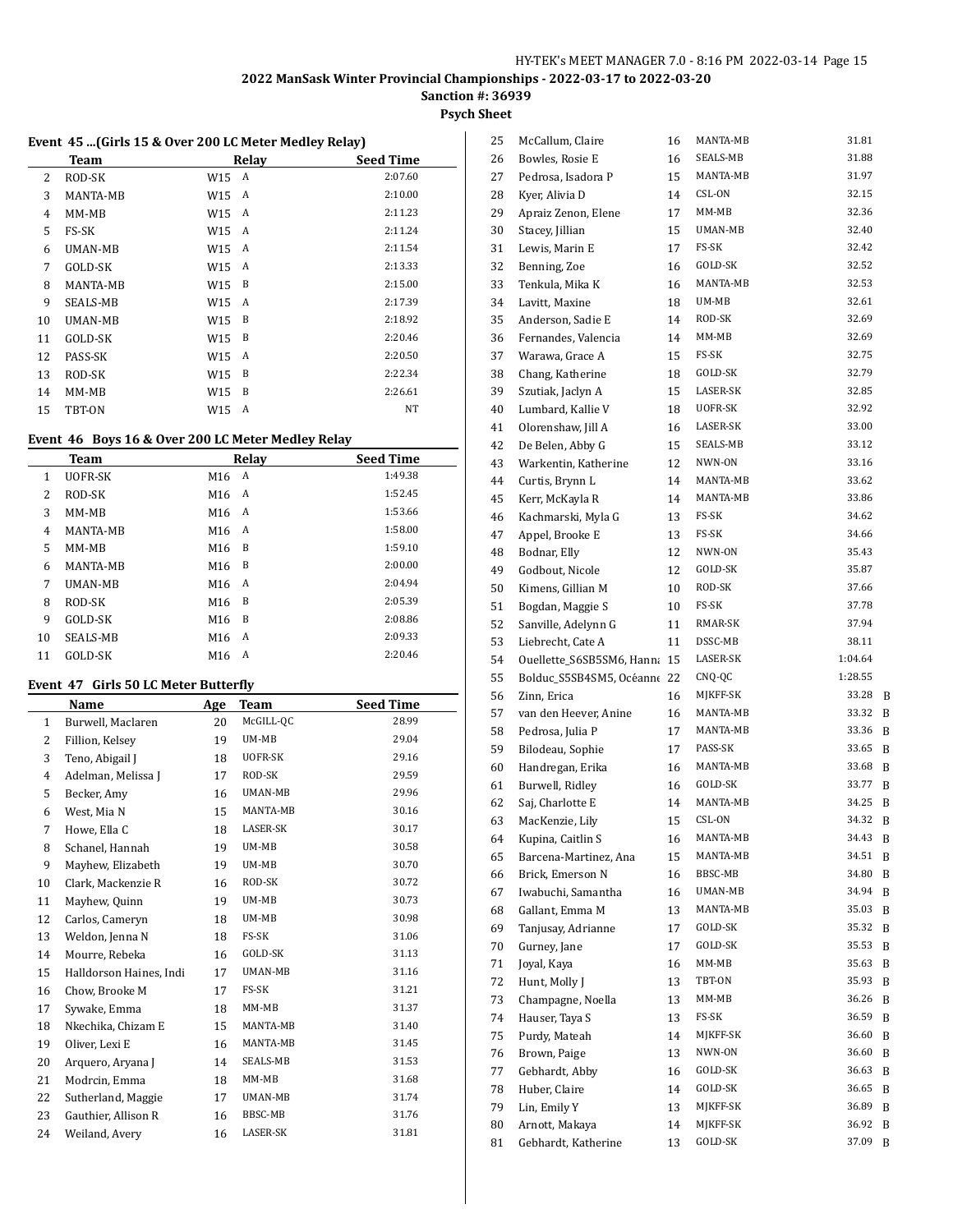# **Sanction #: 36939**

# **Psych Sheet**

#### **Event 47 ...(Girls 50 LC Meter Butterfly)**

|     | Name                   | Age | Team         | <b>Seed Time</b> |       |
|-----|------------------------|-----|--------------|------------------|-------|
| 82  | Saj, Brigitte A        | 14  | MANTA-MB     | 37.46            | B     |
| 83  | Chen, Vina             | 15  | ROD-SK       | 37.66            | B     |
| 84  | Helgason, Kaitlyn J    | 14  | LASER-SK     | 37.80            | B     |
| 85  | Yeo, Claire            | 15  | GOLD-SK      | 37.83            | B     |
| 86  | Bergeron, Gabrielle    | 12  | MM-MB        | 38.21            | B     |
| 87  | Weber, Mariah          | 12  | GOLD-SK      | 38.42            | B     |
| 88  | Helgason, Ava          | 15  | PASS-SK      | 39.79            | B     |
| 89  | Magnus, Ann            | 14  | $MM-MB$      | 41.07            | B     |
| 90  | Joyal, Mahri           | 14  | MM-MB        | 42.94            | B     |
| 91  | Peberdy, Brooklyn H    | 11  | RMAR-SK      | 44.13            | B     |
| 92  | Park, Chloe            | 12  | $MM-MB$      | 44.80            | B     |
| 93  | Dyck, Anika            | 11  | Sea Lions-MB | 45.54            | B     |
| 94  | Peloquin, Brooke       | 11  | Skimmers-MB  | 46.45            | B     |
| 95  | George, Bella R        | 12  | RMAR-SK      | 47.80            | B     |
| 96  | Dela Cruz, Alliyah     | 12  | UMAN-MB      | 49.22            | B     |
| 97  | Lejbak, Piper          | 10  | GOLD-SK      | 50.46            | B     |
| 98  | Fines_SB9, Rebecca     | 15  | PASS-SK      | 54.86            | $B^*$ |
| 99  | Diehl S9SB9SM9, Ali S9 | 13  | PASS-SK      | NT               | B     |
| 100 | Moon, Katie M          | 16  | MANTA-MB     | NT               | B     |
|     |                        |     |              |                  |       |

#### **Event 48 Boys 50 LC Meter Butterfly**

|              | Name                    | <b>Age</b> | <b>Team</b>    | <b>Seed Time</b> |
|--------------|-------------------------|------------|----------------|------------------|
| $\mathbf{1}$ | Adams, Josh M           | 23         | UOFR-SK        | 26.03            |
| 2            | Vale, Jayden A          | 19         | UOFR-SK        | 26.42            |
| 3            | Usan, Andriy            | 19         | UM-MB          | 26.50            |
| 4            | Purahoo, Ovesh          | 20         | UOFR-SK        | 26.87            |
| 5            | Wiebe, Isaak            | 17         | FS-SK          | 26.94            |
| 6            | Bilous, Jayden          | 18         | GOLD-SK        | 26.96            |
| 7            | Dickinson, Aden         | 20         | ROD-SK         | 27.07            |
| 8            | Dobie, Max J            | 19         | <b>UOFR-SK</b> | 27.08            |
| 9            | Reimer, Gavin           | 17         | UMAN-MB        | 27.38            |
| 10           | Cheung, Martin C        | 20         | UOFR-SK        | 27.40            |
| 11           | Freeman, Zak D          | 20         | ROD-SK         | 27.56            |
| 12           | Unrau, Ty               | 17         | $MM-MB$        | 27.89            |
| 13           | Jengsuksavat, Siwon     | 16         | UMAN-MB        | 28.24            |
| 14           | Edirisinghe, Senuth     | 16         | UMAN-MB        | 28.32            |
| 15           | Wang, Alex              | 16         | MANTA-MB       | 28.42            |
| 16           | Doan, Tam               | 15         | MM-MB          | 28.52            |
| 17           | Wagner, Sam             | 18         | ROD-SK         | 28.71            |
| 18           | Wolk-Lind, Simon K      | 18         | FS-SK          | 28.94            |
| 19           | Dzaic, Nikola           | 18         | MANTA-MB       | 28.97            |
| 20           | Nguyen, Obi             | 15         | GOLD-SK        | 29.04            |
| 21           | Stacey, Brayden         | 17         | UMAN-MB        | 29.07            |
| 22           | Dhillon, Yogi           | 16         | MM-MB          | 29.10            |
| 23           | Chin, Simon             | 17         | UMAN-MB        | 29.17            |
| 24           | Brough, Matthew         | 18         | ROD-SK         | 29.19            |
| 25           | Banek, Stephen S        | 14         | MANTA-MB       | 29.23            |
| 26           | Zhang, Tony             | 16         | GOLD-SK        | 29.27            |
| 27           | Barcena-Martinez, Diego | 17         | MANTA-MB       | 29.27            |
| 28           | Smith, Rhett            | 15         | GOLD-SK        | 29.54            |
| 29           | Perry, Theo I           | 18         | $MM-MB$        | 29.60            |
| 30           | Cafiero, Juan           | 17         | MANTA-MB       | 29.71            |
| 31           | McEwing, Matthew        | 17         | Sea Lions-MB   | 29.82            |
| 32           | Quinn, Ian              | 15         | MM-MB          | 29.93            |
| 33           | Foster, Adam            | 15         | GOLD-SK        | 30.58            |

| 34 | Bell, Jacob               | 15 | MANTA-MB        | 30.79   |   |
|----|---------------------------|----|-----------------|---------|---|
| 35 | St Laurent, Luc           | 15 | UMAN-MB         | 30.80   |   |
| 36 | Halayko, Martin           | 15 | UMAN-MB         | 30.80   |   |
| 37 | Genest, Ian               | 15 | GOLD-SK         | 30.98   |   |
| 38 | Cameron, Jacob            | 15 | GOLD-SK         | 31.15   |   |
| 39 | Filizadeh, Rodmehr        | 14 | UMAN-MB         | 31.38   |   |
| 40 | Osman, Ahmed M            | 14 | MM-MB           | 31.67   |   |
| 41 | Shao, Joseph              | 14 | GOLD-SK         | 32.16   |   |
| 42 | Nkechika, Rimnso N        | 13 | MANTA-MB        | 33.18   |   |
| 43 | Bewick, Lucas R           | 13 | <b>SEALS-MB</b> | 33.22   |   |
| 44 | Bailey-Ross, Addi         | 13 | MM-MB           | 33.46   |   |
| 45 | Kennedy, Landon           | 12 | GOLD-SK         | 35.51   |   |
| 46 | Sujith, Dev               | 12 | FS-SK           | 36.45   |   |
| 47 | Jacob_S5SB4SM5, Tyson S5  | 18 | Les Loutres-QC  | 50.14   |   |
| 48 | Boutin-Cote_S4SB3SM4, Eti | 17 | CNQ-QC          | 1:05.68 |   |
| 49 | Visintin, Alexander A     | 18 | SEALS-MB        | 30.27   | B |
| 50 | Broderick, Jason M        | 17 | GOLD-SK         | 30.52   | B |
| 51 | Lees, Holden B            | 15 | GOLD-SK         | 31.40   | B |
| 52 | Joaquin, Julian           | 18 | $MM-MB$         | 31.44   | B |
| 53 | Vong, Nathan              | 17 | GOLD-SK         | 31.45   | B |
| 54 | Kassem, Moaaz             | 15 | MANTA-MB        | 31.94   | B |
| 55 | Terra, Morgan             | 15 | MM-MB           | 32.55   | B |
| 56 | Jengsuksavat, Sean        | 14 | UMAN-MB         | 32.63   | B |
| 57 | Chartrand, Damian         | 16 | MJKFF-SK        | 33.02   | B |
| 58 | Boucher, Elliot           | 15 | MM-MB           | 33.39   | B |
| 59 | Nave, Spencer             | 14 | GOLD-SK         | 33.75   | B |
| 60 | Holmes, Maddox            | 15 | NWN-ON          | 33.93   | B |
| 61 | Culleton, Dru             | 15 | MM-MB           | 34.89   | B |
| 62 | Adamson, Cameron          | 14 | UMAN-MB         | 35.09   | B |
| 63 | Sumner, Joe M             | 15 | MANTA-MB        | 35.76   | B |
| 64 | Armstrong, Jordan R       | 13 | FS-SK           | 35.79   | B |
| 65 | Demillo, Jed P            | 14 | TBT-ON          | 36.51   | B |
| 66 | Li, Lingbin               | 15 | UMAN-MB         | 37.04   | B |
| 67 | Louie, Isaac              | 15 | GOLD-SK         | 37.32   | B |
| 68 | Zhao, Max X               | 11 | LASER-SK        | 38.27   | B |
| 69 | Nesbitt, Christopher      | 12 | MM-MB           | 39.78   | B |
| 70 | Findlay, Noah             | 11 | GOLD-SK         | 40.09   | B |
| 71 | DeLathouwer, James K      | 12 | GOLD-SK         | 40.20   | B |
| 72 | Coutts, Jack              | 15 | UMAN-MB         | 40.72   | B |
| 73 | Kelln, Lucas              | 15 | GOLD-SK         | 40.77   | B |
| 74 | Eftimov, Marko            | 14 | ROD-SK          | 42.72   | B |
| 75 | Becerra, Mateo G          | 12 | ROD-SK          | 44.61   | B |
| 76 | Arndt, Jonathan           | 15 | GOLD-SK         | 54.57   | B |
| 77 | Zheng_S7SB6SM7, Leo S7    | 15 | FS-SK           | 1:26.51 | B |
| 78 | MacLeod, Duncan P         | 17 | SEALS-MB        | NT      | B |
| 79 | Rodriguez, Max A          | 12 | FS-SK           | NT      | B |
| 80 | Bennett, Declan T         | 18 | MANTA-MB        | NT      | B |

#### **Event 49 Mixed 100 LC Meter Butterfly (S8-S14) Multi-Class**

| <b>Name</b>                                   | Age Team | <b>Seed Time</b> |
|-----------------------------------------------|----------|------------------|
| 1 Cosgriffe_PSPI, Katie S10 W16 BAD-ON        |          | 1:13.39          |
| 2 Pereira S14SB14SM14, Jost M23 Para Storm-MB |          | 1:13.39          |
| 3 St-Germain S13SB13SM, Ar M18 Les Loutres-QC |          | 1:33.41          |

#### **Event 51 Girls 200 LC Meter Freestyle**

| <b>Name</b>   | Age | Team     | <b>Seed Time</b> |
|---------------|-----|----------|------------------|
| 1 West, Halle |     | MANTA-MB | 2:08.47          |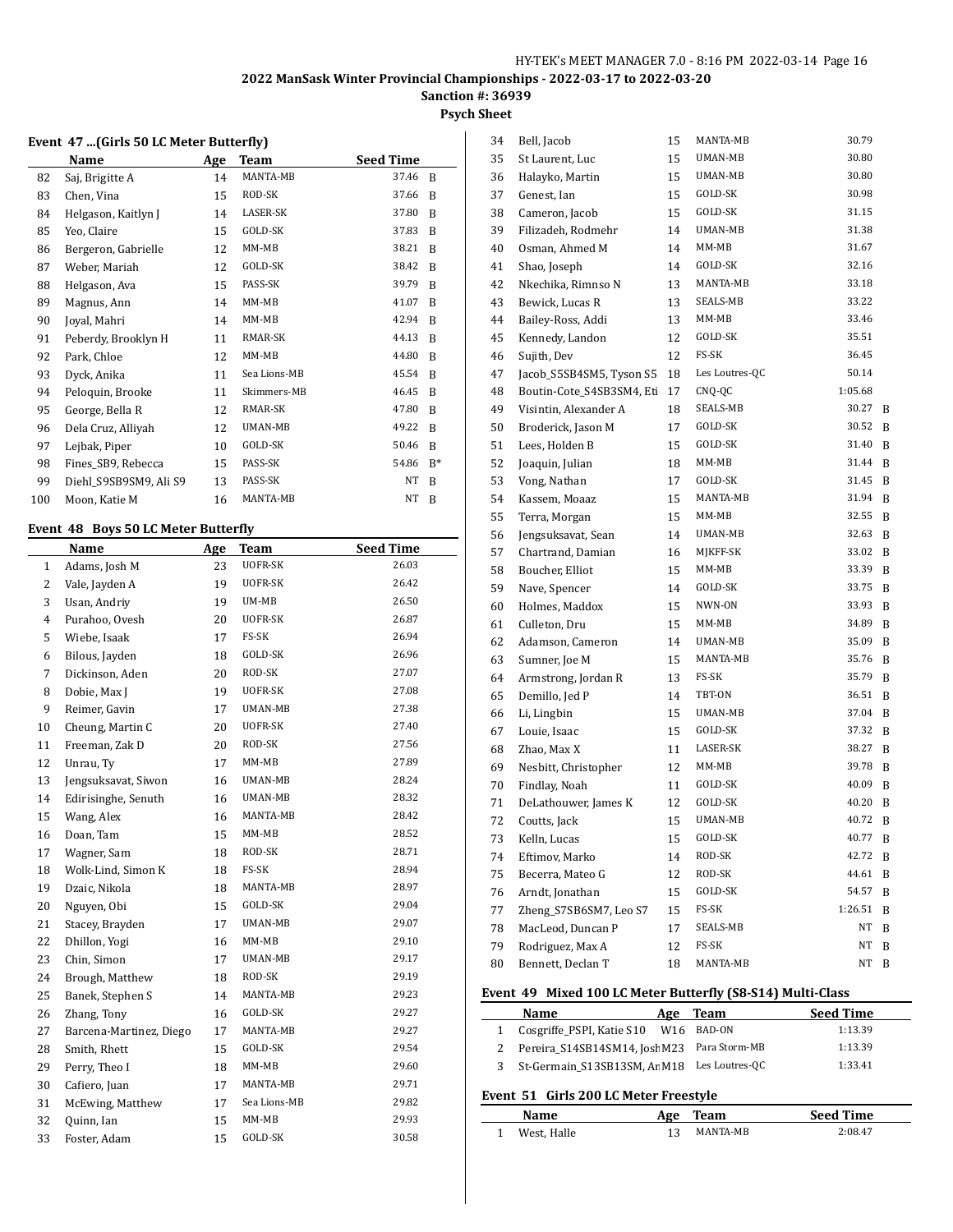**Sanction #: 36939**

# **Psych Sheet**

#### **Event 51 ...(Girls 200 LC Meter Freestyle)**

|          | <b>Name</b>                     | Age      | <b>Team</b>      | <b>Seed Time</b>   |
|----------|---------------------------------|----------|------------------|--------------------|
| 2        | Luu, Kaitlyn A                  | 14       | TBT-ON           | 2:11.26            |
| 3        | Hodges, Lara                    | 16       | MM-MB            | 2:13.72            |
| 4        | Puhalski, Jamie M               | 17       | MANTA-MB         | 2:13.84            |
| 5        | Hegi, Chloe C                   | 14       | ROD-SK           | 2:13.93            |
| 6        | Higgs, Madison                  | 17       | Orcas-SK         | 2:15.27            |
| 7        | Modrcin, Emma                   | 18       | MM-MB            | 2:16.31            |
| 8        | Samson, Olivia                  | 17       | MANTA-MB         | 2:17.34            |
| 9        | Patts, Arielle L                | 14       | $MM-MB$          | 2:17.52            |
| 10       | Dillon, Katie                   | 17       | MM-MB            | 2:17.66            |
| 11       | van den Heever, Anine           | 16       | MANTA-MB         | 2:17.76            |
| 12       | Halldorson Haines, Indi         | 17       | UMAN-MB          | 2:18.32            |
| 13       | Guest, Shea R                   | 18       | LASER-SK         | 2:19.04            |
| 14       | Handregan, Erika                | 16       | MANTA-MB         | 2:19.06            |
| 15       | Zhang, Hannah                   | 16       | MANTA-MB         | 2:19.84            |
| 16       | Peace, Sydney                   | 17       | LASER-SK         | 2:20.13            |
| 17       | Gagne, Ayiana                   | 17       | KEETA-ON         | 2:21.20            |
| 18       | Clark, Hazel A                  | 15       | ROD-SK           | 2:21.57            |
| 19       | Bodnar, Elly                    | 12       | NWN-ON           | 2:21.89            |
| 20       | Pedrosa, Julia P                | 17       | MANTA-MB         | 2:21.91            |
| 21       | Hanson, Sophia B                | 16       | LASER-SK         | 2:21.99            |
| 22       | Warkentin, Katherine            | 12       | NWN-ON           | 2:22.49            |
| 23       | Sywake, Emma                    | 18       | MM-MB            | 2:22.72            |
| 24       | Forscutt, Kaelin                | 17       | UMAN-MB          | 2:22.80            |
| 25       | Dickinson, Jada                 | 15       | ROD-SK           | 2:23.01            |
| 26       | Sasata, Anya                    | 16       | GOLD-SK          | 2:23.17            |
| 27       | Anderson, Lauren                | 14       | GOLD-SK          | 2:23.31            |
| 28       | Saltel, Elsa O                  | 15       | MANTA-MB         | 2:23.39            |
| 29       | Joyal, Kaya                     | 16       | MM-MB            | 2:23.77            |
| 30       | Giardetti, Maddy M              | 14       | TBT-ON           | 2:23.97            |
| 31       | Garduno, Mariam                 | 17       | MM-MB            | 2:24.03            |
| 32       | Saltel, Mila I                  | 13       | MANTA-MB         | 2:25.81            |
| 33       | Zhang, Anna                     | 13       | MANTA-MB         | 2:25.88            |
| 34       | Hunt, Molly J                   | 13       | TBT-ON           | 2:26.14            |
| 35       | Niittynen-Dreifelds, Tori T     | 13       | TBT-ON           | 2:26.84            |
| 36       | McDonald, Hailey                | 13       | CSL-ON           | 2:27.35            |
| 37       | Harlos, Macy E                  | 13       | ROD-SK<br>TBT-ON | 2:27.74<br>2:29.10 |
| 38       | Brown, Abbi                     | 13<br>13 | MJKFF-SK         | 2:29.11            |
| 39<br>40 | Lin, Emily Y<br>Gallant, Emma M |          | MANTA-MB         | 2:29.94            |
| 41       | Weninger, Hailey N              | 13<br>13 | LASER-SK         | 2:30.22            |
| 42       | Masko, Myla                     | 13       | PASS-SK          | 2:30.41            |
| 43       | Zimonick, Zoe                   | 12       | GOLD-SK          | 2:32.18            |
| 44       | Bourgeois, Sierra L             | 11       | TBT-ON           | 2:36.78            |
| 45       | Kimens, Gillian M               | 10       | ROD-SK           | 2:39.12            |
| 46       | Kyer, Maddyson                  | 13       | CSL-ON           | 2:40.68            |
| 47       | Nisula, Hayden                  | 12       | NWN-ON           | 2:41.33            |
| 48       | Mukasa, Damita Malaika M        | 10       | ROD-SK           | 2:45.98            |
| 49       | Lejbak, Piper                   | 10       | GOLD-SK          | 2:47.42            |
| 50       | Liebrecht, Cate A               | 11       | DSSC-MB          | 2:48.79            |
| 51       | Le Page, Brooke                 | 19       | UMAN-MB          | 2:25.35<br>B       |
| 52       | Aylward, Zoe                    | 18       | TBT-ON           | 2:26.60<br>B       |
| 53       | Mourre, Rebeka                  | 16       | GOLD-SK          | 2:27.89<br>B       |
| 54       | Kyer, Alivia D                  | 14       | CSL-ON           | 2:28.21<br>B       |
| 55       | Gurney, Jane                    | 17       | GOLD-SK          | 2:28.78<br>B       |
| 56       | Helgason, Kaitlyn J             | 14       | LASER-SK         | 2:29.19<br>B       |

| 57 | Iliouchetcheva, Ksenia | 18 | UMAN-MB      | 2:30.79 | B |
|----|------------------------|----|--------------|---------|---|
| 58 | Nkechika, Chizam E     | 15 | MANTA-MB     | 2:30.90 | B |
| 59 | Gignac, Abby G         | 14 | TBT-ON       | 2:31.22 | B |
| 60 | Brick, Emerson N       | 16 | BBSC-MB      | 2:31.65 | B |
| 61 | Fernandes, Valencia    | 14 | $MM-MB$      | 2:31.67 | B |
| 62 | Knudsen, Jordan M      | 17 | ROD-SK       | 2:31.71 | B |
| 63 | Chow, Brooke M         | 17 | FS-SK        | 2:34.04 | B |
| 64 | Brown, Paige           | 13 | NWN-ON       | 2:34.86 | B |
| 65 | Davis-Weitzel, Zoe A   | 13 | MANTA-MB     | 2:34.90 | B |
| 66 | Adelman, Stephanie D   | 13 | ROD-SK       | 2:35.68 | B |
| 67 | Arnott, Makaya         | 14 | MJKFF-SK     | 2:35.86 | B |
| 68 | Haigh, Amanda          | 16 | $MM-MB$      | 2:37.81 | B |
| 69 | Lutze, Jacey           | 13 | GOLD-SK      | 2:39.50 | B |
| 70 | Houle, Avery L         | 12 | GOLD-SK      | 2:41.65 | B |
| 71 | Kachmarski, Myla G     | 13 | FS-SK        | 2:43.30 | B |
| 72 | Dela Cruz, Alliyah     | 12 | UMAN-MB      | 2:44.60 | B |
| 73 | Olfert, Alex J         | 14 | ROD-SK       | 2:49.33 | B |
| 74 | Rogoza, Jasmine J      | 12 | ROD-SK       | 2:52.52 | B |
| 75 | Hatch, Emyla J         | 12 | GOLD-SK      | 2:53.06 | B |
| 76 | Gelhorn, Clara         | 13 | PASS-SK      | 2:56.17 | B |
| 77 | Lutz, Avery E          | 12 | LASER-SK     | 2:56.93 | B |
| 78 | Joyal, Mahri           | 14 | $MM-MB$      | 2:57.03 | B |
| 79 | Dyck, Anika            | 11 | Sea Lions-MB | 2:57.55 | B |
| 80 | Peberdy, Brooklyn H    | 11 | RMAR-SK      | 2:59.02 | B |
| 81 | Park, Chloe            | 12 | MM-MB        | 3:08.83 | B |
| 82 | Darling, Victoria      | 13 | GOLD-SK      | 3:13.11 | B |

# **Event 52 Boys 200 LC Meter Freestyle**

|    | Name                    | Age | <b>Team</b> | <b>Seed Time</b> |
|----|-------------------------|-----|-------------|------------------|
| 1  | Wolk-Lind, Simon K      | 18  | FS-SK       | 1:58.13          |
| 2  | Syrgiannis, Matthew V   | 18  | ROD-SK      | 1:59.64          |
| 3  | Dupre, Eric D           | 16  | MANTA-MB    | 2:00.19          |
| 4  | Chisholm, sam           | 16  | TBT-ON      | 2:00.62          |
| 5  | Usan, Andriy            | 19  | UM-MB       | 2:02.28          |
| 6  | Vale, Jayden A          | 19  | UOFR-SK     | 2:03.70          |
| 7  | Genest, Ian             | 15  | GOLD-SK     | 2:05.02          |
| 8  | Barcena-Martinez, Diego | 17  | MANTA-MB    | 2:05.62          |
| 9  | Wiebe, Isaak            | 17  | FS-SK       | 2:06.40          |
| 10 | Lau, Harlem             | 14  | $MM-MB$     | 2:06.79          |
| 11 | Nghiem, Andrew          | 16  | GOLD-SK     | 2:06.96          |
| 12 | Sanders, Tanner         | 17  | $MM-MB$     | 2:07.00          |
| 13 | Stewart, Ben J          | 16  | ROD-SK      | 2:07.03          |
| 14 | Smith, Rhett            | 15  | GOLD-SK     | 2:07.28          |
| 15 | Dobie, Max J            | 19  | UOFR-SK     | 2:08.01          |
| 16 | Broderick, Jason M      | 17  | GOLD-SK     | 2:08.01          |
| 17 | Dzaic, Nikola           | 18  | MANTA-MB    | 2:08.05          |
| 18 | Lusk, Devon R           | 15  | SEALS-MB    | 2:08.29          |
| 19 | Chin, Simon             | 17  | UMAN-MB     | 2:08.66          |
| 20 | McTavish, Myles         | 17  | MANTA-MB    | 2:09.09          |
| 21 | Dhillon, Yogi           | 16  | $MM-MB$     | 2:09.74          |
| 22 | Stebner, Evan           | 16  | $MM-MB$     | 2:09.81          |
| 23 | Nguyen, Obi             | 15  | GOLD-SK     | 2:10.42          |
| 24 | Visintin, Alexander A   | 18  | SEALS-MB    | 2:10.56          |
| 25 | O'Malley, Jack          | 16  | MANTA-MB    | 2:10.86          |
| 26 | Singh, Mahinder         | 16  | $MM-MB$     | 2:12.62          |
| 27 | Ilchenko, Constantine   | 16  | MANTA-MB    | 2:13.06          |
| 28 | Quinn, Ian              | 15  | MM-MB       | 2:13.18          |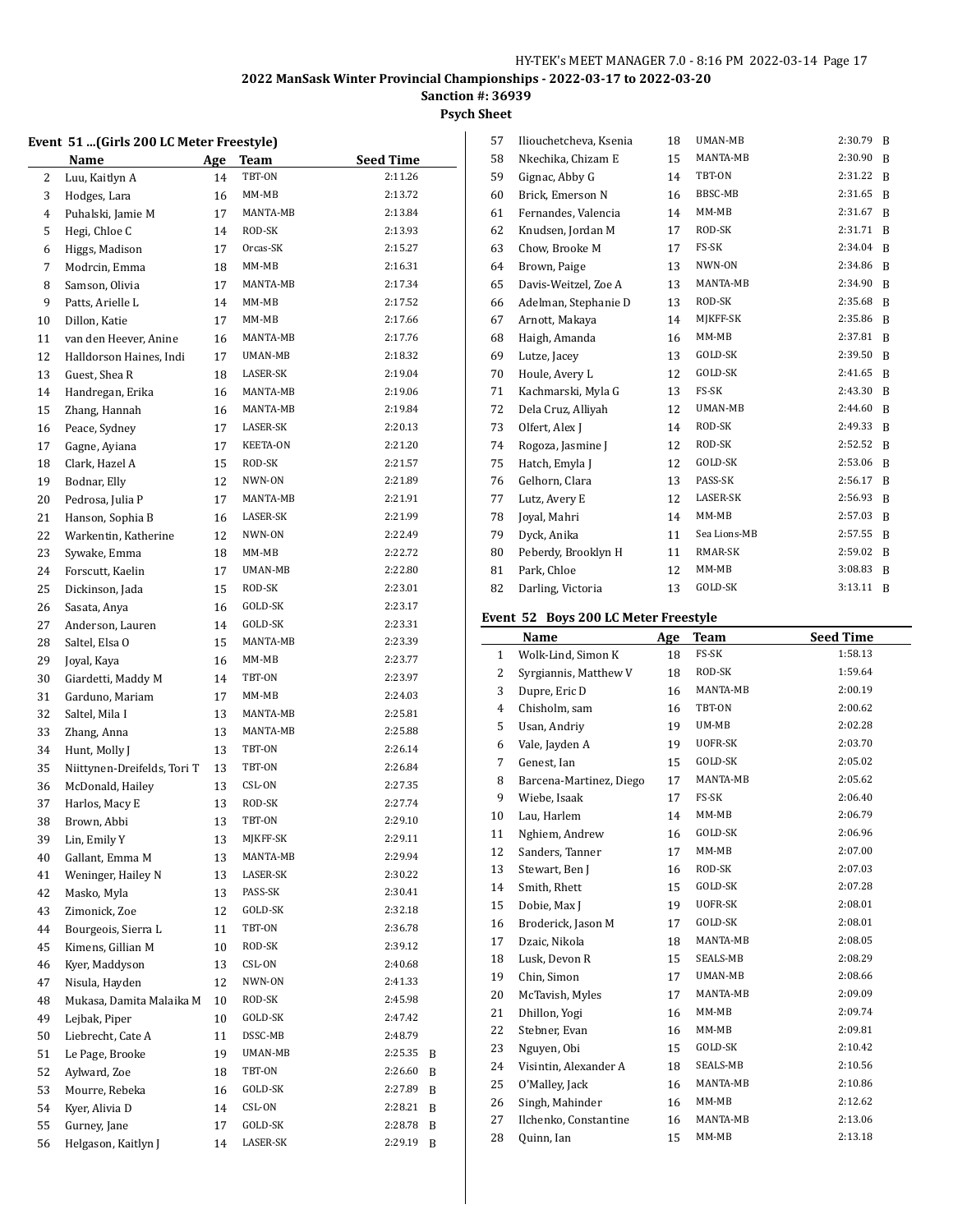# **Sanction #: 36939**

# **Psych Sheet**

#### **Event 52 ...(Boys 200 LC Meter Freestyle)**

|    | Name                       | <b>Age</b> | Team     | <b>Seed Time</b> |   |
|----|----------------------------|------------|----------|------------------|---|
| 29 | Li, Lingbin                | 15         | UMAN-MB  | 2:14.69          |   |
| 30 | Dyck, Keiran               | 14         | GOLD-SK  | 2:14.84          |   |
| 31 | Holmes, Maddox             | 15         | NWN-ON   | 2:15.24          |   |
| 32 | Mendoza, Nathan M          | 14         | MM-MB    | 2:19.77          |   |
| 33 | Banek, Stephen S           | 14         | MANTA-MB | 2:20.53          |   |
| 34 | Bennani, Ahmed             | 12         | $MM-MB$  | 2:34.55          |   |
| 35 | Pelzer, Nathaniel J        | 12         | ROD-SK   | 2:38.64          |   |
| 36 | Sereda-Wosminity, Carson N | 12         | GOLD-SK  | 2:39.84          |   |
| 37 | Terra, Morgan              | 15         | MM-MB    | 2:18.39          | B |
| 38 | Culleton, Dru              | 15         | MM-MB    | 2:19.32          | B |
| 39 | Chartrand, Damian          | 16         | MJKFF-SK | 2:20.61          | B |
| 40 | Kassem, Moaaz              | 15         | MANTA-MB | 2:22.75          | B |
| 41 | Sumner, Joe M              | 15         | MANTA-MB | 2:23.58          | B |
| 42 | Genest, Oliver E           | 14         | GOLD-SK  | 2:23.87          | B |
| 43 | Arndt, Jonathan            | 15         | GOLD-SK  | 2:24.41          | B |
| 44 | Bell, Jacob                | 15         | MANTA-MB | 2:30.77          | B |
| 45 | Osman, Ahmed M             | 14         | $MM-MB$  | 2:31.52          | B |
| 46 | Brownson, Jonah            | 14         | $MM-MB$  | 2:35.65          | B |
| 47 | Mastromatteo, Tazio        | 14         | KSS-ON   | 2:37.34          | B |
| 48 | Hansen, Soren M            | 14         | ROD-SK   | 2:41.26          | B |
| 49 | Fourney, Foster            | 13         | GOLD-SK  | 2:41.61          | B |
| 50 | Zhao, Max X                | 11         | LASER-SK | 2:42.32          | B |
| 51 | Mi, Matthew                | 13         | MANTA-MB | 2:44.31          | B |
| 52 | van den Heever, Wilhelm    | 12         | MANTA-MB | 2:46.28          | B |
| 53 | Findlay, Noah              | 11         | GOLD-SK  | 2:48.89          | B |
| 54 | Cambly, Noah C             | 12         | MANTA-MB | 2:49.72          | B |
| 55 | Thille, Max N              | 12         | GOLD-SK  | 2:54.39          | B |
| 56 | Nesbitt, Christopher       | 12         | MM-MB    | 3:00.18          | B |
| 57 | Adamson, Cameron           | 14         | UMAN-MB  | 3:11.08          | B |
| 58 | Armstrong, Jordan R        | 13         | FS-SK    | 3:36.80          | B |

#### **Event 53 Girls 50 LC Meter Backstroke**

|                | Name                 | Age | <b>Team</b> | <b>Seed Time</b> |
|----------------|----------------------|-----|-------------|------------------|
| $\mathbf{1}$   | Mozill, Megan        | 20  | UM-MB       | 30.11            |
| $\overline{2}$ | Pengilly, Georgia    | 20  | UM-MB       | 30.12            |
| 3              | Mastromatteo, Emilia | 17  | KSS-ON      | 30.23            |
| $\overline{4}$ | Adelman, Melissa J   | 17  | ROD-SK      | 30.91            |
| 5              | Teno, Abigail J      | 18  | UOFR-SK     | 31.35            |
| 6              | Dziadek, Kara        | 19  | UM-MB       | 31.94            |
| 7              | Clark, Mackenzie R   | 16  | ROD-SK      | 31.96            |
| 8              | Becker, Amy          | 16  | UMAN-MB     | 32.36            |
| 9              | Guest, Shea R        | 18  | LASER-SK    | 32.42            |
| 10             | Hodges, Lara         | 16  | $MM-MB$     | 32.67            |
| 11             | Gauthier, Allison R  | 16  | BBSC-MB     | 32.68            |
| 12             | Olfert, Alex J       | 14  | ROD-SK      | 32.75            |
| 13             | Weldon, Jenna N      | 18  | FS-SK       | 33.19            |
| 14             | Sutherland, Maggie   | 17  | UMAN-MB     | 33.23            |
| 15             | Howe, Ella C         | 18  | LASER-SK    | 33.34            |
| 16             | Schanel, Hannah      | 19  | UM-MB       | 33.36            |
| 17             | Mayhew, Quinn        | 19  | UM-MB       | 33.45            |
| 18             | Lavitt, Maxine       | 18  | UM-MB       | 33.71            |
| 19             | Chow, Brooke M       | 17  | FS-SK       | 33.99            |
| 20             | Kennedy, Kally       | 15  | UMAN-MB     | 34.07            |
| 21             | Hegi, Chloe C        | 14  | ROD-SK      | 34.17            |
| 22             | Carlos, Cameryn      | 18  | UM-MB       | 34.26            |

| 23 | Sasata, Anya           | 16 | GOLD-SK         | 34.30 |   |
|----|------------------------|----|-----------------|-------|---|
| 24 | Zinn, Erica            | 16 | MJKFF-SK        | 34.31 |   |
| 25 | Norman, Ava            | 15 | GOLD-SK         | 34.32 |   |
| 26 | Lumbard, Kallie V      | 18 | UOFR-SK         | 34.39 |   |
| 27 | Nkechika, Chizam E     | 15 | MANTA-MB        | 34.45 |   |
| 28 | Helgason, Ava          | 15 | PASS-SK         | 34.47 |   |
| 29 | Chang, Katherine       | 18 | GOLD-SK         | 34.50 |   |
| 30 | Benning, Zoe           | 16 | GOLD-SK         | 34.50 |   |
| 31 | Erpelo, Mekayla J      | 14 | SEALS-MB        | 34.61 |   |
| 32 | Tanjusay, Adrianne     | 17 | GOLD-SK         | 34.61 |   |
| 33 | Clark, Hazel A         | 15 | ROD-SK          | 34.67 |   |
| 34 | Benning, Sami          | 14 | GOLD-SK         | 35.22 |   |
| 35 | Weninger, Hailey N     | 13 | <b>LASER-SK</b> | 35.37 |   |
| 36 | Champagne, Noella      | 13 | MM-MB           | 35.67 |   |
| 37 | Timpug, Ava J          | 13 | SEALS-MB        | 36.00 |   |
| 38 | Appel, Brooke E        | 13 | FS-SK           | 36.04 |   |
| 39 | Harlos, Macy E         | 13 | ROD-SK          | 36.39 |   |
| 40 | Lutze, Jacey           | 13 | GOLD-SK         | 36.70 |   |
| 41 | Bergeron, Gabrielle    | 12 | MM-MB           | 36.94 |   |
| 42 | Venasky, Sophie        | 12 | NWN-ON          | 37.04 |   |
| 43 | Rogoza, Jasmine J      | 12 | ROD-SK          | 37.34 |   |
| 44 | Hatch, Emyla J         | 12 | GOLD-SK         | 38.03 |   |
| 45 | Weber, Mariah          | 12 | GOLD-SK         | 38.18 |   |
| 46 | Bogdan, Maggie S       | 10 | FS-SK           | 39.45 |   |
| 47 | Dyck, Anika            | 11 | Sea Lions-MB    | 40.05 |   |
| 48 | Marshall, Sophie       | 11 | MM-MB           | 40.24 |   |
| 49 | Sanville, Adelynn G    | 11 | RMAR-SK         | 40.41 |   |
| 50 | Peberdy, Brooklyn H    | 11 | RMAR-SK         | 41.31 |   |
| 51 | Brick, Emerson N       | 16 | BBSC-MB         | 34.94 | B |
| 52 | McCallum, Claire       | 16 | MANTA-MB        | 34.97 | B |
| 53 | Pedrosa, Isadora P     | 15 | MANTA-MB        | 35.38 | B |
| 54 | Szutiak, Jaclyn A      | 15 | LASER-SK        | 35.92 | B |
| 55 | Zhang, Hannah          | 16 | MANTA-MB        | 36.05 | B |
| 56 | Chen, Vina             | 15 | ROD-SK          | 36.28 | B |
| 57 | Le Page, Brooke        | 19 | <b>UMAN-MB</b>  | 36.98 | B |
| 58 | Iwabuchi, Samantha     | 16 | UMAN-MB         | 37.32 | B |
| 59 | Hanson, Sophia B       | 16 | LASER-SK        | 37.37 | B |
| 60 | Lewis, Marin E         | 17 | FS-SK           | 37.61 | B |
| 61 | Lage, Kaitlyn          | 16 | UMAN-MB         | 37.89 | B |
| 62 | Iliouchetcheva, Ksenia | 18 | UMAN-MB         | 38.12 | B |
| 63 | Haigh, Amanda          | 16 | MM-MB           | 38.16 | B |
| 64 | Tenkula, Mika K        | 16 | MANTA-MB        | 38.30 | B |
| 65 | Helgason, Kaitlyn J    | 14 | LASER-SK        | 41.95 | B |
| 66 | Lejbak, Piper          | 10 | GOLD-SK         | 42.52 | B |
| 67 | Gottselig, Zoe         | 13 | Barracudas-SK   | 45.00 | B |
| 68 | Lutz, Avery E          | 12 | LASER-SK        | 45.29 | B |
| 69 | Joyal, Mahri           | 14 | MM-MB           | 46.57 | B |
| 70 | Thiessen, Emma         | 16 | MANTA-MB        | NT    | B |
| 71 | Gignac, Abby G         | 14 | TBT-ON          | NT    | B |
|    |                        |    |                 |       |   |

# **Event 54 Boys 50 LC Meter Backstroke**

|   | Name             | Age | Team           | <b>Seed Time</b> |
|---|------------------|-----|----------------|------------------|
|   | Freeman, Zak D   | 20  | ROD-SK         | 28.17            |
|   | Adams, Josh M    | 23  | UOFR-SK        | 28.45            |
| 3 | Cheung, Martin C | 20  | UOFR-SK        | 28.47            |
|   | Reimer, Gavin    | 17  | <b>UMAN-MB</b> | 29.04            |
| 5 | Brough, Matthew  | 18  | ROD-SK         | 29.25            |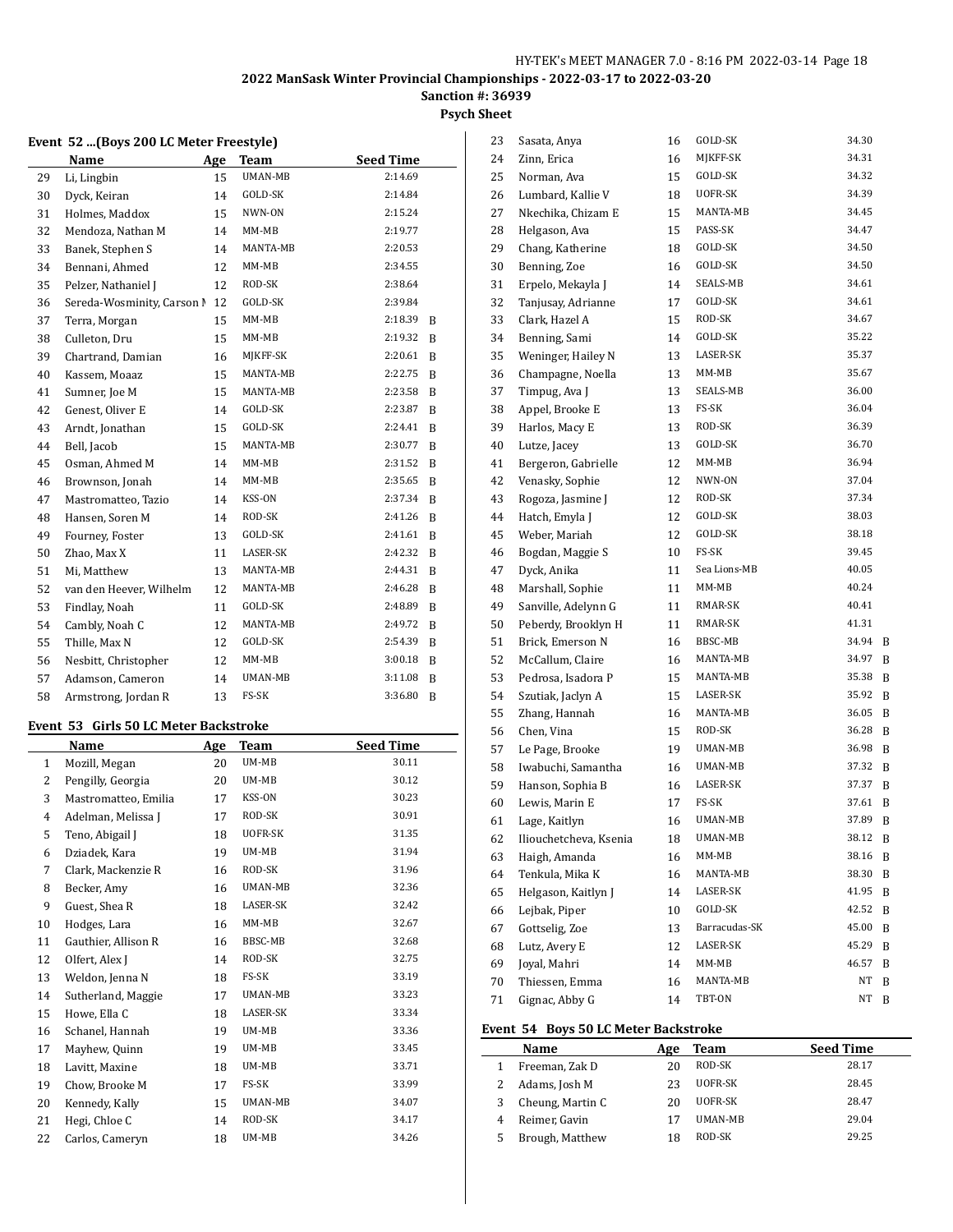**Sanction #: 36939**

# **Psych Sheet**

#### **Event 54 ...(Boys 50 LC Meter Backstroke)**

|    | Name                       | <u>Age</u> | <b>Team</b>  | <b>Seed Time</b> |    |
|----|----------------------------|------------|--------------|------------------|----|
| 6  | Edirisinghe, Senuth        | 16         | UMAN-MB      | 29.59            |    |
| 7  | Dickinson, Aden            | 20         | ROD-SK       | 29.60            |    |
| 8  | Unrau, Ty                  | 17         | MM-MB        | 29.62            |    |
| 9  | Lau, Harlem                | 14         | $MM-MB$      | 30.29            |    |
| 10 | Lang, Ben W                | 15         | MANTA-MB     | 30.66            |    |
| 11 | Messier, Nolan             | 16         | ROD-SK       | 30.67            |    |
| 12 | Bilous, Jayden             | 18         | GOLD-SK      | 30.68            |    |
| 13 | Tierney, Bryce             | 16         | GOLD-SK      | 30.80            |    |
| 14 | Sanders, Tanner            | 17         | MM-MB        | 30.81            |    |
| 15 | Jengsuksavat, Siwon        | 16         | UMAN-MB      | 31.13            |    |
| 16 | Wagner, Sam                | 18         | ROD-SK       | 31.14            |    |
| 17 | Eric, Mateja               | 16         | UMAN-MB      | 31.62            |    |
| 18 | Wolk-Lind, Simon K         | 18         | FS-SK        | 31.65            |    |
| 19 | Zhang, Tony                | 16         | GOLD-SK      | 31.74            |    |
| 20 | Klein, Cooper              | 15         | MM-MB        | 31.96            |    |
| 21 | Lusk, Devon R              | 15         | SEALS-MB     | 31.99            |    |
| 22 | Coutts, Jack               | 15         | UMAN-MB      | 32.05            |    |
| 23 | Heinbigner, Scott          | 14         | GOLD-SK      | 32.64            |    |
| 24 | Eftimov, Marko             | 14         | ROD-SK       | 32.70            |    |
| 25 | Banek, Stephen S           | 14         | MANTA-MB     | 33.21            |    |
| 26 | Hansen, Soren M            | 14         | ROD-SK       | 33.86            |    |
| 27 | Nkechika, Rimnso N         | 13         | MANTA-MB     | 34.90            |    |
| 28 | Bewick, Lucas R            | 13         | SEALS-MB     | 35.70            |    |
| 29 | Bailey-Ross, Addi          | 13         | $MM-MB$      | 35.75            |    |
| 30 | Bennani, Ahmed             | 12         | MM-MB        | 36.64            |    |
| 31 | Becerra, Mateo G           | 12         | ROD-SK       | 37.16            |    |
| 32 | DeLathouwer, James K       | 12         | GOLD-SK      | 38.17            |    |
| 33 | Broderick, Jason M         | 17         | GOLD-SK      | 31.68            | B  |
| 34 | Simpson, Noah R            | 16         | SEALS-MB     | 32.33            | B  |
| 35 | McEwing, Matthew           | 17         | Sea Lions-MB | 33.71            | B  |
| 36 | Cameron, Jacob             | 15         | GOLD-SK      | 33.92            | B  |
| 37 | Jengsuksavat, Sean         | 14         | UMAN-MB      | 34.70            | B  |
| 38 | Brownson, Jonah            | 14         | MM-MB        | 34.97            | B  |
| 39 | Osman, Ahmed M             | 14         | MM-MB        | 34.97            | B  |
| 40 | Genest, Oliver E           | 14         | GOLD-SK      | 35.73            | B  |
| 41 | St Laurent, Luc            | 15         | UMAN-MB      | 35.82            | B  |
| 42 | Holmes, Maddox             | 15         | NWN-ON       | 36.00            | B  |
| 43 | Foster, Adam               | 15         | GOLD-SK      | 36.06            | B  |
| 44 | Filizadeh, Rodmehr         | 14         | UMAN-MB      | 37.55            | B  |
| 45 | Huynh, Isaac               | 13         | UMAN-MB      | 38.34            | B  |
| 46 | Kelln, Lucas               | 15         | GOLD-SK      | 39.12            | B  |
| 47 | Demillo, Jed P             | 14         | TBT-ON       | 39.45            | B  |
| 48 | van den Heever, Wilhelm    | 12         | MANTA-MB     | 39.51            | B  |
| 49 | Pelzer, Nathaniel J        | 12         | ROD-SK       | 40.98            | B  |
| 50 | Sereda-Wosminity, Carson N | 12         | GOLD-SK      | 41.18            | B  |
| 51 | Adamson, Cameron           | 14         | UMAN-MB      | 41.81            | B  |
| 52 | Zheng_S7SB6SM7, Leo S7     | 15         | FS-SK        | 1:05.26          | B* |
| 53 | Chin, Simon                | 17         | UMAN-MB      | NΤ               | B  |

#### **Event 55 Girls 100 LC Meter Breaststroke**

| <b>Name</b>          | Age | Team     | <b>Seed Time</b> |
|----------------------|-----|----------|------------------|
| Wog, Kelsey          | 23  | UM-MB    | 1:06.44          |
| Mastromatteo, Emilia | 17  | KSS-ON   | 1:12.23          |
| Harri, Isabel R      | 17  | TBT-ON   | 1:12.43          |
| West, Halle          | 13  | MANTA-MB | 1:16.09          |

| 5  | Thomson, Ava             | 15 | MANTA-MB        | 1:17.03 |   |
|----|--------------------------|----|-----------------|---------|---|
| 6  | Bilodeau, Sophie         | 17 | PASS-SK         | 1:19.81 |   |
| 7  | Lage, Kaitlyn            | 16 | UMAN-MB         | 1:20.12 |   |
| 8  | Weiland, Avery           | 16 | LASER-SK        | 1:20.54 |   |
| 9  | Purdy, Mateah            | 14 | MJKFF-SK        | 1:20.70 |   |
| 10 | Gebhardt, Abby           | 16 | GOLD-SK         | 1:21.21 |   |
| 11 | Witwicki, Lauren         | 18 | $MM-MB$         | 1:21.37 |   |
| 12 | Moon, Katie M            | 16 | MANTA-MB        | 1:21.49 |   |
| 13 | Magus, Isabel            | 14 | GOLD-SK         | 1:21.81 |   |
| 14 | Norman, Ava              | 15 | GOLD-SK         | 1:22.27 |   |
| 15 | Aylward, Zoe             | 18 | TBT-ON          | 1:22.51 |   |
| 16 | Warawa, Grace A          | 15 | FS-SK           | 1:22.58 |   |
| 17 | Warkentin, Katherine     | 12 | NWN-ON          | 1:23.01 |   |
| 18 | De Belen, Abby G         | 15 | SEALS-MB        | 1:23.07 |   |
| 19 | Snively, Quinn A         | 13 | MANTA-MB        | 1:23.64 |   |
| 20 | Anderson, Sadie E        | 14 | ROD-SK          | 1:23.81 |   |
| 21 | Reimer, Madison C        | 15 | SEALS-MB        | 1:24.11 |   |
| 22 | Saj, Charlotte E         | 14 | MANTA-MB        | 1:24.63 |   |
| 23 | Arquero, Aryana J        | 14 | SEALS-MB        | 1:24.84 |   |
| 24 | Yeo, Claire              | 15 | GOLD-SK         | 1:24.88 |   |
| 25 | Huber, Claire            | 14 | GOLD-SK         | 1:25.03 |   |
| 26 | Kerr, McKayla R          | 14 | MANTA-MB        | 1:25.55 |   |
| 27 | Zhang, Anna              | 13 | MANTA-MB        | 1:26.00 |   |
| 28 | Adelman, Stephanie D     | 13 | ROD-SK          | 1:26.18 |   |
| 29 | Timpug, Ava J            | 13 | SEALS-MB        | 1:26.23 |   |
| 30 | Darling, Victoria        | 13 | GOLD-SK         | 1:26.63 |   |
| 31 | Hauser, Taya S           | 13 | FS-SK           | 1:26.63 |   |
| 32 | Gebhardt, Katherine      | 13 | GOLD-SK         | 1:27.77 |   |
| 33 | Lin, Emily Y             | 13 | MJKFF-SK        | 1:28.47 |   |
| 34 | Davis-Weitzel, Zoe A     | 13 | MANTA-MB        | 1:29.23 |   |
| 35 | Venasky, Sophie          | 12 | NWN-ON          | 1:31.07 |   |
| 36 | George, Bella R          | 12 | RMAR-SK         | 1:31.42 |   |
| 37 | Houle, Avery L           | 12 | GOLD-SK         | 1:31.88 |   |
| 38 | Peloquin, Brooke         | 11 | Skimmers-MB     | 1:36.91 |   |
| 39 | Gagne, Ayiana            | 17 | <b>KEETA-ON</b> | 1:24.07 | B |
| 40 | Lewis, Marin E           | 17 | FS-SK           | 1:29.44 | B |
| 41 | Barcena-Martinez, Ana    | 15 | MANTA-MB        | 1:29.84 | B |
| 42 | Iwabuchi, Samantha       | 16 | UMAN-MB         | 1:30.48 | B |
| 43 | Olorenshaw, Jill A       | 16 | <b>LASER-SK</b> | 1:32.50 | B |
| 44 | Stacey, Jillian          | 15 | UMAN-MB         | 1:33.07 | B |
| 45 | Magnus, Ann              | 14 | MM-MB           | 1:35.21 | B |
| 46 | Lutz, Avery E            | 12 | LASER-SK        | 1:39.87 | B |
| 47 | Mukasa, Damita Malaika M | 10 | ROD-SK          | 1:41.80 | B |
| 48 | Marshall, Sophie         | 11 | $MM-MB$         | 1:43.69 | B |
| 49 | Gottselig, Zoe           | 13 | Barracudas-SK   | 1:47.14 | B |
| 50 | Dela Cruz, Alliyah       | 12 | UMAN-MB         | 1:59.04 | B |
|    |                          |    |                 |         |   |

# **Event 56 Boys 100 LC Meter Breaststroke**

|   | Name             | Age | Team           | <b>Seed Time</b> |
|---|------------------|-----|----------------|------------------|
| 1 | Beggs, Carson    | 20  | UM-MB          | 1:07.07          |
| 2 | Stacey, Brayden  | 17  | <b>UMAN-MB</b> | 1:08.96          |
| 3 | Tierney, Bryce   | 16  | GOLD-SK        | 1:09.12          |
| 4 | Rexha, Bes N     | 21  | UOFR-SK        | 1:09.24          |
| 5 | Kostelnyk, Rhade | 18  | UM-MB          | 1:09.55          |
| 6 | Halayko, Martin  | 15  | <b>UMAN-MB</b> | 1:11.05          |
| 7 | Timpug, Jerome J | 14  | SEALS-MB       | 1:11.09          |
| 8 | Vong, Nathan     | 17  | GOLD-SK        | 1:11.46          |